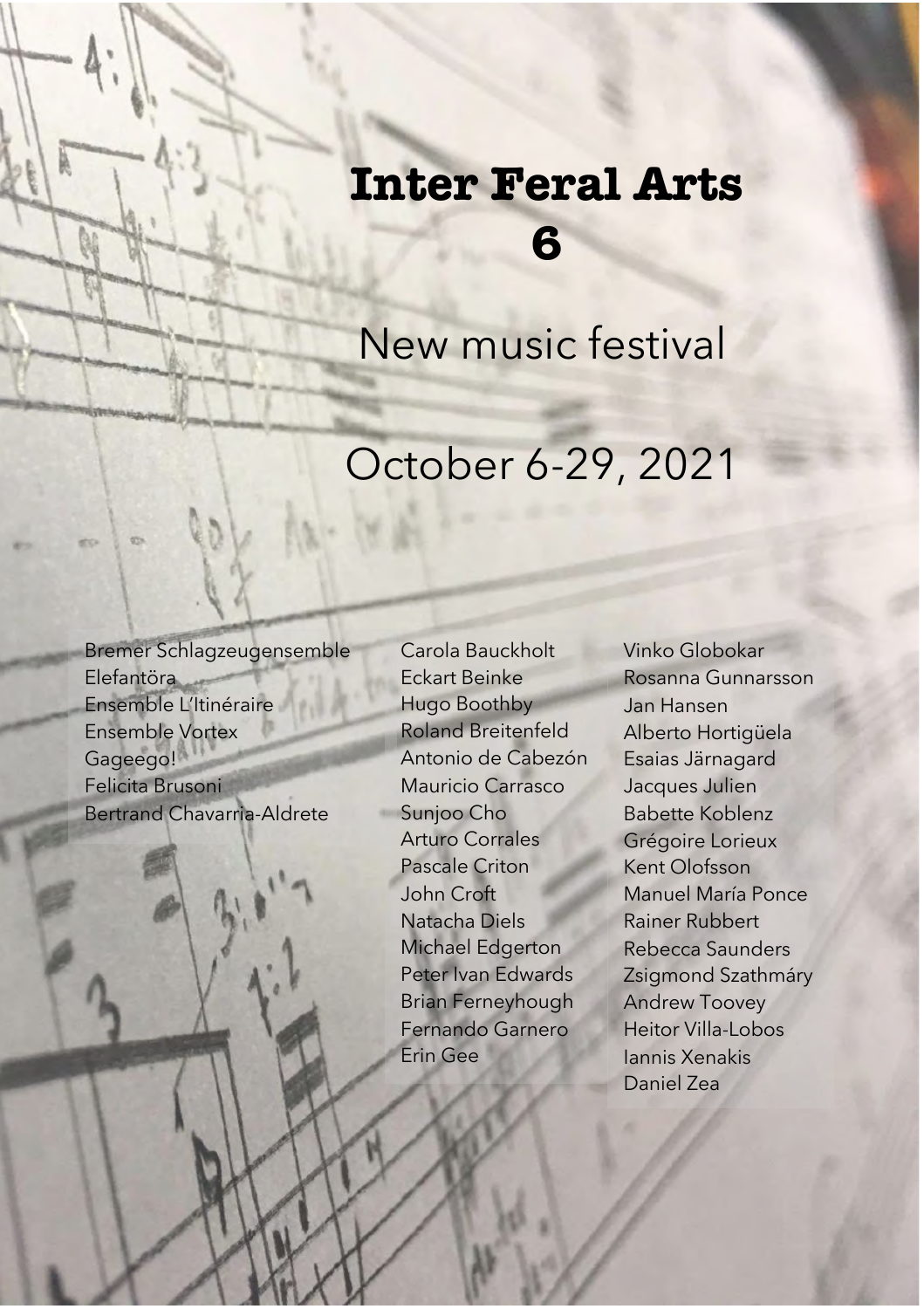#### feral

ˈfɪər əl, ˈfɛr- / (especially of an animal) in a wild state after escape from captivity or domestication.

Following the popular Interference #1-8, Inter Feral Arts has become a platform for artistic excellence and experimental research in music.

Inter Feral Arts is directed by Professor of Artistic Research in Music Michael Edward Edgerton and organized through Lund University/Malmö Academy of Music and Inter Arts Center.

During October 2021, the Malmö Academy of Music, Lund University and the Inter Arts Center will hold the next Inter Feral Arts Festival. The festival will include concerts, lectures, workshops, a panel discussion on art and science, and three 25% PhD seminars. The events will take place at the Inter Arts Center, the Malmö Academy of Music, Galleri 21 and Odeum Music Center at Lund University. Our guest ensembles include: l'itineraire (France), Gageego (Sweden), Bremer Schlagzeugensemble (Germany), ensemble Vortex (Switzerland), and Elefantöra (Sweden).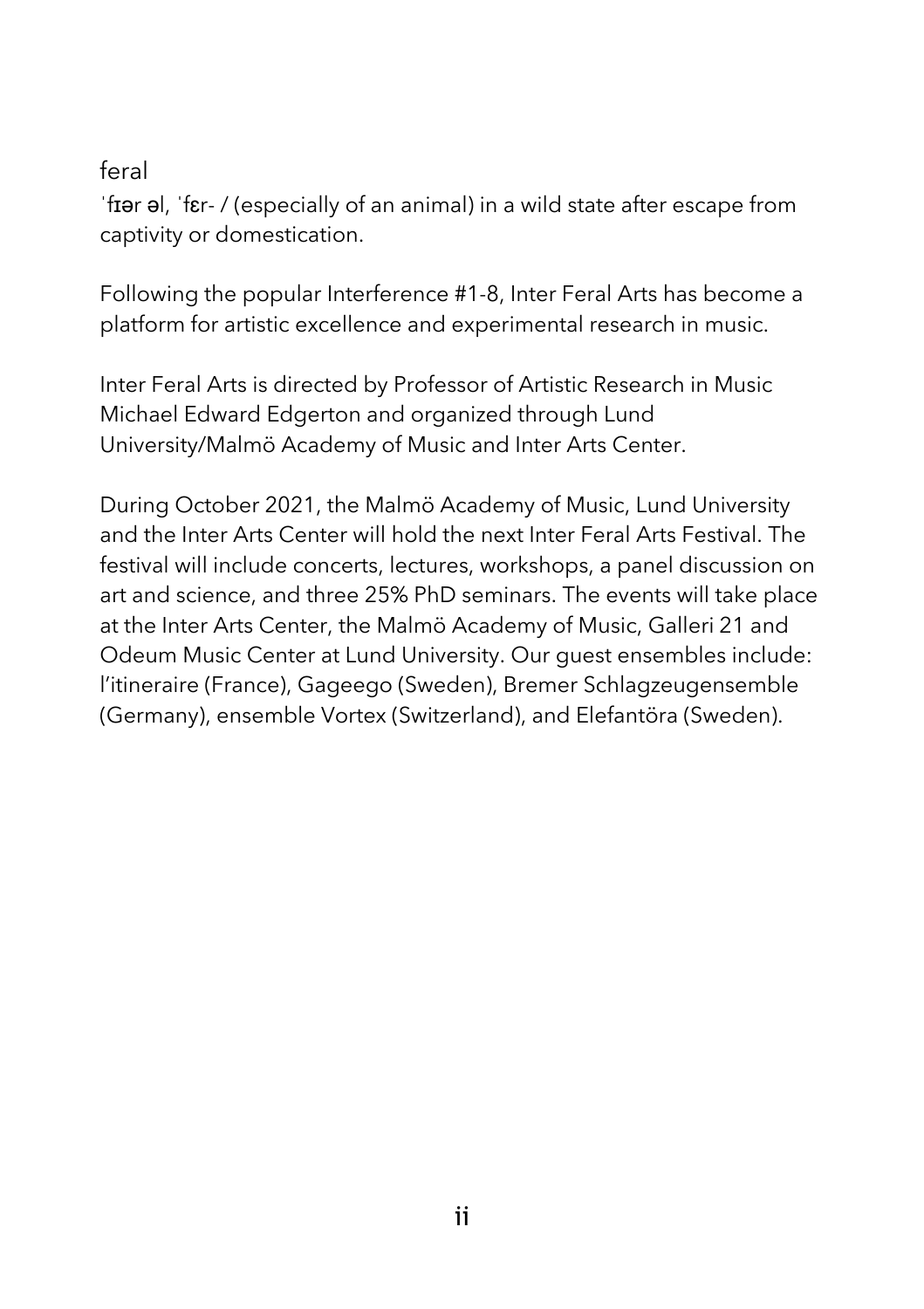01 2021.10.06 | 19:00 | Galleri 21 Talk: Artist introduction | Bremer Schlagzeugensemble 02 2021.10.07 | 14:00 | Inter Arts Center (Malmö) Workshop: w/ percussionists | Olaf Tzschoppe 03 2021.10.08 | 18:00 | Inter Arts Center Panel Discussion: Art & Science | J. Weisend, M. Edgerton & quests 04 2021.10.08 | 19:00 | Inter Arts Center Concert: Schlag>|<Art | Bremer Schlagzeugensemble 05 2021.10.12 | 19:00 | Odeum Music Center Concert: Gageego! & Elefantöra | Gageego! w/ Elefantöra 06 2021.10.13 | 19:00 | Inter Arts Center 25% PhD Seminar: artistic presentation | Felicita Brusoni 07 2021.10.14 | 12:00 | Inter Arts Center 25% PhD Seminar: discussion | F. Brusoni w/ N. Isherwood 08 2021.10.14 | 19:00 | Inter Arts Center 25% PhD Seminar: artistic presentation. | Bertrand Chavarria-Aldrete 09 2021.10.15 | 13:00 | Inter Arts Center 25% PhD Seminar: discussion | Chavarria-Aldrete w/ S. Östersjö 10 2021.10.18 | 14:00 | Galleri 21 Talk: Facial recognition and hybrid art | Daniel Zea 11 2021.10.18 | 19:00 | Galleri 21 Talk: Deconstructing the Actor-Musician: Body and Scenic Action. Training and performance aspects" | Mauricio Carrasco 12 2021.10.20 | 19:00 | Inter Arts Center Concert: Hybrid flux & | Ensemble Vortex w/ 25% PhD Seminar: artistic presentation. Fernando Garnero 13 2021.10.21 | 10:00 | Inter Arts Center 25% PhD Seminar: discussion. | F. Garnero w/ M. Lanza 14 2021.10.25-28 |TBA | Inter Arts Center Workshop: w/ music students | Ensemble L'Itinéraire 15 2021.10.29 |18:00 | Inter Arts Center Concert: Études Électriques | Ensemble L'Itinéraire 16 2021.10.29 |20:00 | Inter Arts Center Concert: Sirènes I | Ensemble L'Itinéraire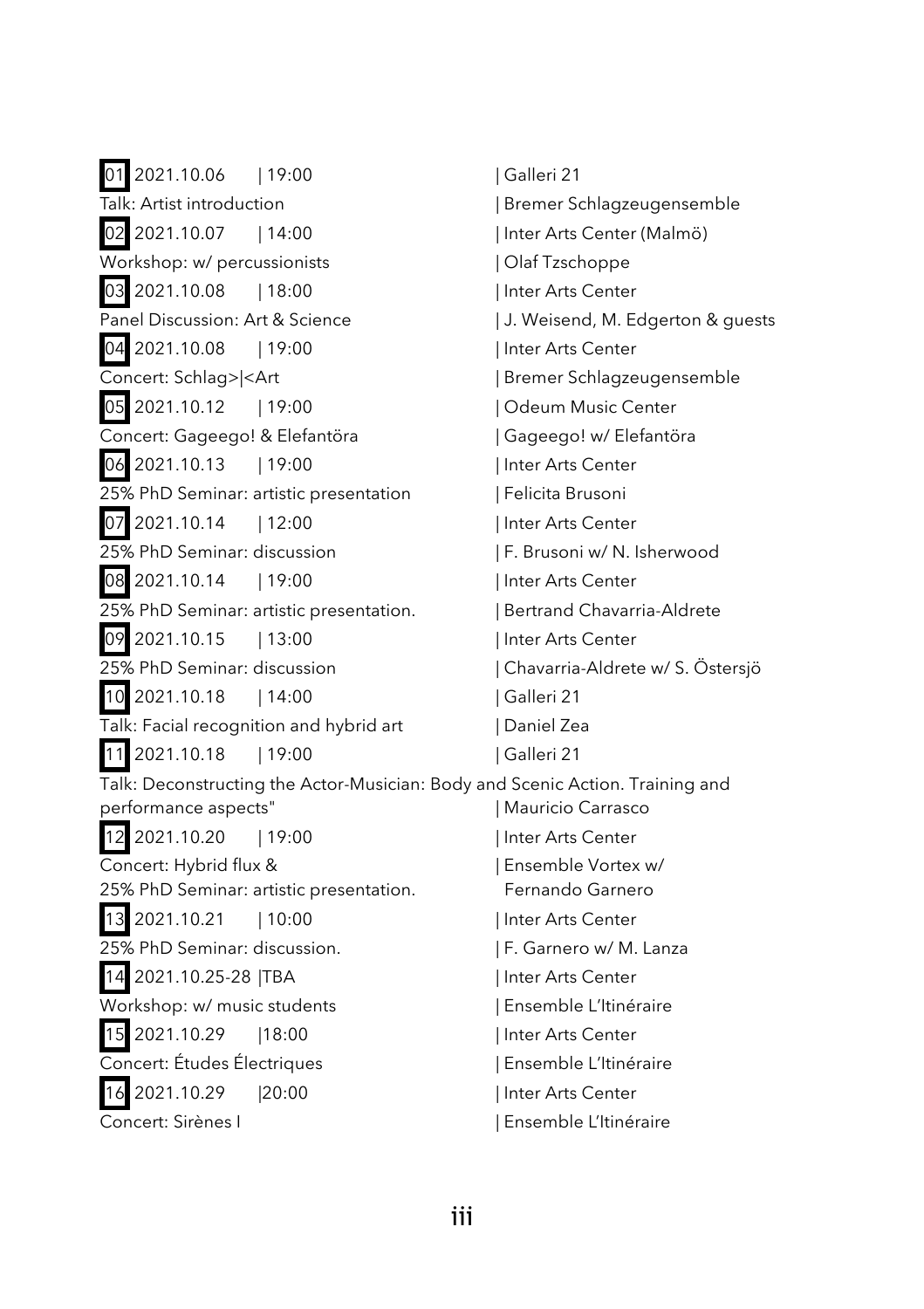## **01 2021.10.06** | 19:00 | Galleri 21

Talk: *Artist introduction* | Bremer Schlagzeugensemble

Program Peter Ivan Edwards (b. 1973) Ssio Jan Hansen (b. 1966) SWARF Iannis Xenakis (1922-2001) Okho

Rainer Rubbert (b. 1957) Amorces Eckart Beinke (1956) 4 times snare Babette Koblenz (1956) Nachtbus

\* \* \*

The Bremer Schlagzeugensemble will introduce the world of percussion with some interesting insight, together with new compositions especially written for the ensemble as well as a masterpiece by Iannis Xenakis.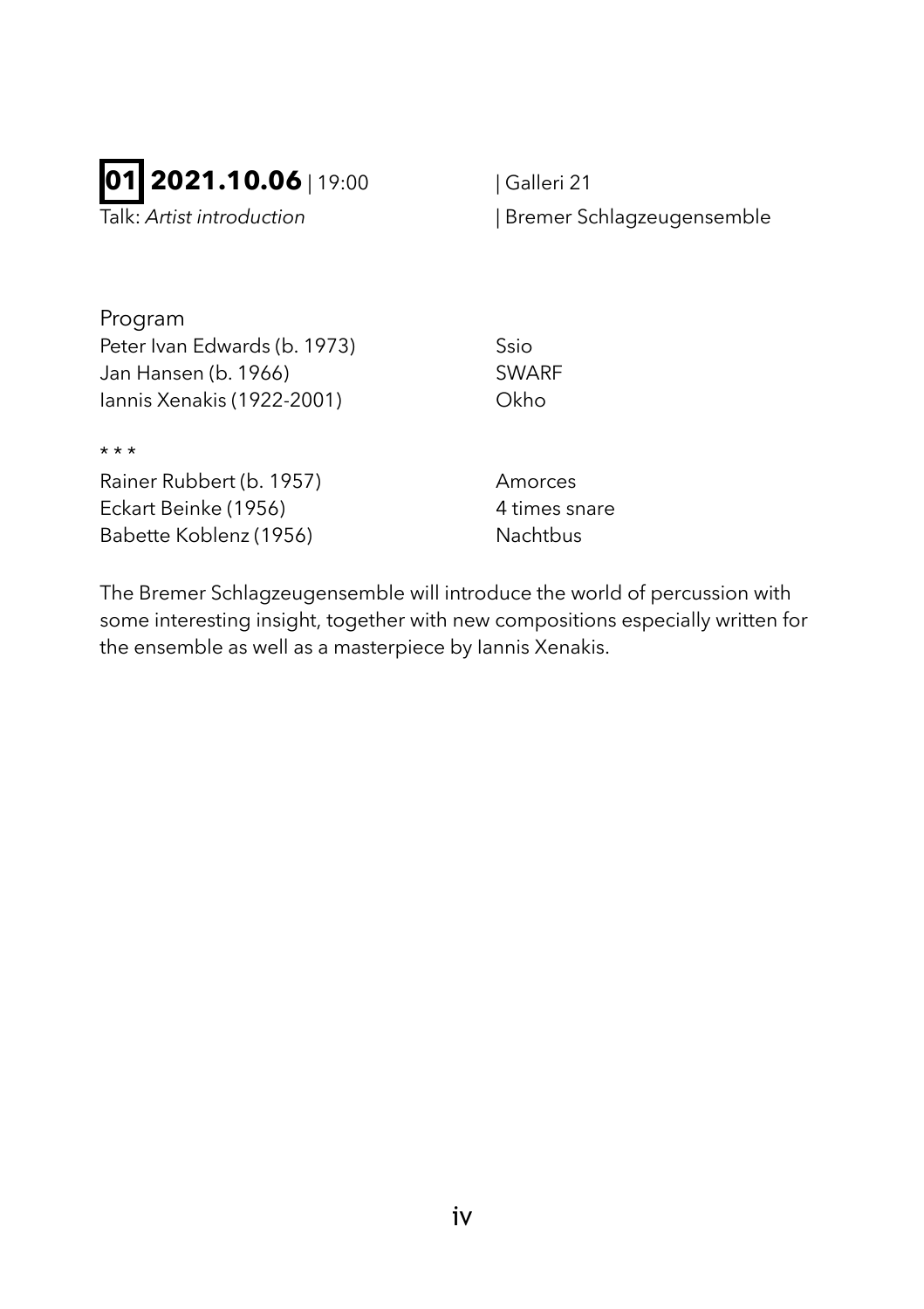

| Inter Arts Center | Olaf Tzschoppe

In this workshop, Professor Tzschoppe will discuss specific performance techniques, setup and special challenges presented by contemporary music for percussion. The workshop will be practical with Professor Tzschoppe working with students individually.



Photo courtesy of Bremer Schlagzeugensemble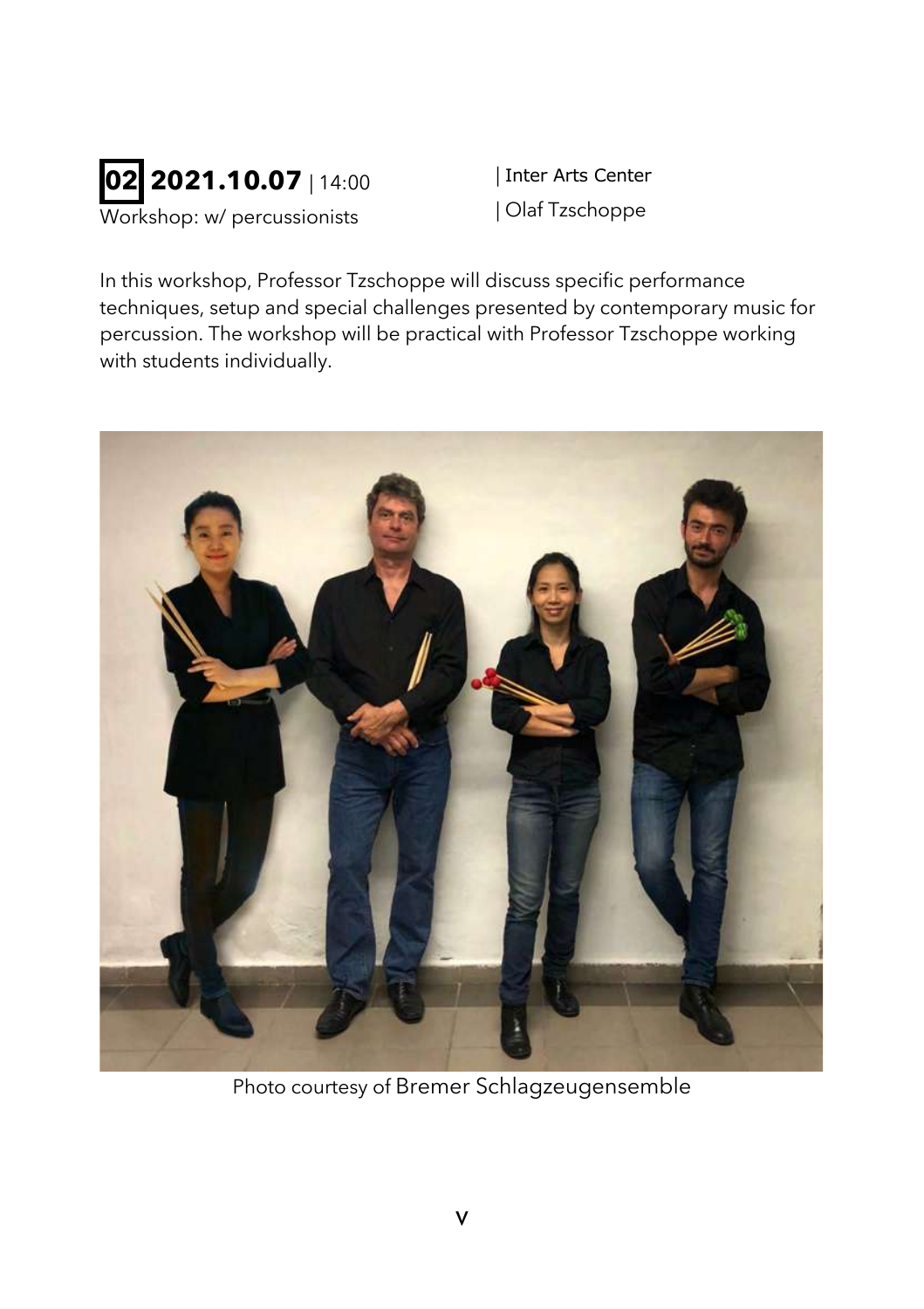

Panel Discussion: *Art & Science* | John Weisend & Mike Edgerton

Since pre-covid times John Weisend of the European Spallation Source (ESS) and Mike Edgerton of the Malmö Academy of Music have begun a cooperation to explore artistic, scientific and educational connections.

The composition, Der Rufer, written for and performed by the Bremer Schlagzeugensemble is the first tangible result from this cooperation. This composition was influenced and generated from information gleaned from cryogenic engineering work conducted at ESS.

In this panel discussion Weisend and Edgerton will be joined by the Professor of percussion at Hochschule für Künste Bremen, Olaf Tzschoppe to engage in dialogue regarding artistic and scientific methods and the potential for crossdisciplinary inspiration.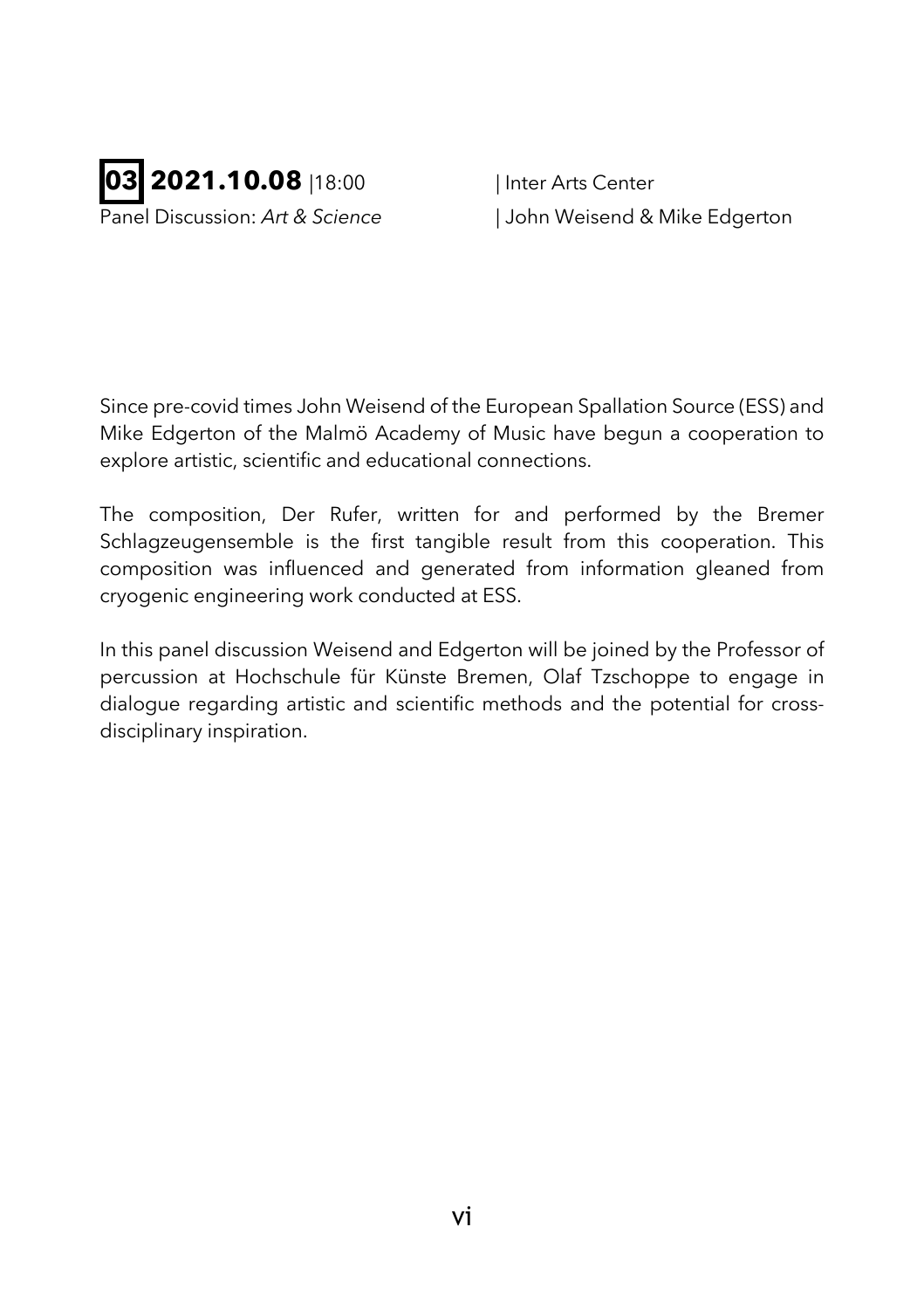

Photo: Perry Nordeng/ESS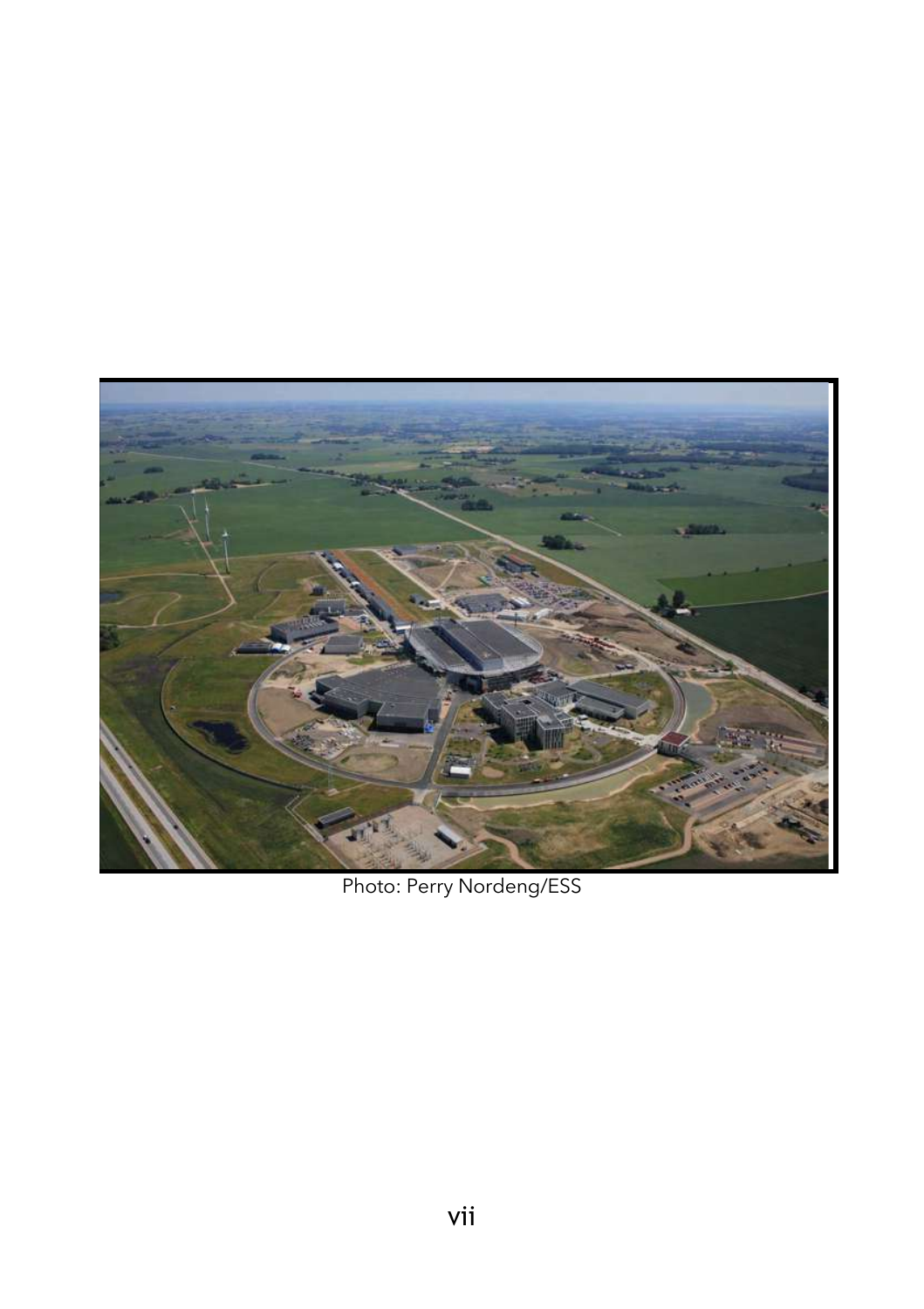## **04 2021.10.08** 19:00

Concert: *Schlag>|<Art* 

| Inter Arts Center | Bremer Schlagzeugensemble

Program Zsigmond Szathmáry Roland Breitenfeld Sunjoo Cho

Klang - Bilder De reliquis erraticis Imjae II

Michael Edgerton Andrew Toovey

\* \* \*

Der Rufer Yunomi

The Bremen Schlagzeugensemble was founded by Olaf Tzschoppe and is dedicated to working closely with composers. It played many world premieres and German premieres. Many compositions were created as part of the Schlag>|<Art project initiated by the ensemble, which is based on a previously determined quartet set up.

In addition, it is also dedicated to the classics by, among others, Toru Takemitsu and Luigi Nono, presented thematic programs around Iannis Xenakis, György Ligeti and Georg Crumb, worked with video Artists (e.g. Jean-François Guiton) and participated in multimedia events such as "in Between" (fashion / music / design). It undertook concert tours to other European countries and to South America.

As an ensemble in residence of various youth composition classes, it also participated in educational projects and gave workshops and courses.

> Bremer Schlagzeugensemble Hsin Lee, Kagan Soylerkaya, Shi Yi and Olaf Tzschoppe www.olaftzschoppe.de

With the support of Goethe Institute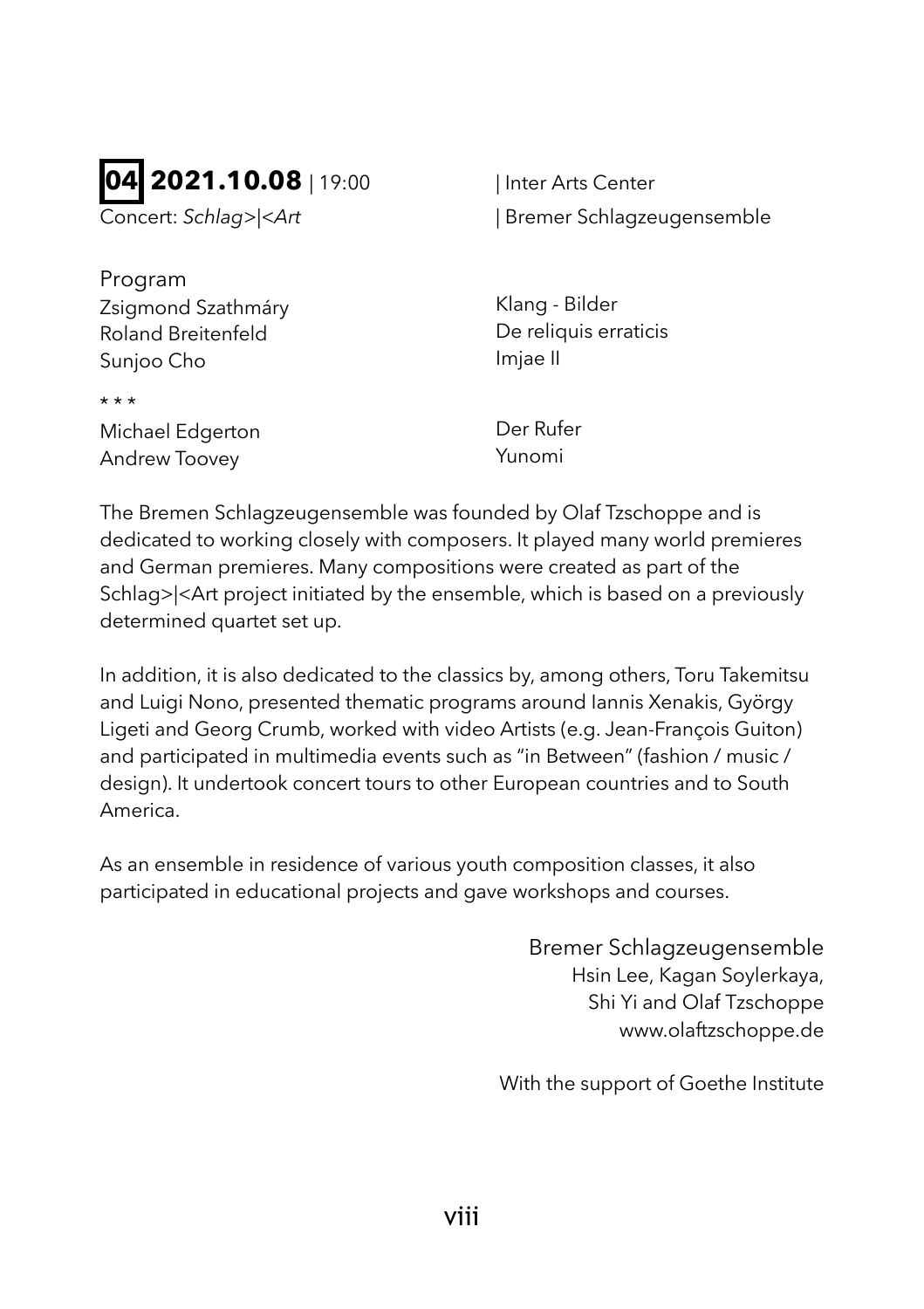### Program notes Klang Bilder (2019)

Music is - as a rule - sound, arranged according to different principles and spread over a certain period of time. For us humans it is important that this sound arouses diverse associations in us - because it becomes music and touches us through it. We can see colors (e.g. with Messiaen), discover graphic forms (like with Ligeti), experience sensations of all kinds and above all: imagine infinitely colorful and personally shaped images. These "associations without borders" make music indispensable to us. It makes us alive, challenges us intellectually and gives us vitality.

#### De reliquis erraticis (2020)

The seventh section in the twelfth chapter in Leonardo da Pisa's book "Liber abaci" ("Book of Calculation ") from the year 1202 reads: De reliquis erraticis, que ad inuicem in eorum regulis uariantur: Of the other erratic (" wandering ") tasks that differ from one another in their solution paths.

It contains, among other things. the famous rabbit task, which Leonardo deals with rather briefly and casually, and that in his writings apparently also the only application of what he later called the famous "Fibonacci series".

#### Imjae II (2017/18)

is a piece for percussion quartet from my series "Imjae". The name means something like "external presence of God" and is also a word that has to do with my personal and believing side. A central idea of my composition is how the solo drum in "Imjae I" (Septet 2016) develops into a continuous element, as an important function like a second movement.

In this piece I quote the chorale "A strong castle is our God" by Martin Luther. For the structure, the rhythm and the harmony, the chorale served as an aid in composing. The text of the chorale was also incorporated into my music in its own interpretation.

#### Der Rufer (2020)

Der Rufer, for percussion quartet was written for and dedicated to Olaf Tzschoppe and the Bremer Schlagzeugensemble and is the first result of a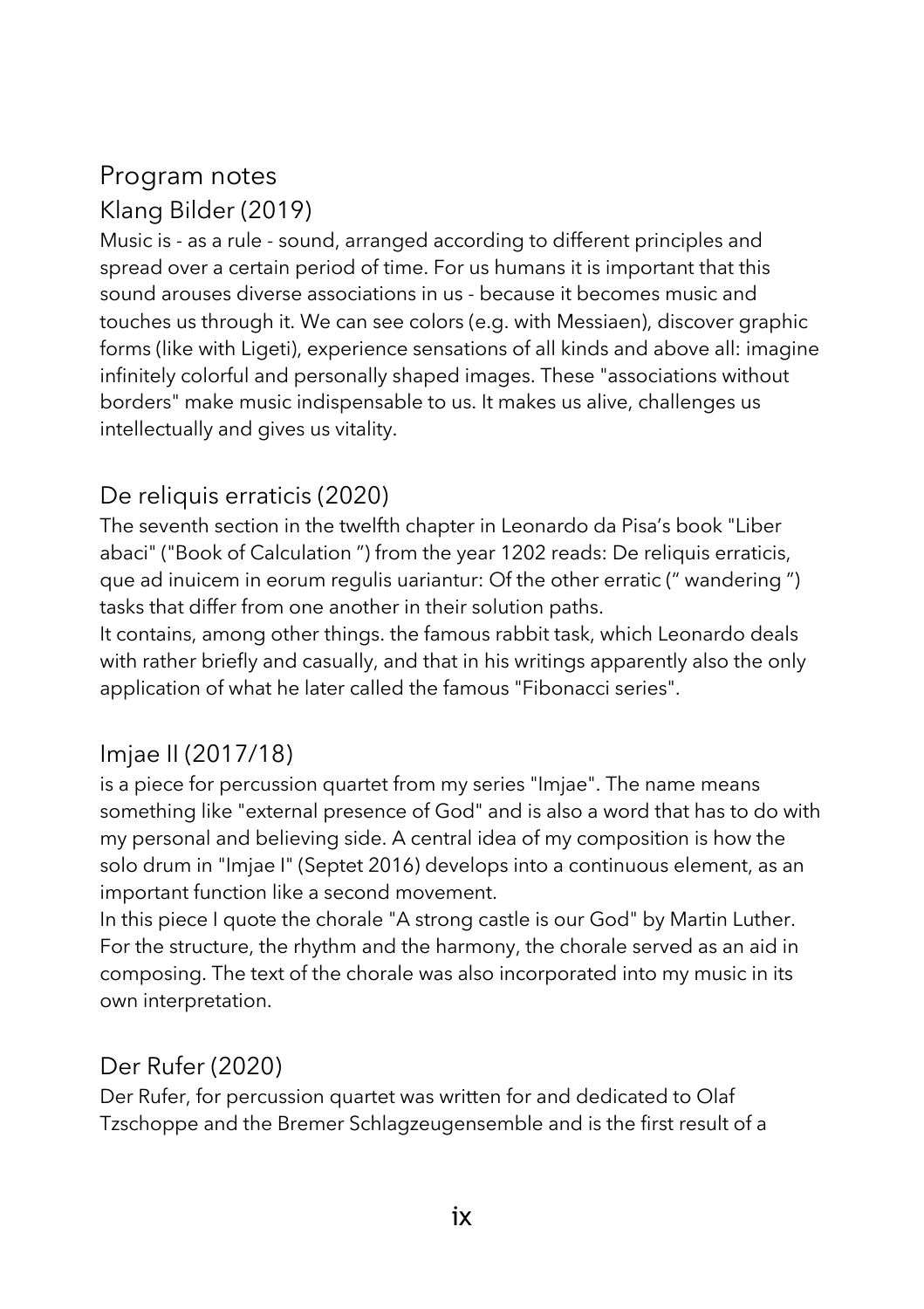planned, long-term collaboration between Lund University/Malmö Academy of Music and ESS, a multi-disciplinary research facility based on the world's most powerful neutron source. ESS will enable scientific breakthroughs in research related to materials, energy, health and the environment, and addressing some

of the most important societal challenges of our time. In the first step of this cooperation, I collaborated with John Weisend, Deputy Head of Accelerator Projects at ESS looking at the issues surrounding turbulence in superfluid helium.

The title, Der Rufer refers to a sculpture in Bremen by Gerhard Marcks (1889 – 1981) that refers to a Greek Herald from Homer's Iliad. On the base of the sculpture is written: *Der Rufer is modeled on the figure of the stentor (Herald, bard, or crier) who shouted as loudly as fifty men in a generous and brazen voice (Homer, Iliad, 730 BC).*

For some time, I have been interested in the motions of turbulence in fluids and was intrigued to enter into discussions about perhaps one of the greatest discoveries in physics in the first half of the 20th century, that of superfluidity. Superfluid helium (also known as He II) occurs when liquid helium is cooled to within 2.172 degrees of absolute zero (absolute zero is about -273° C). In this ultra-cool region, helium can flow without



Der Rufer by Gerhard Marcks (1889 – 1981)

viscosity or friction, but seldom without turbulence. As I learned through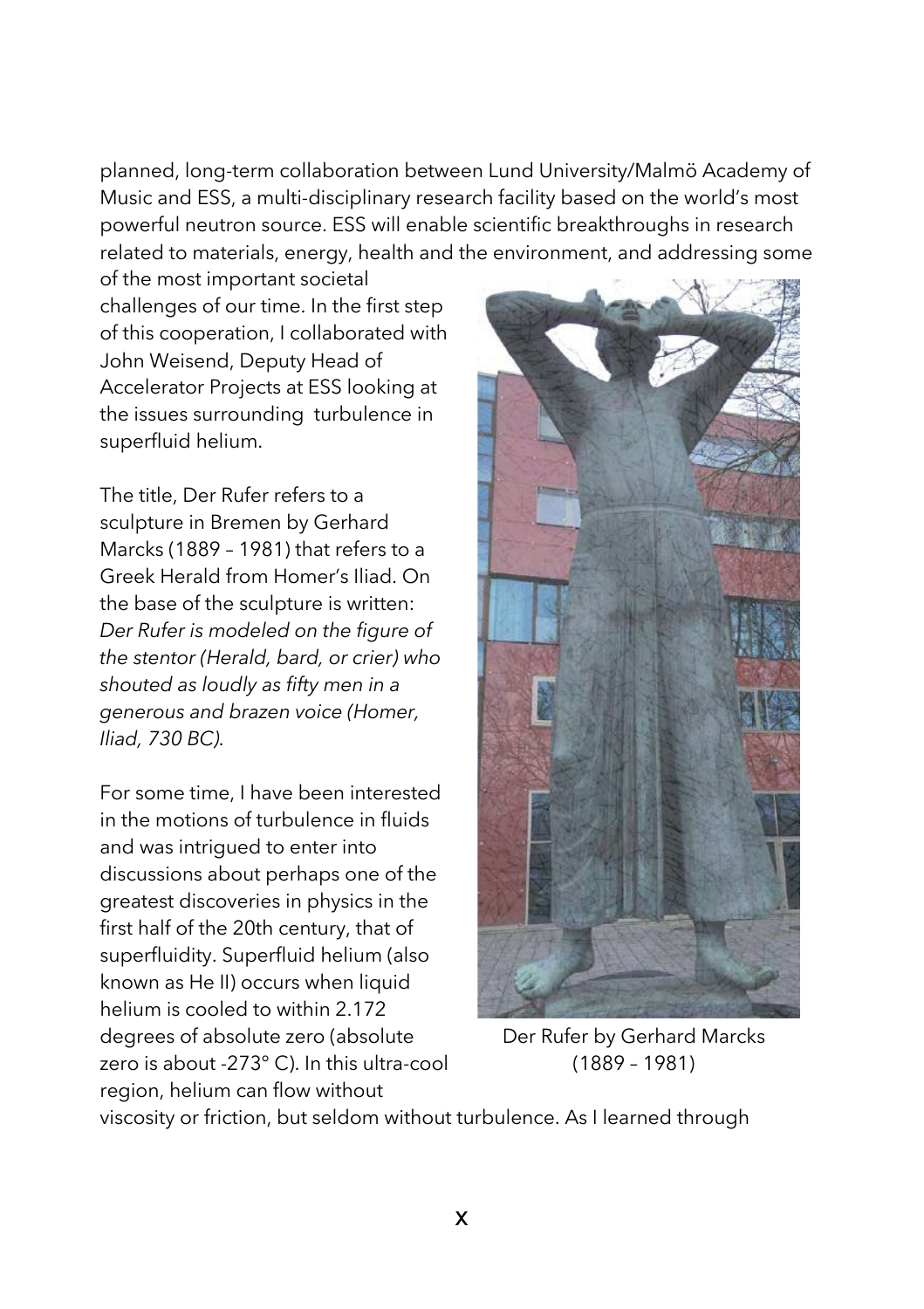discussions and readings of the literature, superfluidity refers to the flow of a fluid through a tube or pipe with no friction or viscosity. Let's compare for a second that of normal helium fluid flow that has viscosity and thus friction near the walls of a tube or pipe. An important property for many mechanical systems, including musical instruments, viscosity refers to the measure of the resistance of some element to deformation, or how thick or sticky something is. For example, syrup is higher in viscosity than water. This is how most fluids (including airflow) react in the real world.

But, fluids with zero viscosity are extremely rare. When a fluid is produced with zero viscosity this means the fluid can flow without any loss of kinetic energy. What this means is that if you started water flowing in a small capillary tube the flow will eventually stop since atoms in the liquid will collide with one another and with the tube wall and slow down. But if you did that with superfluid helium and come back 10 years later, the liquid will still be moving.

Superfluid helium features other amazing behaviors, like the ability of a fluid to flow up the side of a wall or to fit into and flow through impossibly small, molecular-wide spaces, or for the body of the fluid to remain steady when a container is spun, or to produce a frictionless fountain that will flow forever. In my composition Der Rufer, I loosely modeled eight principles involved in ultracold physics.

#### Yunomi (2020)

Imagine browsing through various volumes of noted folk music collections. As

you turn the pages, sing something in your head and think about small fragments of melodic or rhythmic ideas and connections between the music. Think about whether and how these parts are connected to one another, merge with one another, perhaps how to make a puzzle out of the material. The title Yunomi (a small Japanese teacup) used for everyday and informal tea drinking, and often a beautiful and unique decorative ceramic, reminded me that



tea sets are often designed uniformly. I wanted each part of this piece to be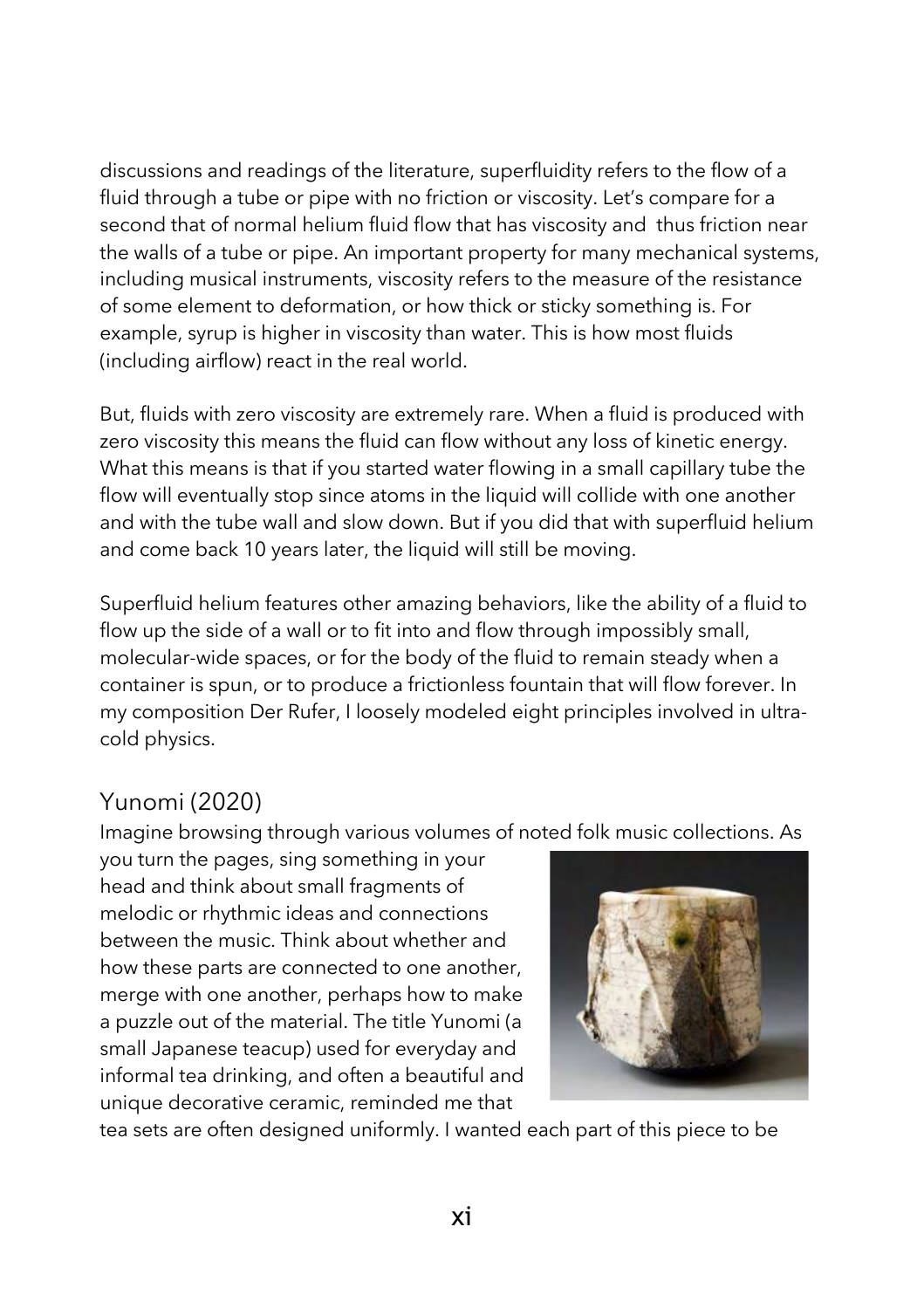separate, a collage of ideas, but possibly become part of something whole. When Yunomi is spoken it sounds like "You know me" in English, which can be linked to this piece in a number of ways. Perhaps these musical fragments remind us that they have both similar and individual roots and stories?

Written for Olaf Tzschoppe and the Bremen drum ensemble and dedicated to Christo (died May 31, 2020 at the age of 84)



Gageego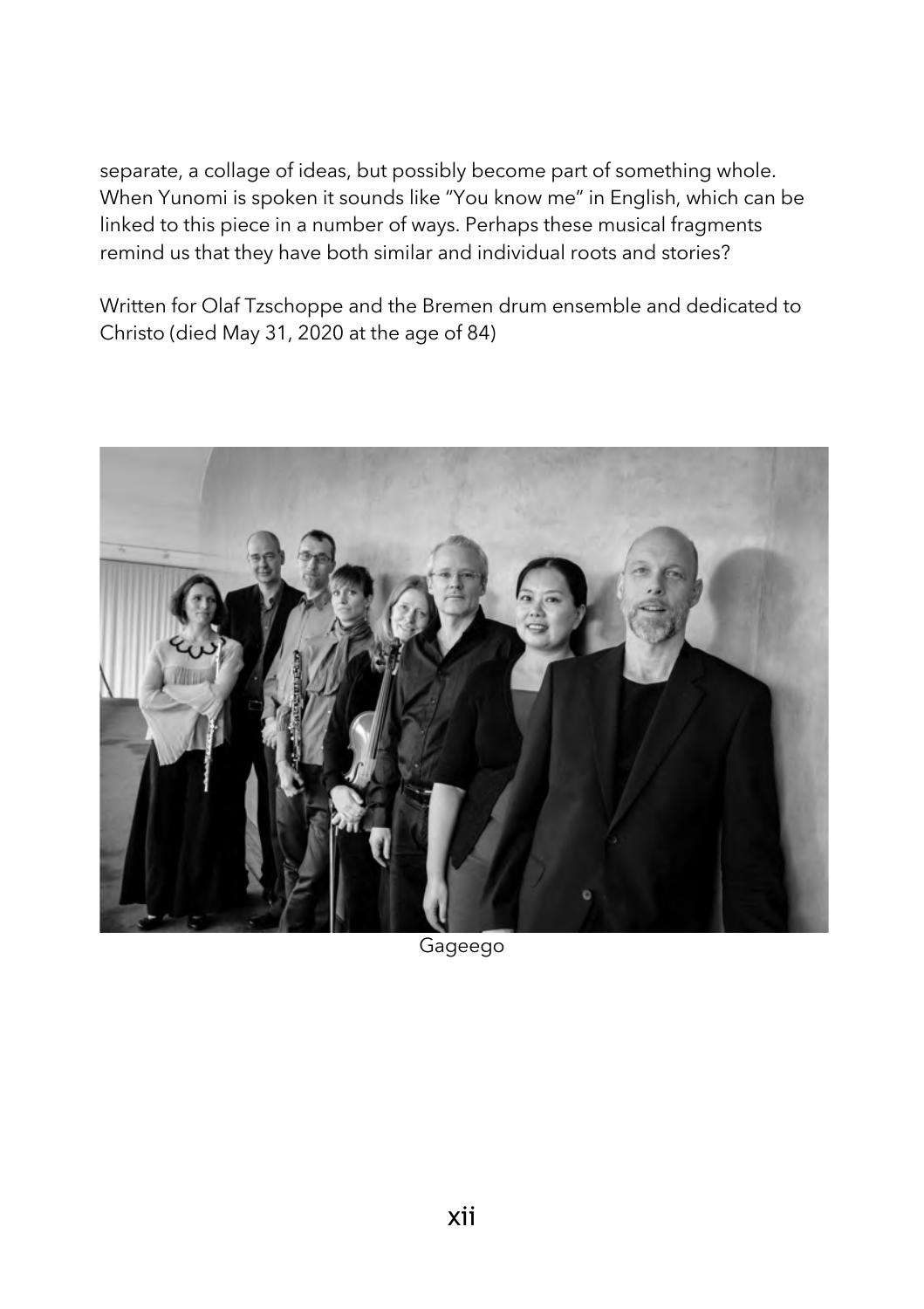Concert: Gageego! & Elefantöra | Gageego! w/ Elefantöra Lund Contemporary 2021 & Inter Feral Arts

**05 2021.10.12** | 19:00 **| Kapellsalen, Odeum Music Center** 

The ensembles Gageego! and Elefantöra invite us to a strong and unique sound world. At the concert, we will hear two works composed in the shadow of covid-19 by Hugo Boothby, a doctoral student at Malmö University, and the Swedish composer Rosanna Gunnarsson, among others. The concert is arranged in collaboration with Share Music & Performing Arts and is also part of the festival Inter Feral Arts which is organized by the composer and professor Michael Edgerton, whose work Hawking Radiation is also performed.

| Program                 |                                                                               |
|-------------------------|-------------------------------------------------------------------------------|
| Gageego!                |                                                                               |
| Henrik Denerin          | Fluchtlinien-D, for flute & percussion                                        |
| Esaias Järnagard        | rumori, for bass flute                                                        |
| Michael Edward Edgerton | Hawking Radiation, for percussion, moving<br>microphone & electronic playback |
|                         | Flute, Anders Jonhäll                                                         |
|                         | Percussion, Jonas Larsson                                                     |
| $***$                   |                                                                               |
| Gageego/Elefantöra      | Untitled comprovisation                                                       |

Elefantöra with Jonas Larsson

\* \* \*

Elefantöra Rosanna Gunnarsson Alter

Hugo Boothby Listening with Elephant Ears

Gusten Aldenklint, Joel Mansour Evelina Charlie Larsson With the support of the Swedish Arts Council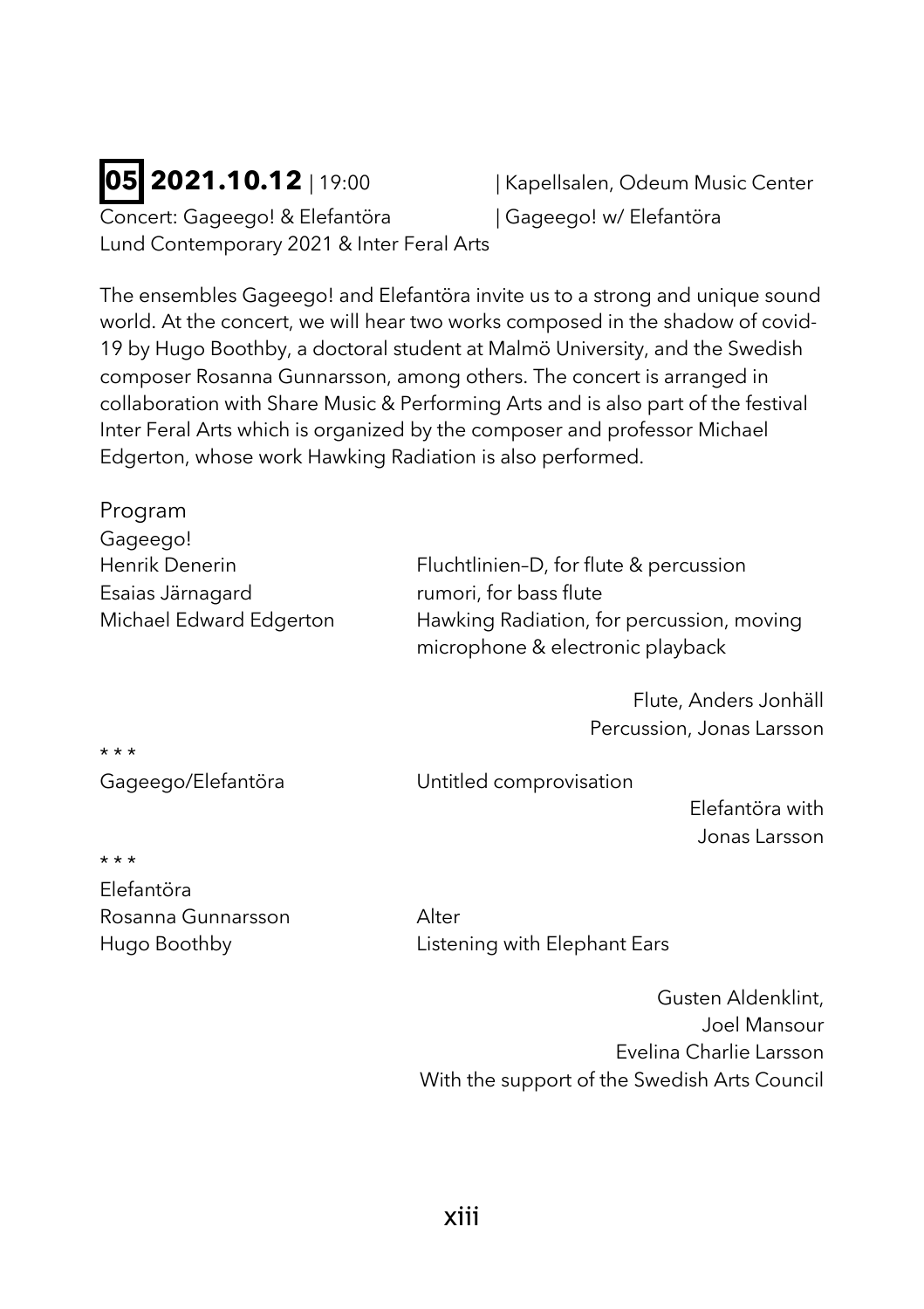### Program Notes Fluchtlinien–D (2015)

is fluchtlinien with a structured improvised percussion part. Fluchtlinien – With this concept Deleuze and Guattari points at possible alternatives to the dominating approach. One example is how the music sends out lines of flight (fluchtlinien) when it multiplies and spreads like a diverse weed of sound. Fluchtlininen thus indicates the potential for something different to take shape, for example, the opportunity of re-thinking.

Every form of life – a body, a social group, an organism or even a concept – consists of links and connections. Genes come together to form cells; cells are collected to form tribes. The term 'human being' is an example of such an interconnection of reason, a certain type of body (white, male), speech, and so on. But every connection also allows a fluchtlinie; there is always the potential for genetic mutation. The definition of man as rational also enables a dispute about what constitutes humanity: e.g., is it rational to put up a stock of nuclear weapons? Thus, every definition wears, every territorial is a tiontorium or body, the opportunities that opens up for a fluchtlinie that could turn it into something else.

#### Rumori (2021)

"In the same way, there is an objective sound that resonates outside me in the instrument, an atmospheric sound that lies between the object and my body, a sound that vibrates in me 'as if I had become a flute or pendulum'; and finally a final step where the acoustic element disappears and becomes the very precise experience of a change that permeates my whole body " - From the Phenomenology of Perception by Maurice Merleau-Ponty

#### Hawking Radiation (2016)

Forty-two years ago, Stephen Hawking made predictions that radiation does escape from black holes. Known as "Hawking radiation" this phenomenon is too weak to observe with current techniques, and remained the "Holy Grail" for astrophysics. It has remained as such until recently when researchers led by Professor Steinhauer at the Israel Institute of Technology observed radiation emanating from an analogue black hole created in his lab.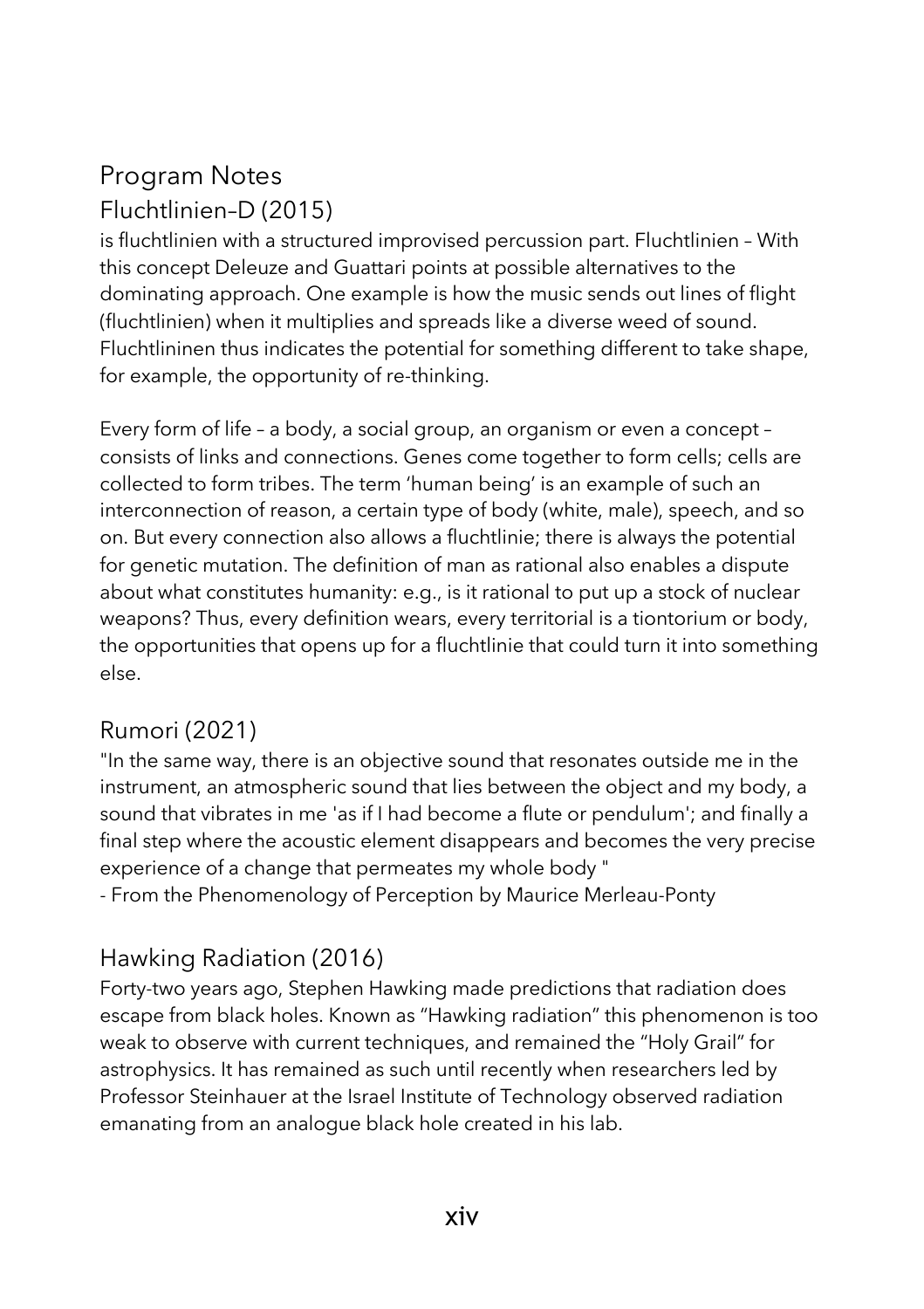Steinhauer's findings, published in Nature Physics, describe the first observation of thermal, quantum radiation emanating from an analogue black hole. He found that pairs of phonons (particles of sound), appear spontaneously at the event horizon of the black hole. One of the phonons travels away from the void as Hawking radiation, while the other falls back in. The pair shares a spectral connection, referred to as 'entanglement', that allow for the detection of Hawking radiation.

It is those properties that my composition will partially model.

#### Alter

is an installation as well as an ensemble piece. The musicians in the ensemble shape, re-shape and sculpt the electroacoustic voice of the installation. This is a composition that is in constant and reverse metamorphosis.

#### Listening with Elephant Ears

is a composition by the Elefantöra ensemble and Hugo Boothby. This piece

seeks to explore the auditory aesthetic of voice over internet protocols (VoIP) and the listening spaces they afford. Performances of voice, guitar and piano are treated using VoIP technologies and combined with domestic field recordings generated by the



Elefantöra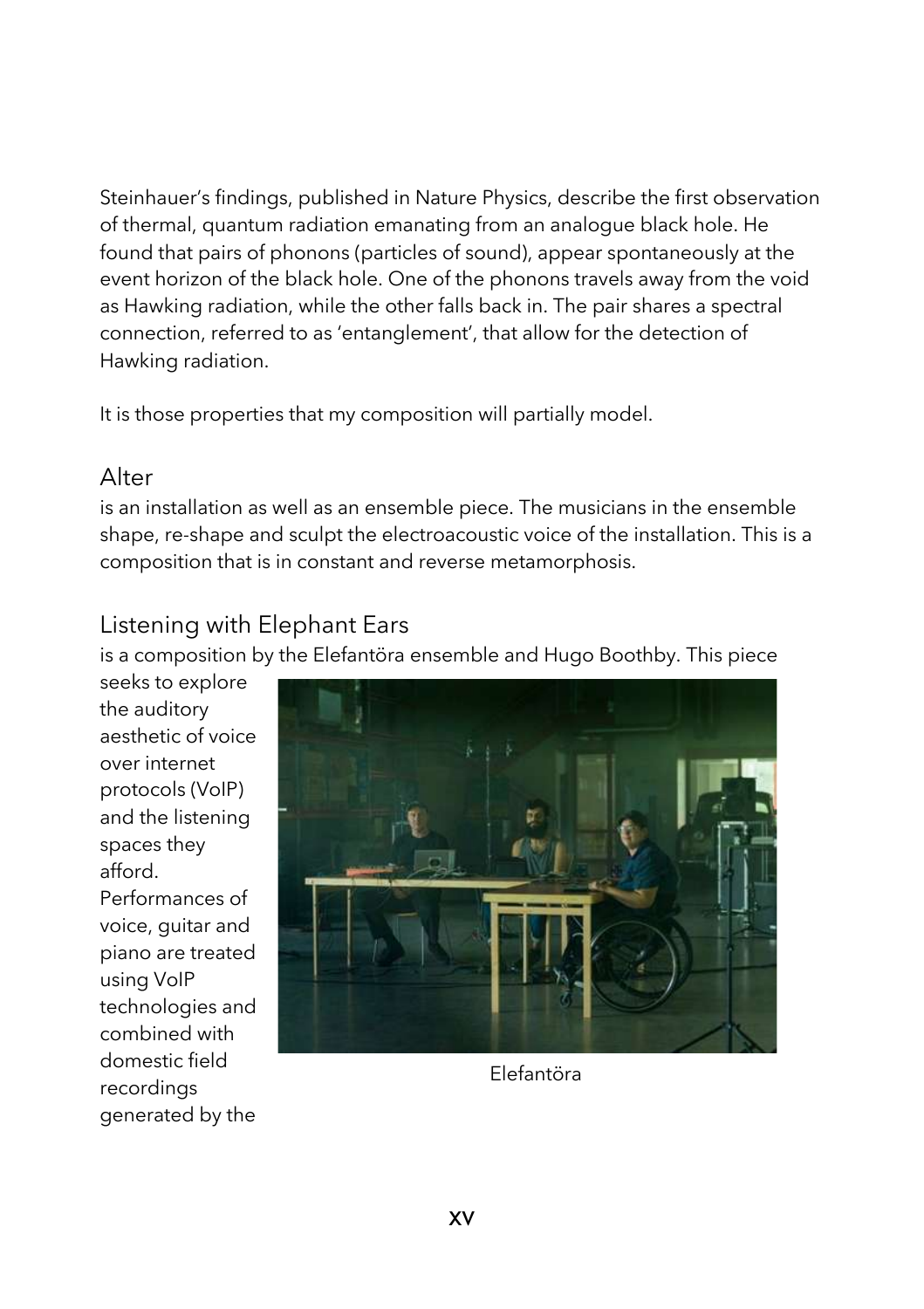ensemble. The exploratory and collaborative making of this piece focused on practices of communal listening and worked to interrogate experiences of online communication under the conditions of a global pandemic. Listening with Elephant Ears is part of continuing PhD research conducted by Hugo Boothby at the School of Arts and Communication, Malmö University.

#### Lund Contemporary

is a festival for contemporary art music organized by Lund University's music center Odeum in collaboration with a number of local and regional ensembles and institutions. In a varied program, newly written music is interspersed with panel discussions and experimental experiences. The festival has previously taken place in 2017 and 2019. Due to the Covid-19 pandemic, the 2021 edition is divided into two parts; one digital and one with audience. The digital part consists of a number of videos published in February and March and available on the festival's homepage. The live part started in June and will be spread over the rest of the year. Lund Contemporary 2021 is part of "Musikens År 2021", the 250th anniversary of the Royal Swedish Academy of Music (Kungl. Musikliska Akademien). Read more at odeum.lu.se/LC

#### Odeum – central music activities at Lund University

Odeum's roots date back to 1745 when Akademiska Kapellet (Lund University Academic Orchestra) was founded. Today, it is Lund University's center for student-based music-making, concerts, lectures and education. The Head of Odeum is the University's Director of Music. Odeum is one of Lund University's Cultural and Public Centres (LUKOM) along with Skissernas Museum – Museum of Artistic Process and Public Art, the Historical Museum and the Botanical Garden. Felicita Brusoni

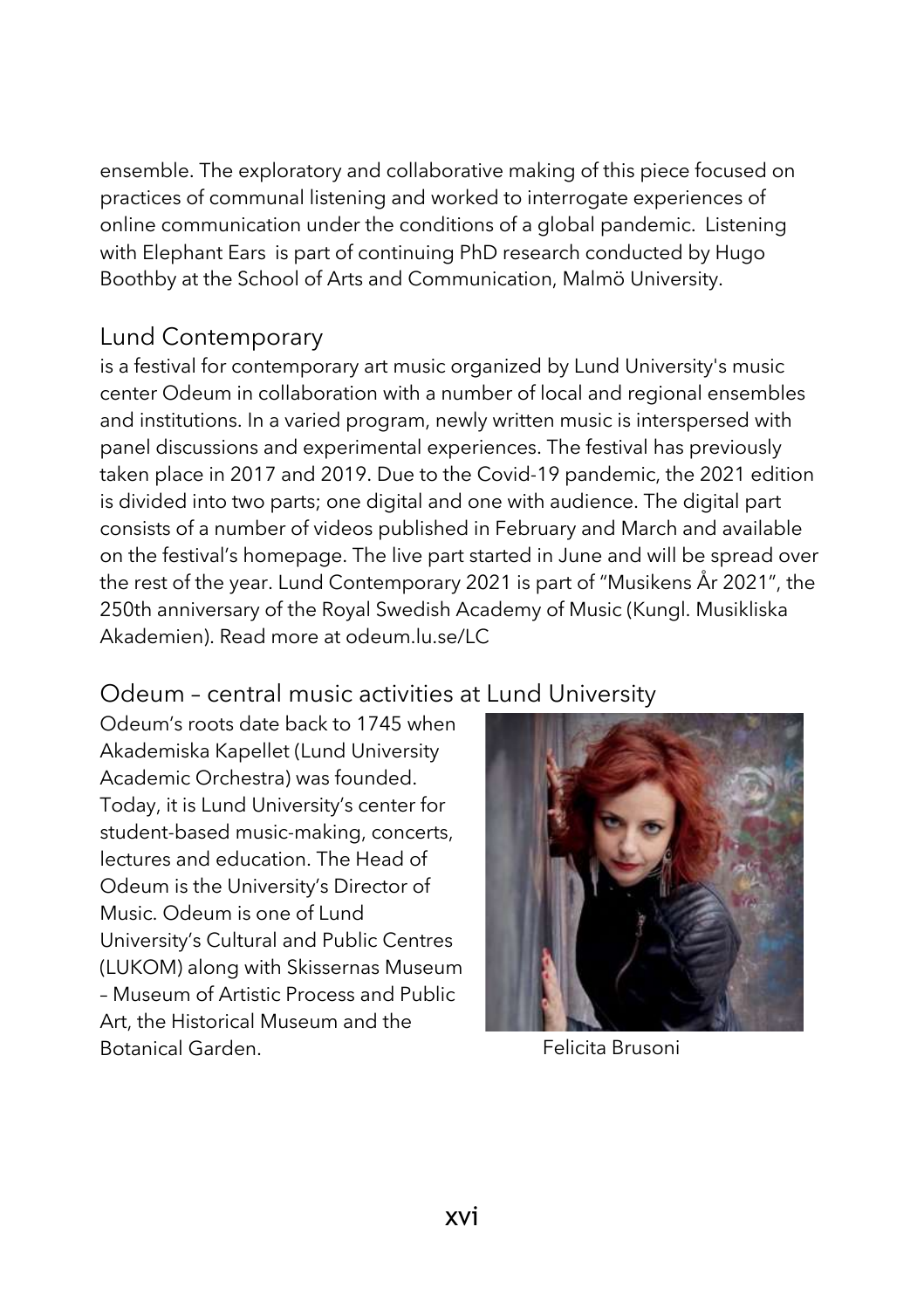## **06 2021.10.13** | 19:00 | Inter Arts Center

25% PhD Seminar: artistic presentation | Felicita Brusoni A Voice Beyond the Edge

What links all these four musical pieces together is the concept of going beyond the limits of voice, in four different ways. Through my research I am trying to push further the borders of my vocal comfort zone, to be able to "break on through to the other side". In that particular zone, the edge, two opposite possibilities come out: to discover new worlds for the voice or to set the boundaries of physical vocal limits.

Within this concert program I would like to investigate how the use of the extranormal voice, coined by Edgerton, could be inserted in different musical settings.

| Program                 |
|-------------------------|
| Erin Gee                |
| Vinko Globokar          |
| Carola Bauckholt        |
| Michael Edward Edgerton |

Mouthpiece II Jenseits der Sicherheit Die Alte Anaphora

### Program Notes

#### Mouthpiece II (2002)

"Composer and vocalist Erin Gee has created a unique musical style that has led to significant success on both sides of the Atlantic. In her series of pieces entitled Mouthpiece, she sings and speaks in hushed nonverbal sounds supported by subtle instrumental effects to project an intimate sound world, as if she were revealing her innermost but inscrutable feelings. The result is original, powerful, and haunting." (American Academy of Arts and Letters, Charles Ives Fellowship Recipient, 2015)

Mouthpiece is a series, which began in 1999 and consists of about 30 works for solo voice, voice and ensemble, choir, voice and orchestra, string quartet, opera and other combinations.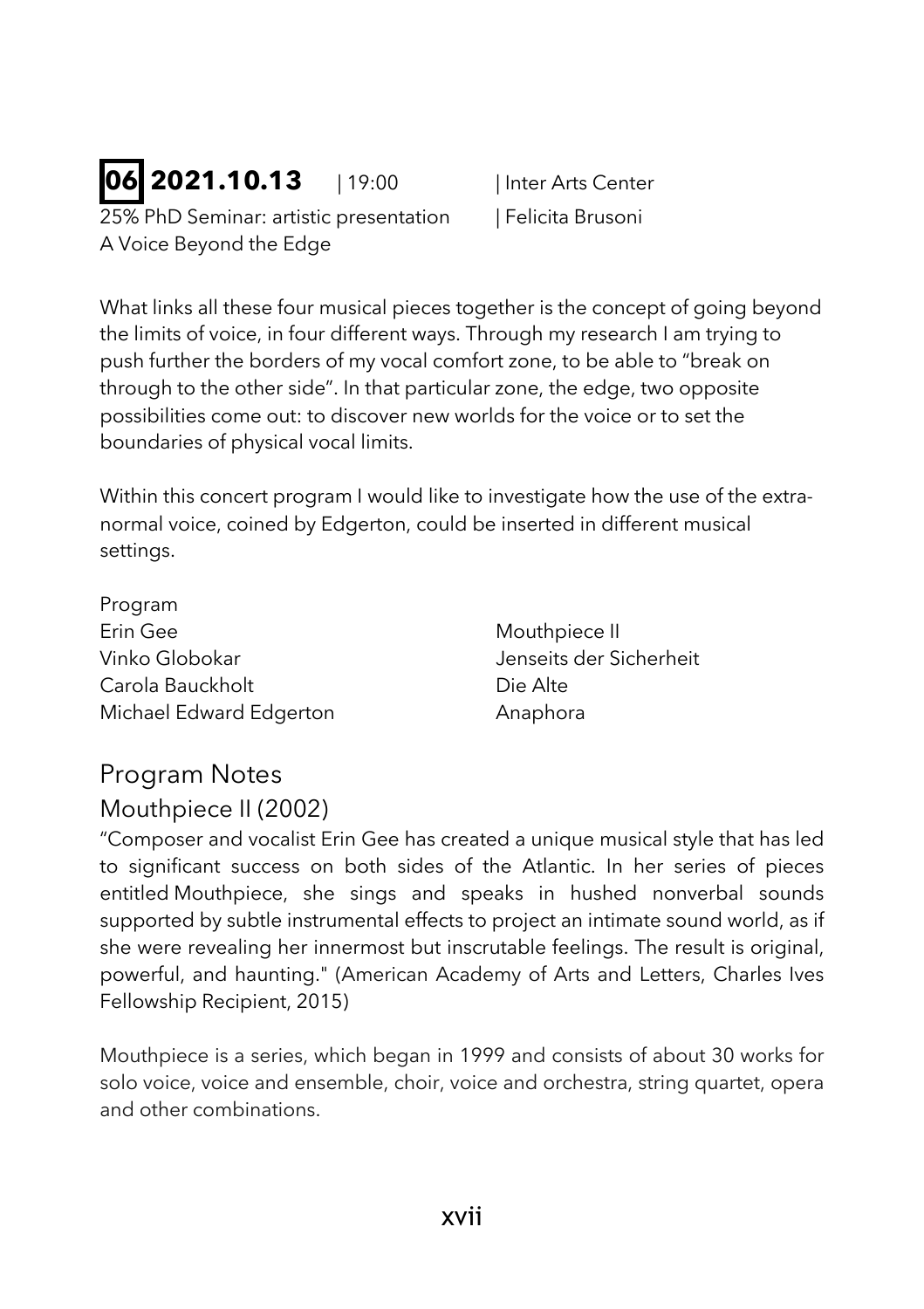Erin Gee notates the vocal sounds using the International Phonetic Alphabet (IPA) in order to accurately transcribe both the type of sound and the place of articulation in the mouth. The sounds that she uses are often remnants or artifacts of phonemes, however, when placed in a non-semantic context, they float in a liminal space with no overt connection to a language.

#### Jenseits der Sicherheit (1981)

Dedicated to American soprano Carol Plantamura, this demanding piece by French avant-garde composer & trombonist Vinko Globokar well embodies its title's promises (Beyond Security). The singer is asked to go beyond her comfort zone through different paths: acrobatic virtuosity, theatrical scenes, inward singing, multiphonics, squeals, humming, fast emotional changes, and other. The apparent lack of formal structure reveals, at a deeper sight, a canvas of musical situations through which the singer should find her own way of communicating to the audience. The contact with the audience is also well emphasized by more than one moment of improvisation using the live sound material present in the room while performing.

#### Die Alte (2001)

As regarding the German composer Carola Bauckholt, a central theme in her work is the examination of perception and understanding. She is especially fond of using noisy sounds, which are often produced by unconventional means. In this case, we participate in 7 minutes of an old lady's day, acoustically surrounded by all the noises she and her body makes. It is important to note that these noises are not just part of some kind of a predetermined compositional structure, but rather they are carefully studied and left free to unfold and develop at their own pace lending the composition its own unique rhythm. The singer is asked to give voice to any little shade of the old lady's world, made of little struggling movements, pain in the body, something that cracks in the neck, and sweet memories of a past that's gone.

#### Anaphora (2001)

Since the publication of his book "The 21st Century Voice" (2004), the American composer Michael Edgerton has become one of the leading experts in the search for the expressive possibilities of contemporary voice. No other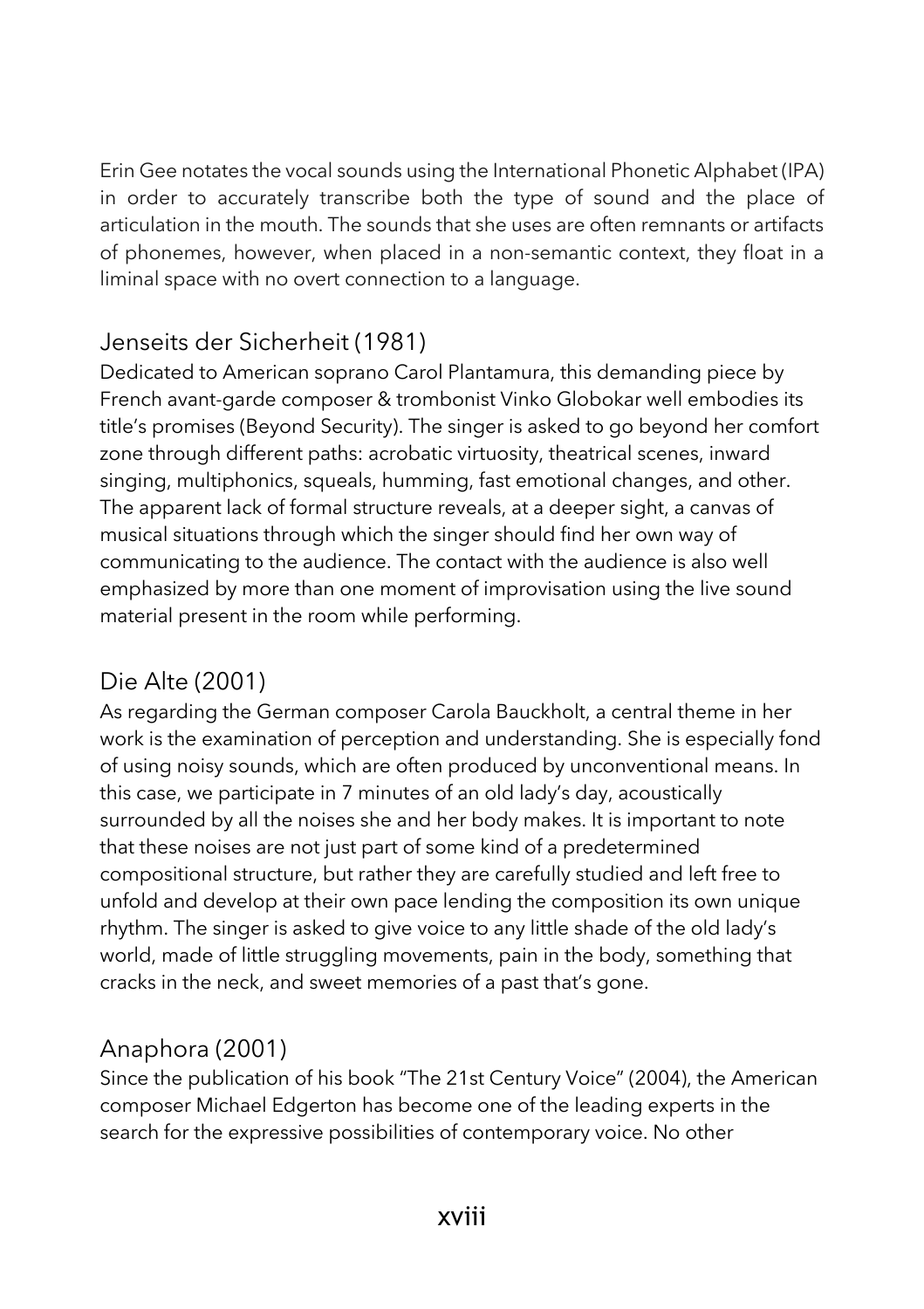composer has so systematically and unconditionally applied a compositional approach to every possibility of the human voice. "Anaphora" is at the same time a sound study, in which is presented his research on 56 different classes of vocal multiphonics, opening up a new sound universe. In this system, Edgerton categorizes multiphonics in three large tone and noise groups: voiced-voiced, voiced-unvoiced and unvoiced-unvoiced (with further amendments). The central concern in this work is, in the words of the composer, "to maintain a sense of coherence that would carry through the procedure of kaleidoscopic change". In addition, Edgerton refers to the "convention of repetition at phrase inception" employed by Shakespeare in Richard II. This not only comprises the constant variation of a single germinal idea, but the dramatic effect of repetition itself. The listener is compelled to look inward, to respond rather than to project, and to become aware of the multiplicity of events that occur within a single sound.

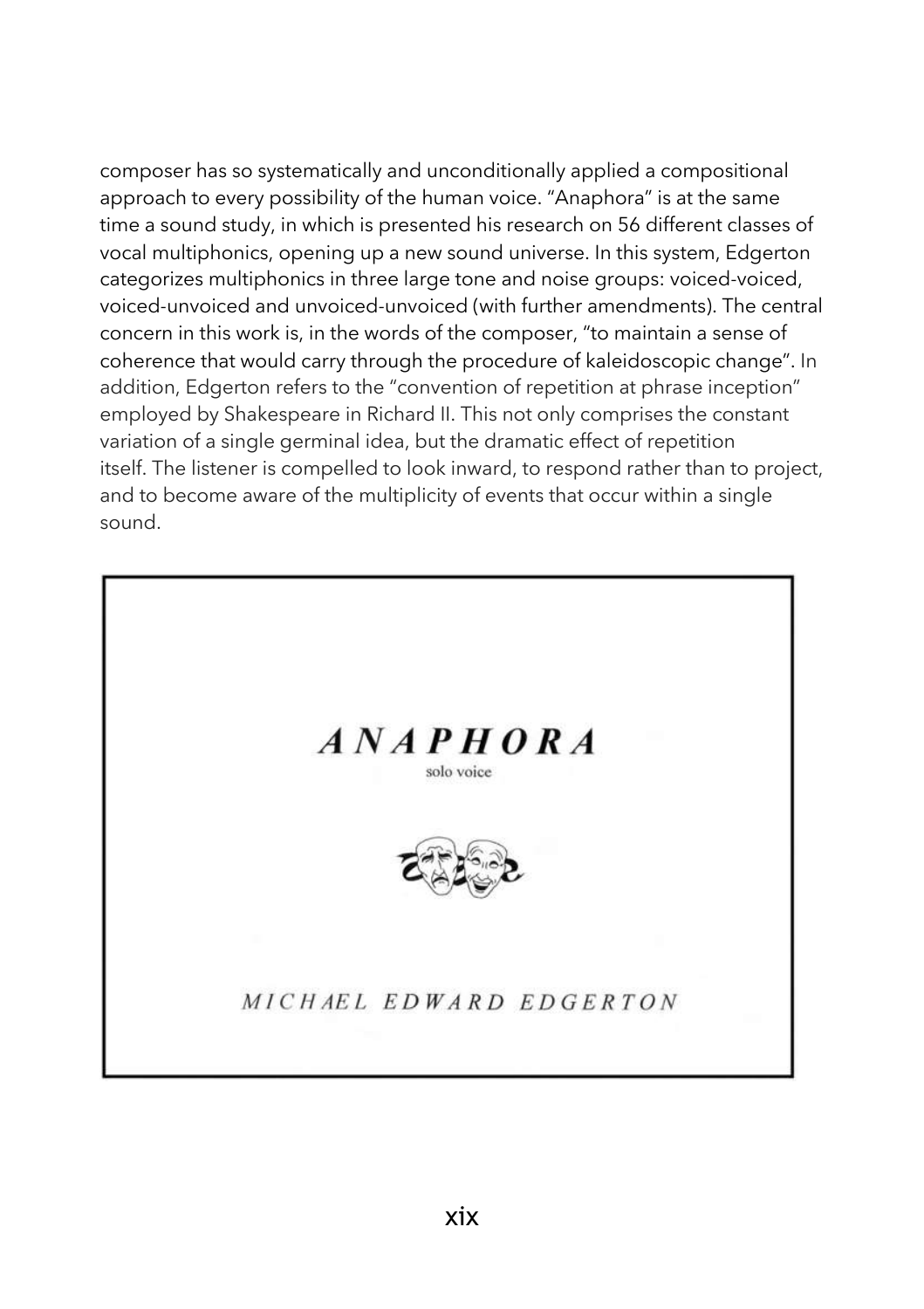## **07 2021.10.14** | 12:00 | Inter Arts Center

25% PhD Seminar: discussion | Felicita Brusoni w/ A Voice beyond the Edge Nicholas Isherwood

Starting from a singer's point of view I tried to give to my PhD project the more practical shape I could. The topic of my research is exploring new fields in the scenario of the "extra-normal voice", term coined by my supervisor, Michael Edgerton. My attention during this first year was focused on developing new techniques and trying to find a method to handle them.

Due to the pandemic, I wasn't able to access the laboratories and to work with other singers, so I worked directly on my voice and started collaborations with professional people in many fields related to voice.

I trained myself through the final realization in performance of the piece Anaphora by Edgerton, which he and I had a lot of sessions together to develop the techniques required for this demanding piece. In the near future we will video record these sessions to facilitate the preparation of other singers that want to approach the piece. We have also made recordings of other specific voice issues, like the glottal whistle and different classes of multiphonics, that are the core of my research at this moment. Additionally, I am trying to make things clear around the topic of high pitches: from falsetto (M2) to the whistle register (M3) to the glottal whistle (M4).

This research is based within a practical setting, so I've recorded vocal multiphonics for a theatre performance with music by composer Kent Olofsson, who is currently working in Stockholm on an ongoing project about Andrej Tarkovskij.

A separate research project is focused on one technique that is capable of producing the highest known pitches ever sung – around 15 kHz. We have organized a meeting and recording sessions with a Swedish singer (Mimmi Rosendahl) who has reliably produced these high pitches, which she refers to as the "hiss" technique.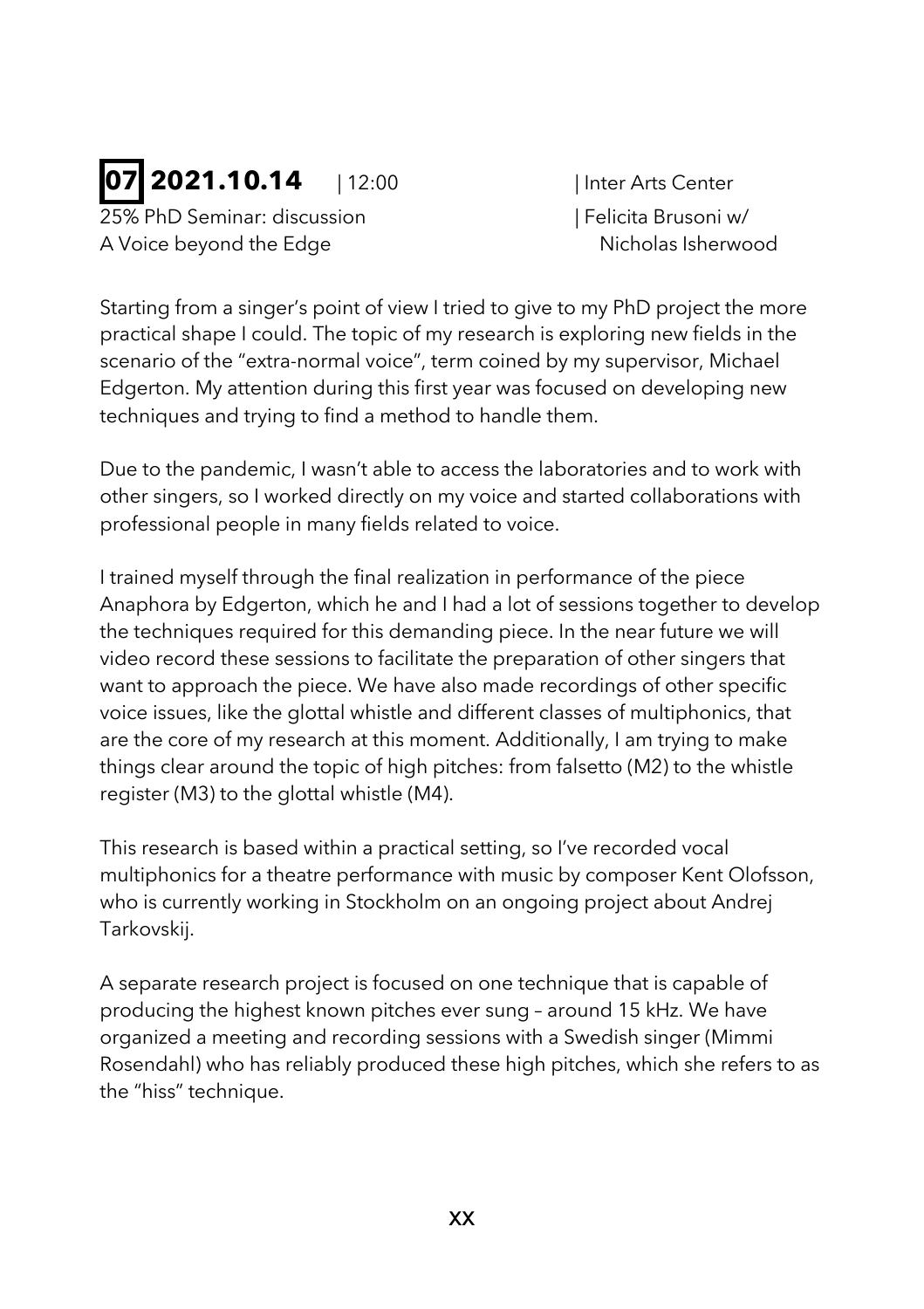I have also begun collaborations with the Humanities Lab in Lund. One project is looking at the relationship between articulation and airflow at different musical speeds, while a second is focused on audio-visual illusions in relation to extended vocal techniques, similar to the McGurk effect. I hope to be able to use the HumLab facilities in the near future to conduct these experiments.

I have made contact with Professor Mechtild Tronnier, Lecturer in Phonetics at Lund University, who asked me to collaborate with her, in her courses for Master level students, "Function and use of the voice".

How is this research to function outside of the lab setting? Well, another part of my project involves the Library inside the Musikhögskolan i Malmö. It was my initiative to develop and then host an archive of media related to extended vocal techniques, including physical scores, digital scores and a selection of articles, books and other. The collaboration was possible thanks to the Librarian Åse Lugnér.

I am also focusing on already existing vocal techniques, like the ones used in folk singing. From my point of view as vocal performer it is very interesting to deepen the throat singing topic, and I am particularly interested in the relationship among the technique of Tuvans' kargyraa, of the Cantu a Tenore from Sardinia and of the Xhosa singers. I have been awarded with a Travel Grant (Governor Per Westlings Memorial Fund) from Lund University for my project in Sardinia. In the next months I would also like to learn both the kulning and jojk techniques from Swedish folk tradition.

The next steps to be taken are to involve the Composition and Singing classes with the aim on one side to work with the singing students on voice issues, on the other side to build up a vocal ensemble that deals with extended techniques and to start a series of workshops for singers and composers focused on the boundaries of voice possibilities.

Until now, apart from the daily work with many composers for new pieces written for my voice, I had a collaboration with Israelian composer Ruth Alon, in a residency at Inter Arts Center, for a piece involving vocal gestures connected to emotions. Soon, I will organize a call for scores that have to involve vocal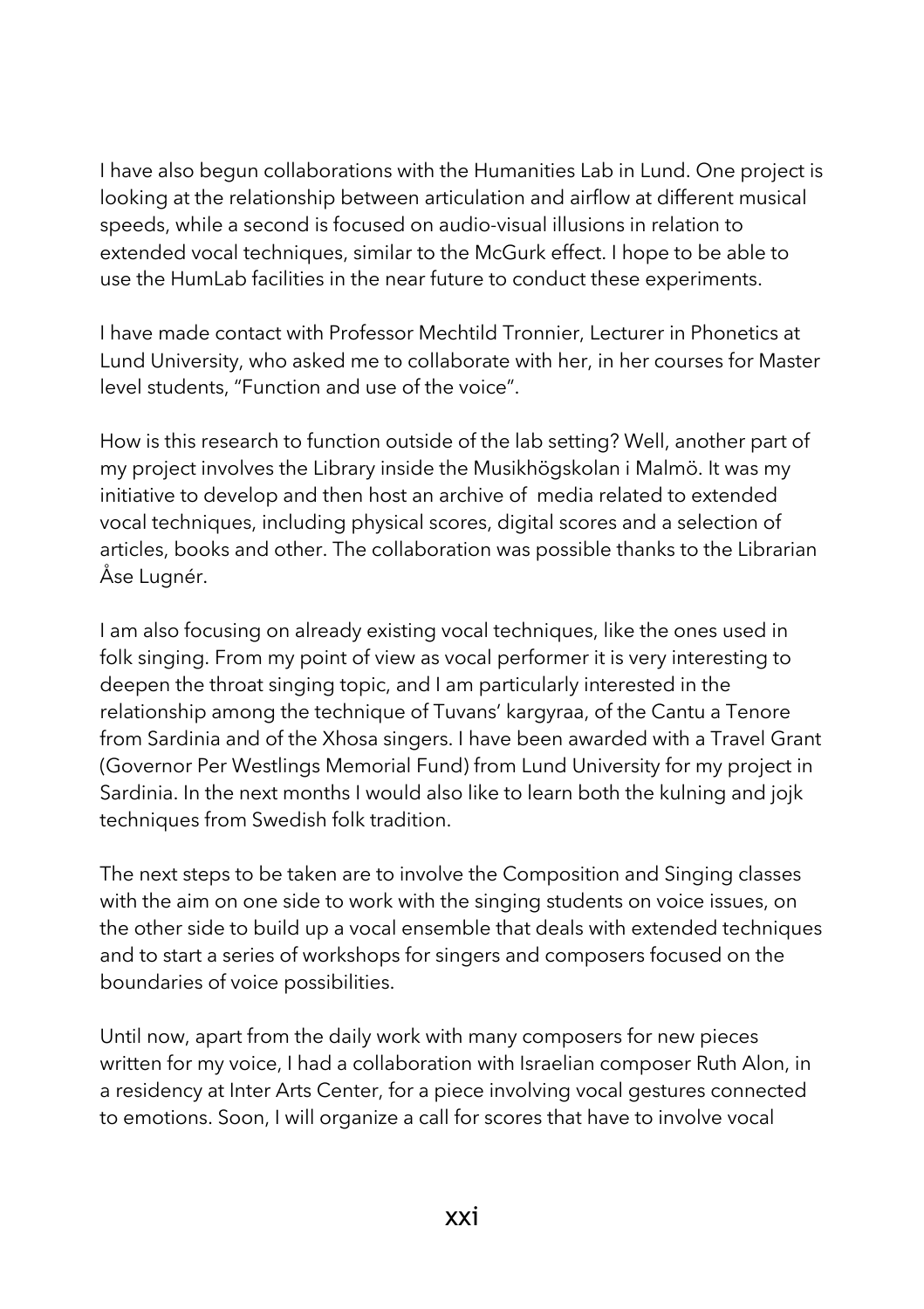multiphonics and other special techniques; the aim of this call is to let the composers write using the techniques I handle the best.

On the horizon, I am also working on new possible environments for the extranormal voice, such as the use of some sounds for video games soundtracks or projects with virtual and/or augmented reality.

In the last period, I have had already the opportunity to start the process of communicating new knowledge around the extra-normal voice. I have held a recital at Doctors in Performance Conference in Tallinn, with an introduction and the performance of Anaphora by Edgerton.



Bertrand Chavarria-Aldrete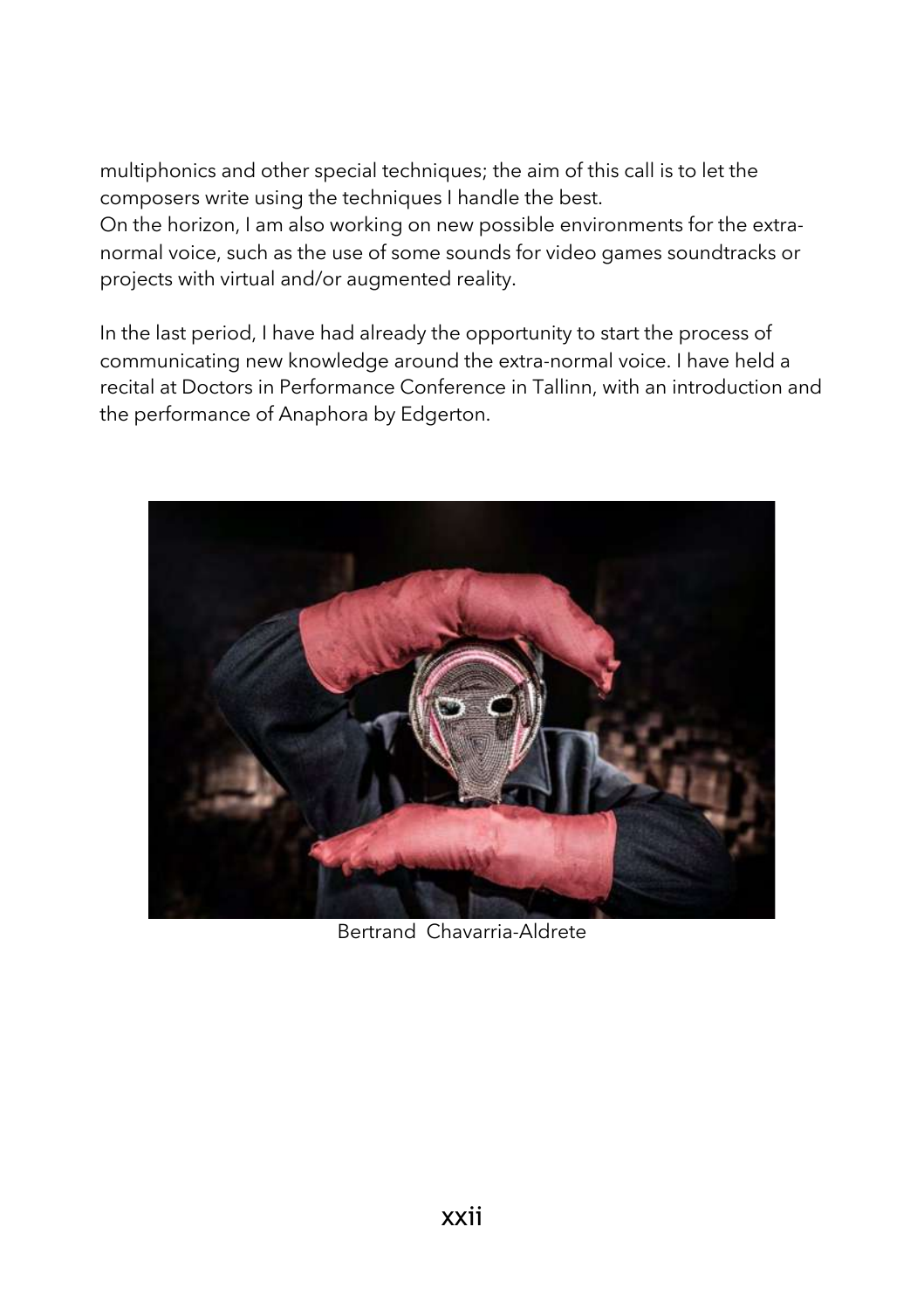### **08 2021.10.14** | 19:00 | Inter Arts Center

25% PhD Seminar: artistic presentation | Bertrand

Chavarria-Aldrete

|                            | Concert/Exhibition]                             |
|----------------------------|-------------------------------------------------|
| Manuel M. Ponce            | Preludio (1925)                                 |
| Pascale Criton             | Plis (2010)                                     |
| Heitor Villa-Lobos         | Two studies (1929)                              |
|                            | Étude 1                                         |
|                            | Étude 5                                         |
| Brian Ferneyhough          | Kurze Schatten II (1983-89)                     |
|                            |                                                 |
|                            | Ш                                               |
|                            | Ш                                               |
|                            | IV                                              |
|                            | V in softly insistent motion                    |
|                            | VI                                              |
|                            | VII As if performing (whilst unconscious)       |
|                            | several pieces simultaneously                   |
| Antonio de Cabezón         | Tientos (1578)                                  |
|                            | Tiento en primer tono                           |
|                            | Tiento en cuarto tono sobre "Malheur<br>me bat" |
|                            | Tiento sobre sobre "Qui la dira"                |
|                            | Transcription by Alberto Hortigüela-            |
| Bertrand Chavarria-Aldrete | [côrīo]·étilá (2021) - Swedish Premiere-        |

:: Plastic Extension ::

The program mainly presents a series of pieces that have been or are in the process of becoming "plastic extensions" (plastically interpreted) by the performer and will be exposed at IAC, like *Preludio* by Manuel M. Ponce: *phantom errand [muscle memory]* , *Plis* by Pascale Criton: *ephemeral critters* , Étude 1 and 5 by Heitor Villa-lobos: *sempre morbida* and *bullseye.* 

*Kurze Schatten II* by Brian Ferneyhough as well as the *Three Tientos* by Antonio de Cabezón are ongoing pieces in the process of becoming plastic extensions. A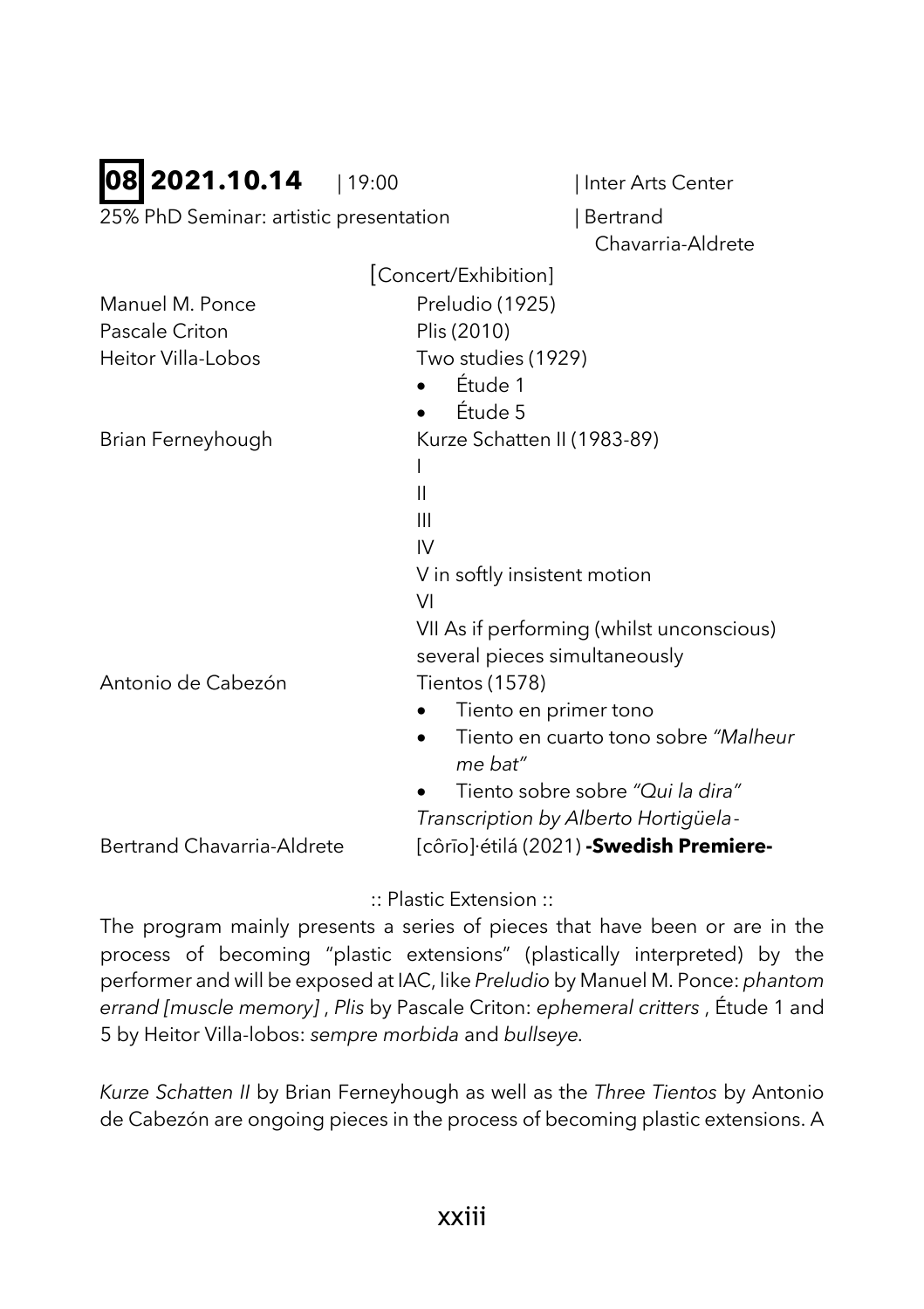choreographic piece for 6 dancers that will recreate the hand gestures of *Kurze Schatten II* into the bodies of the dancers in collaboration with the MoCap Lab in Lund and 3 installations for the visually and hearing impaired with the musical material of Cabezón's *Tientos.*

*[côrīo]·étilá* by Bertrand Chavarria-Aldrete is a poem written for sirimcho (traditional Mexican plucked instrument), guitar and objects that was recently written at the Civitella Ranieri Foundation in Italy.

The audience will be invited to participate in a Q&A session about the creative process of plastic extension and the work of the artist after the recital and exhibition.

```
[côrīo]•étilá 
                       [côrīobė'[N•Do1/4~]
Étilá nara nomi [p]'so
Aragava go[s•>] boni 
fasori[•] …bané 
Hegari[h] moôno 
Yeti koti la
Bru a[t]
                       [f]'ta li[h] cē rami
Sonalamiña [ė]
  Beorulima [o]
Fori[•] 
       enilá-étilá 
                       [K] ugūri va] 
       bah'
```
né[•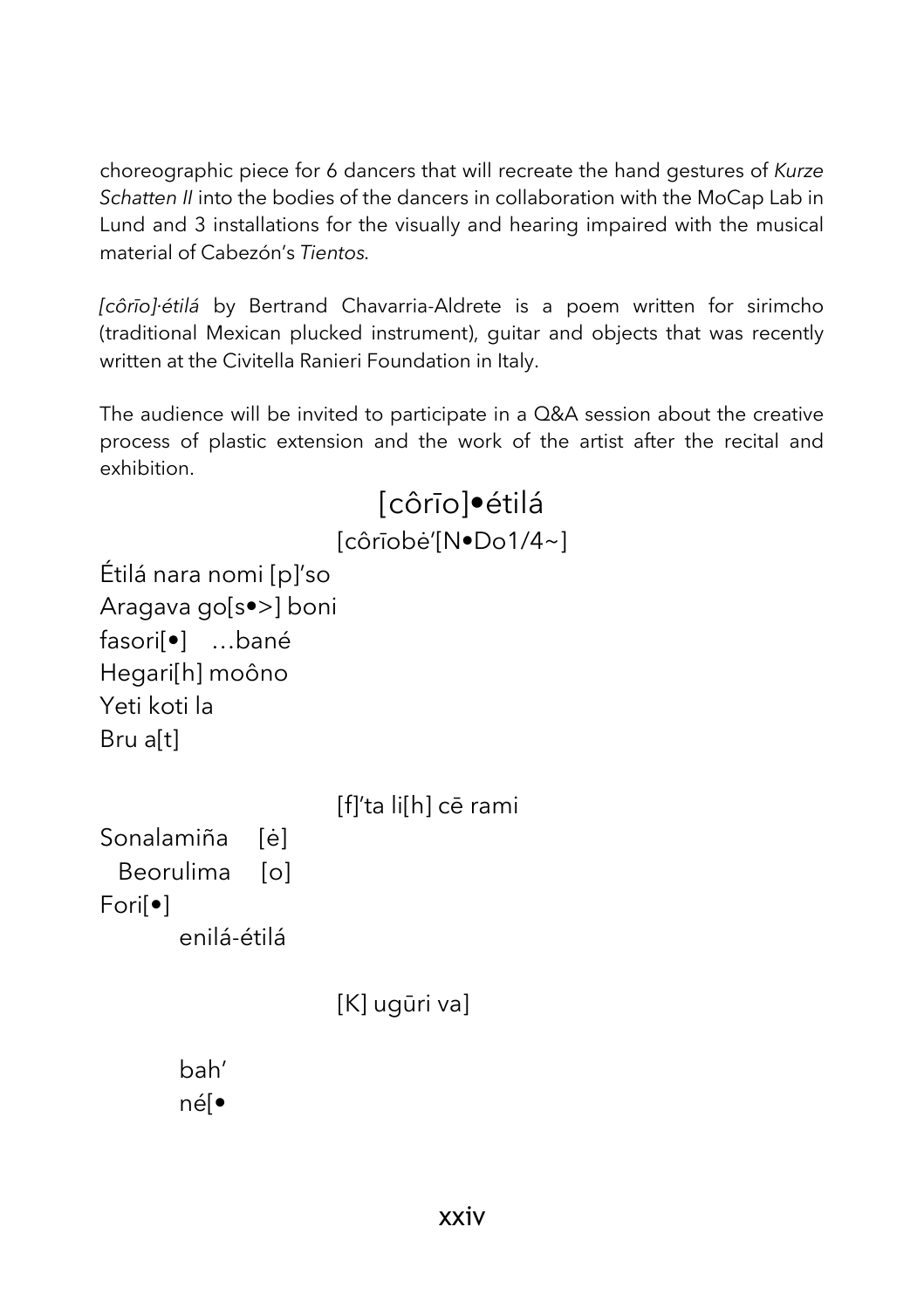

25% PhD Seminar: discussion | Bertrand

Chavarria-Aldrete w/ Stefan Östersjö

A discussion and exchange about the various aspects and new possibilities of Plastic Extension in Music.

Plastic Extension is a new form of music interpretation that goes beyond translation, synaesthesia or musical analysis. This form of creative criticism takes the instrumental interpretation of a work (the praxis) as a gleaning phase, a poietic process preceding the plasticity of an art work, an intervention in music production.



tientos topográficos :: tacto temperado by Bertrand Chavarria-Aldrete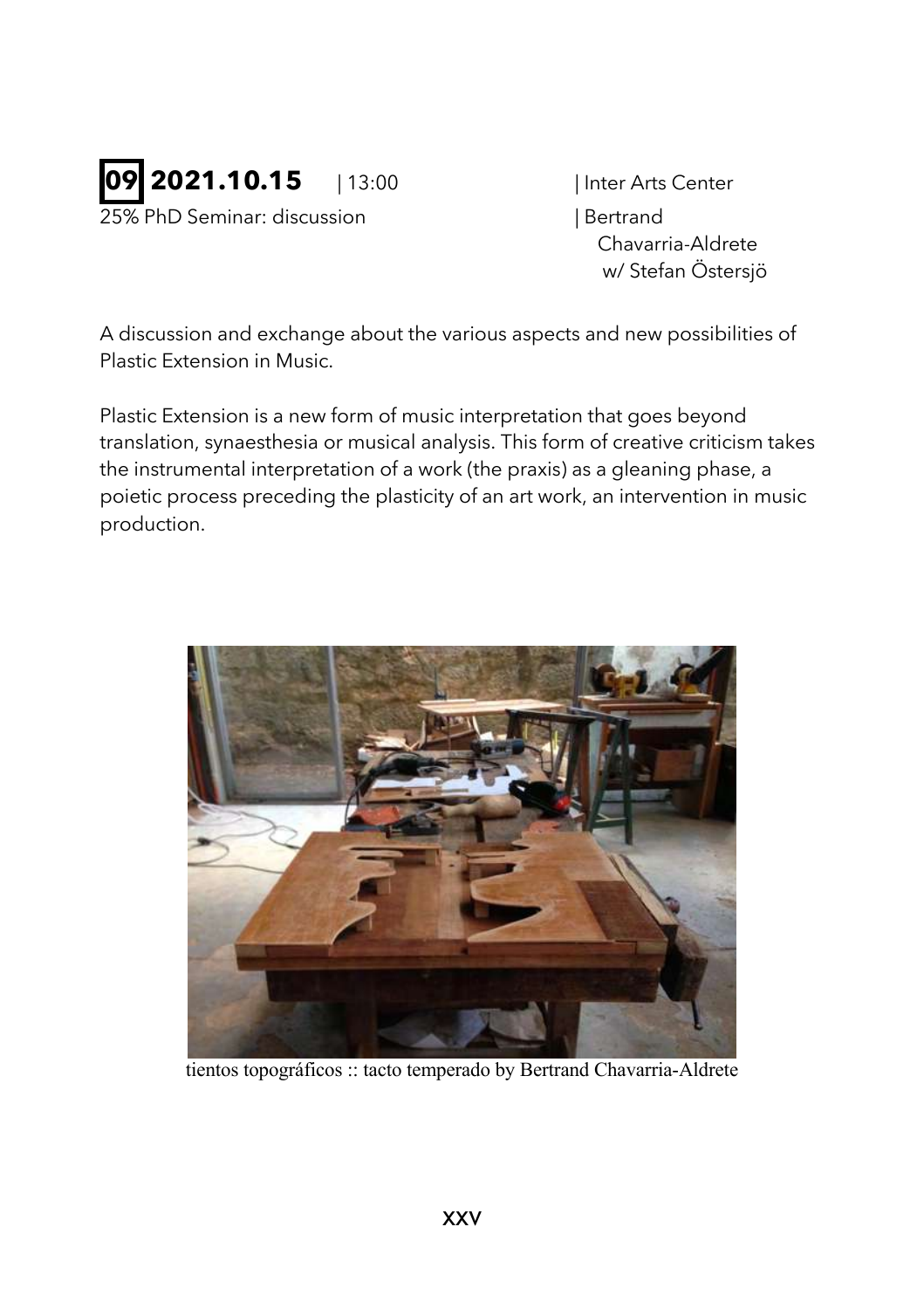### **10 2021.10.18** | 14:00 | Galleri 21 Talk: Facial recognition and hybrid art | Daniel Zea

Lecture around The Love Letters ? (2018), work for two performers, two webcams, two computers using facial recognition algorithms, video, and electronics in real-time. Composed, choreographed, and programmed by Daniel Zea. This presentation will discuss different strategies for the use of facial recognition algorithms during audio-visual performances, such as:

- the relationship between gestural capture and sound synthesis.
- face recognition and real-time text generation
- strategies for staging works using video generated in real-time
- the use of Laban notation as a tool for producing sound choreography works.

This talk will also address the sociological and political aspects of the utilization and role of the face in contemporary societies and its influence on the development of technologies of social control, marketing, and social networks in general. Finally, it will analyse the subversive role of the artist appropriating surveillance software such as face tracking algorithms for artistic purposes



Daniel Zea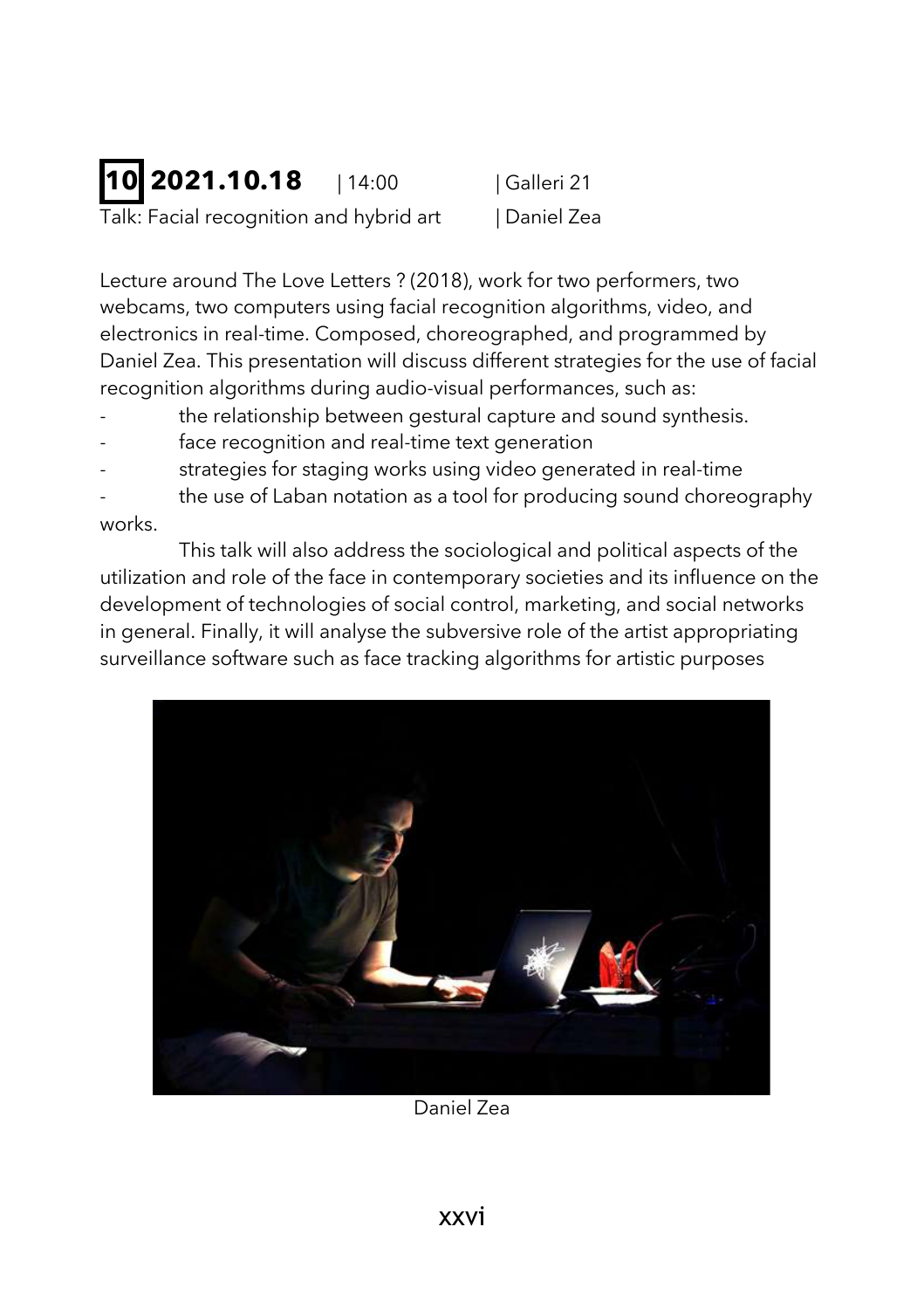## **11 2021.10.18** 19:00 | Galleri 21

Talk: Deconstructing the Actor-Musician: Body and Scenic Action. Training and performance aspects" | Mauricio Carrasco

This Artistic introduction will analyse the figure of the Actor-Musician within academic new music theatre works.

It will question the interpreter's somatic and intuitive intelligence, their performative gesture, and how their shared background as classically trained musicians can be enriched by other performative art practices such as dance, theater, and performance.

A proposal taking elements from Body-Mind Centering and physical theatre practices (Jan Fabre, Lloyd Newson), inter alia, will be analysed to complement the Actor-Musician training and contribute to the necessary bodily consciousness and awareness to perform challenging new music theatre works successfully.



Mauricio Carrasco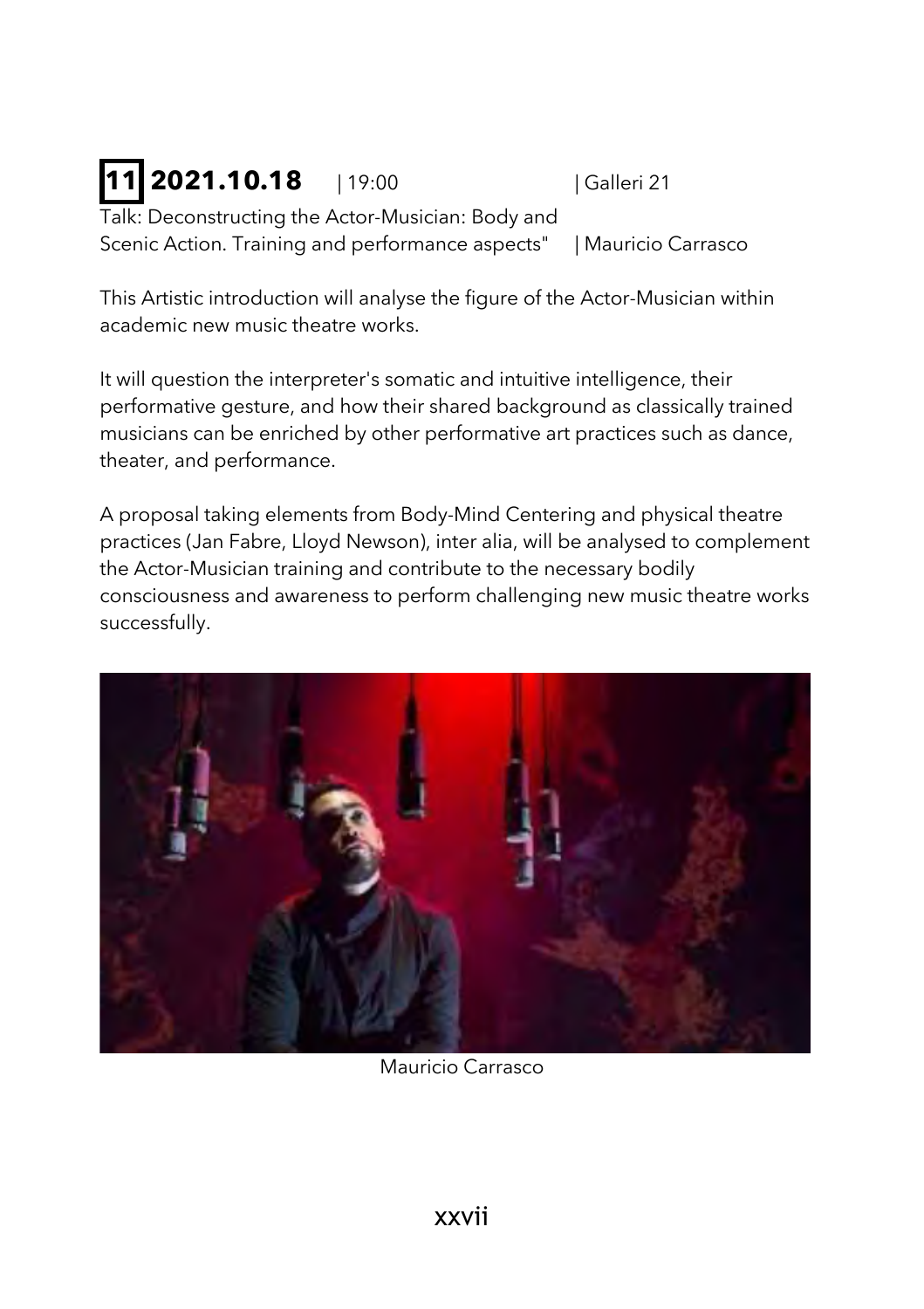### **12 2021.10.20** | 19:00 | Inter Arts Center

Program

Concert: Hybrid flux & | Ensemble Vortex 25% PhD Seminar: artistic presentation | Fernando Garnero

| piano, piano, piano, piano, for stereotape  |
|---------------------------------------------|
| Mamre, for violin                           |
| Down the hole, for video & electronics      |
|                                             |
| Nystagmus, for 2 performers & live video    |
| Folk you! for recorder, violin, electronics |
| Campo amniótico, for 2 performers playing   |
| feed-back                                   |
| Swallow, for 4 performers, video & live     |
| electronics                                 |
| Practical guide to extended anatomy, for    |
| video & electronics                         |
|                                             |
|                                             |

Ensemble Vortex Rada Hadjikostova: violin, feed-back saxophone & performance Anne Gillot: recorder & performance Mauricio Carrasco: feed-back flute & performance Daniel Zea: performance & electronics Fernando Garnero: electronics

With the support of Pro-Helvetia

To describe Ensemble Vortex as a whirlwind is a useful pleonasm (redundancy in linguistic expression, such as "black darkness" or "burning fire"), because it emphasizes the extreme concentric mobility of an enterprising team of young performers and composers, globally trained in most of the homologated musical practices, in the service of a sustained policy of creation. Hence the observation that Vortex has a continuously expanding repertoire: more than one

xxviii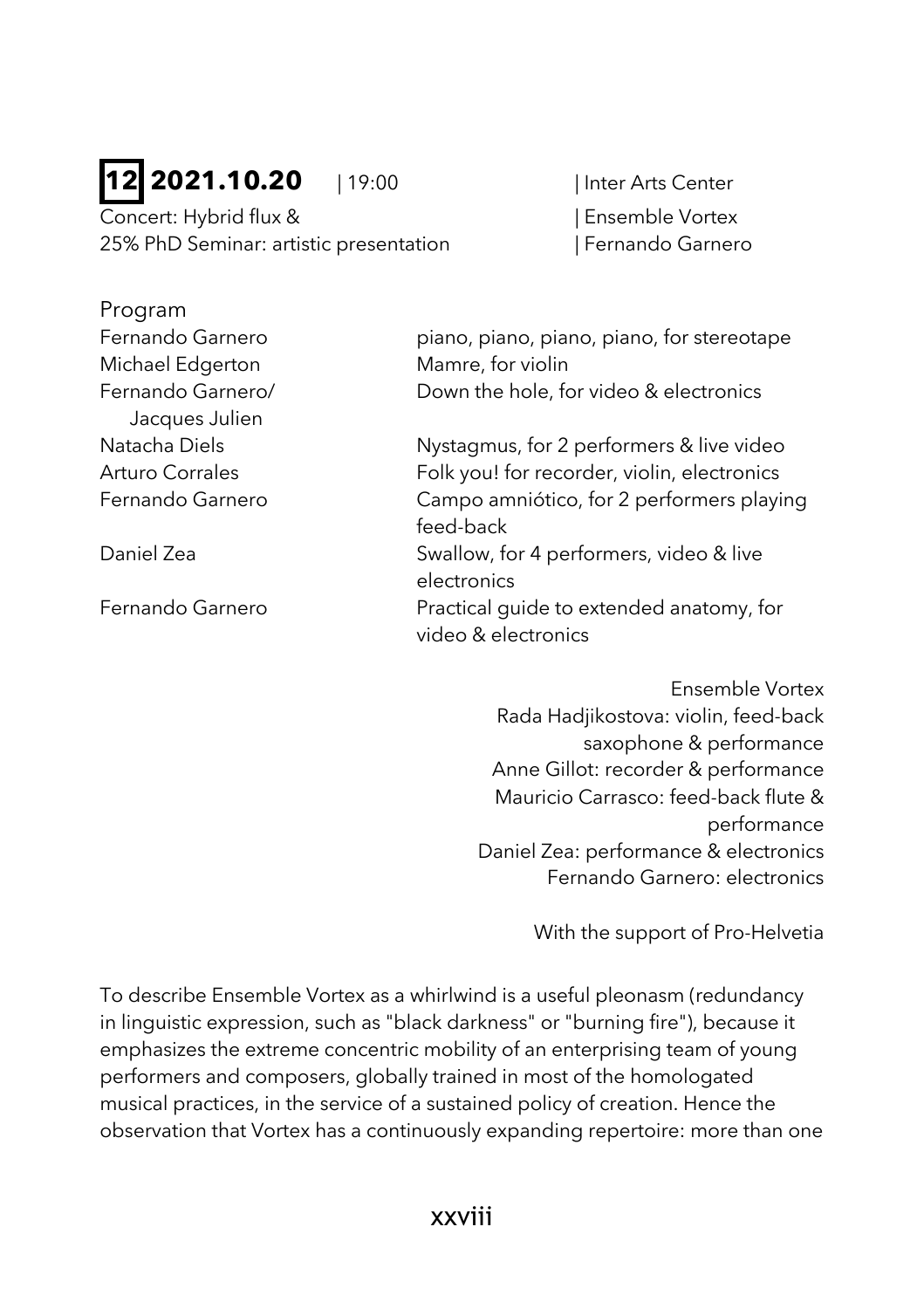hundred works commissioned and created to date. At the source of this innovative effervescence, we find the meeting, in 2005, of a dozen young musicians from here and elsewhere (Switzerland, Europe, Latin America...), coming from the Haute Ecole de Musique de Genève, in particular from the composition class of Eric Gaudibert, whose intense and generous personality will accompany the adventurous development of Vortex until his own death in 2012.

By sharpening its mastery of current modes of musical writing and production, including digital and electroacoustic technology, Vortex confirms its original



Ensemble Vortex

commitment to stylistic openness. The ensemble is favored by the individual or collective collaboration of its members with other ensembles and forms of expression: improv, jazz, ethnomusic, dance, theater, installations, radio... Several vortexians have skills in visual arts, and a persistent interest in multimedia experimentation stimulates this desire to vary the musical gesture and to broaden its applications.

Such an approach, methodically pursued, is obviously the result of the general evolution of artistic action. From event to event, it allows Vortex to diversify its references, to emulate them, to create and renew opportunities for active convergence with potential partners, musicians or not.

For their first Swedish concert, Vortex propose a concert articulated around recent works from one of its founders, the Argentine, French-based composer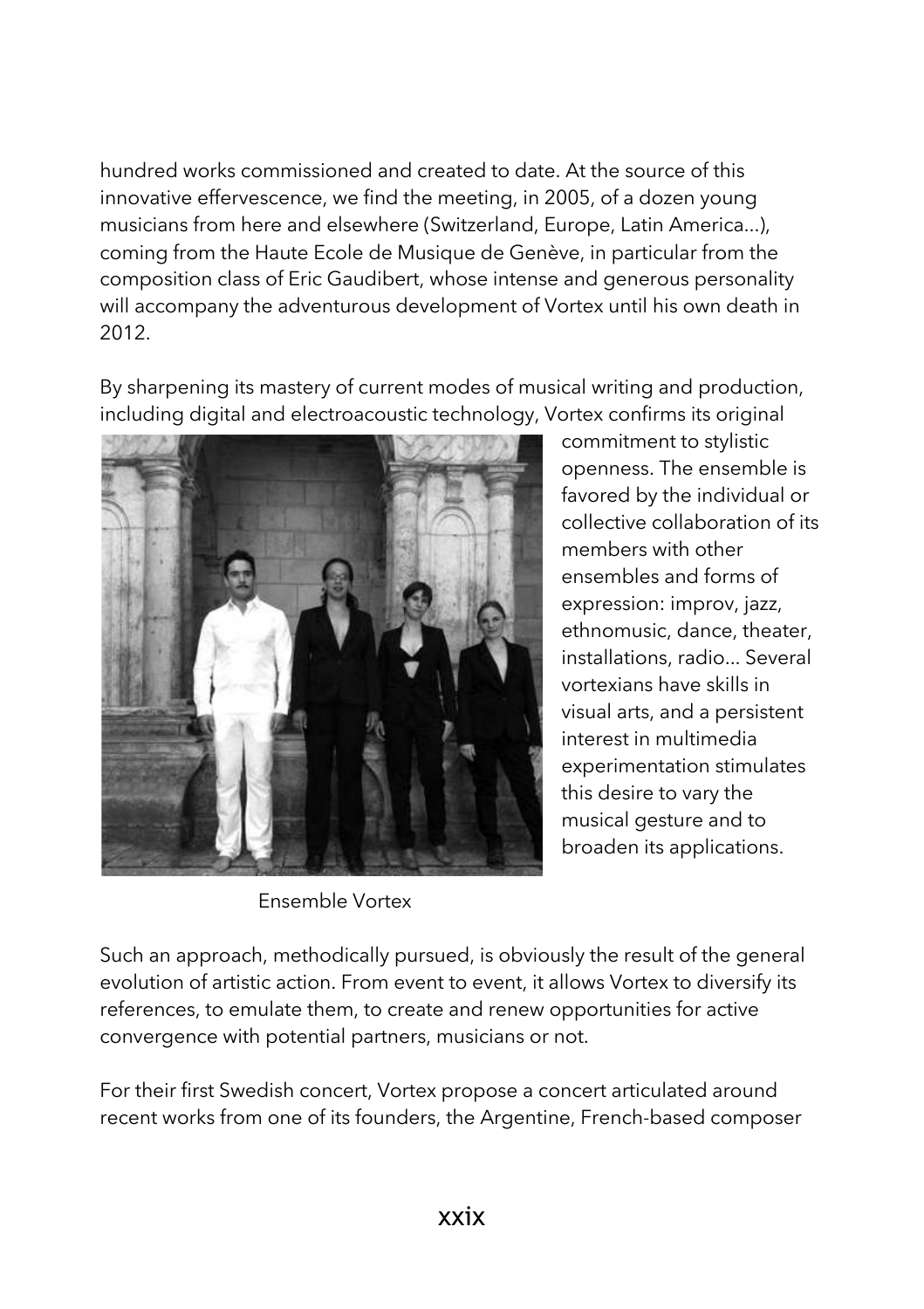Fernando Garnero, for diverse media : electronics, video & a particular piece entirely done with instrumental feed-back.

From the rigorous writing of Michael Edgerton, derived from his approach to various scales and dimensions of instrumental gesture, in his piece for violin Mamre; to multimedia pieces that stage the body as a multifaceted instrument, such as Nystagmus by Natacha Diels and Swallow by Daniel Zea; to the ironic Folk you! by Arturo Corrales, which creates an iridescent and volatile sound world from a recovered folk melody, the idiosyncrasy of the ensemble is embodied in a heterogeneous and highly demanding program that faithfully reflects its particular path.

#### Program notes

#### piano, piano, piano, piano (2020-21)

The works presented here are the first works of two cycles started between the end of 2020 and 2021. Two series that started a bit by chance, and that imposed themselves as necessary by opening unexpected paths, while offering a ground of experimentation to develop issues that were resistant in the usual organizational framework of my composition work.

All the works presented here are the direct product of the COVID-19 pandemic, and extend in a particular way my research on the aura of cultural objects cut off from their original context. During my recent residency at Villa Medici, we created an online multimedia magazine to replace the cultural programming that was not going to take place. The ECCO magazine became a platform for experimentation: its nature facilitated the emergence of unusual ways of making art.

Piano, piano, piano, piano is the first work of a series that is created from two simple premises: the use of recovered samples and micro editing as the only possible operations in the creative process. I use only vintage video game samples (including Mario bros) to create the multi-scale objects that make up the work.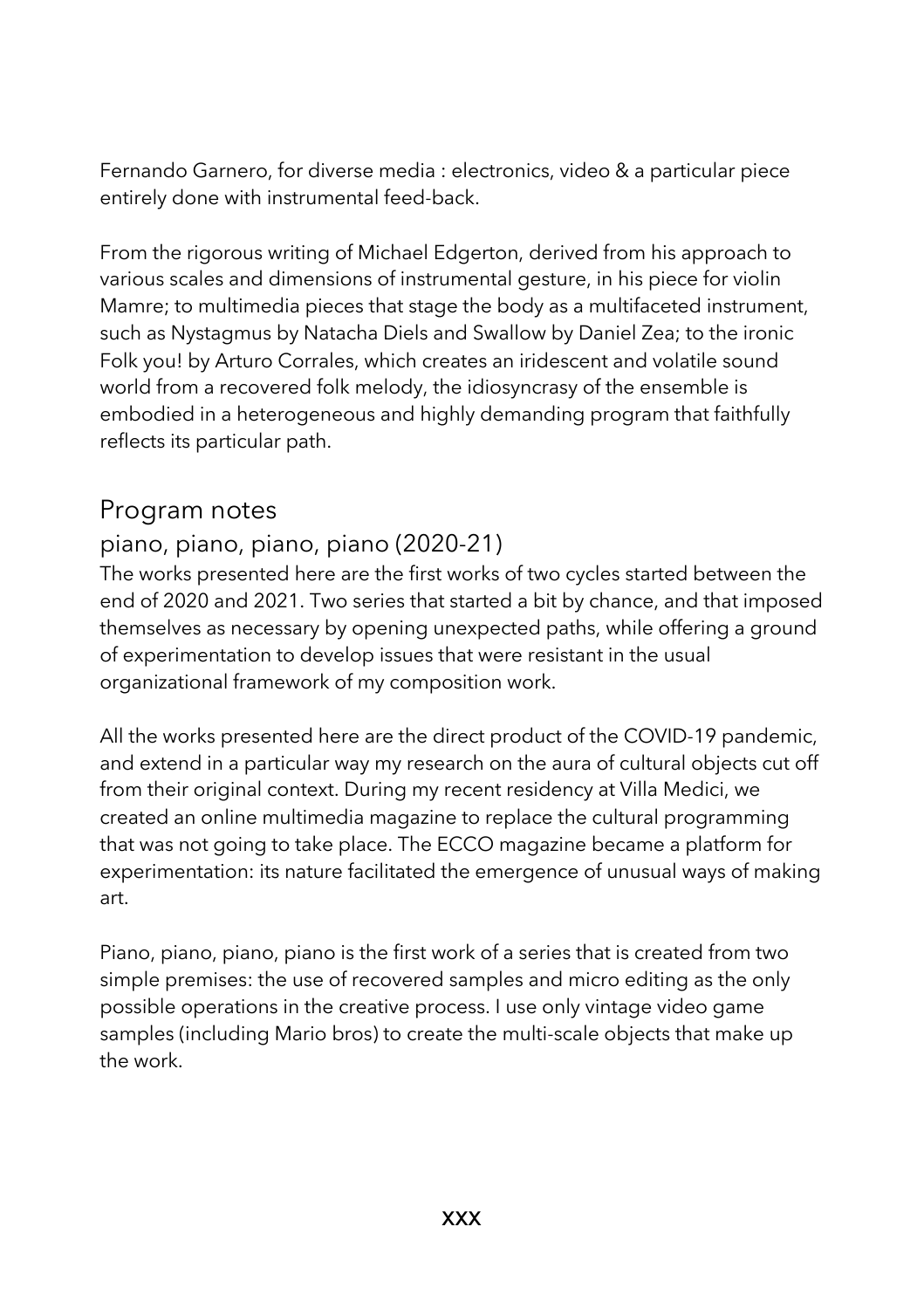#### Mamre (2000)

presents an inner world of exploration whose strands are woven through ancient cultures and traditions. Mamre is a birthplace, itself, literal and ideal. Compressions and rarefactions tell two stories of Abram and Mamre, of survival and an heir.

#### Genesis 17

"When Abram was ninety-nine years old Y\*hw\*h appeared to him and said, 'I am El-Shaddai. Live in my presence, be perfect, and I shall grant a covenant between myself and you, and make you numerous.' God spoke to him as follows, '… you will become the father of many nations. I shall make you exceedingly fertile. I shall make you into nations, and your issue will be kings." Genesis 18

"Y\*hw\*h appeared to him at the oak of Mamre while he was sitting by the entrance of the tent during the hottest part of the day. He looked up and there he saw three men standing near him. As soon as he saw them he ran from the entrance of the tent to greet them, … Let me have a little water brought, and you can wash your feet and have a rest under the tree. Let me fetch a little bread and you can refresh yourselves before going further … Then taking curds, milk and the calf which had been prepared, he laid all before them, and they ate while he remained standing near them under the tree …"

(… only gradually are the three men revealed as angels …)

Abram accompanied the three as they proceeded on their journey. The two angels went on toward Sodom; while Y\*hw\*h remained behind and talked with Abram, telling him of the destruction that was about to fall on that city. Abram pleaded that if ten righteous persons could be found, then would it not be better to spare this city. But not even ten could be found and the threatened destruction fell upon it ….

At length all his wanderings came to an end. At the age of 175 years, 100 years after he had first entered the land of Canaan, Abram died, and was buried at Machpelah. The history of Abraham made a wide and deep impression on the ancient world, and references to it are interwoven in the religious traditions of almost all Eastern nations.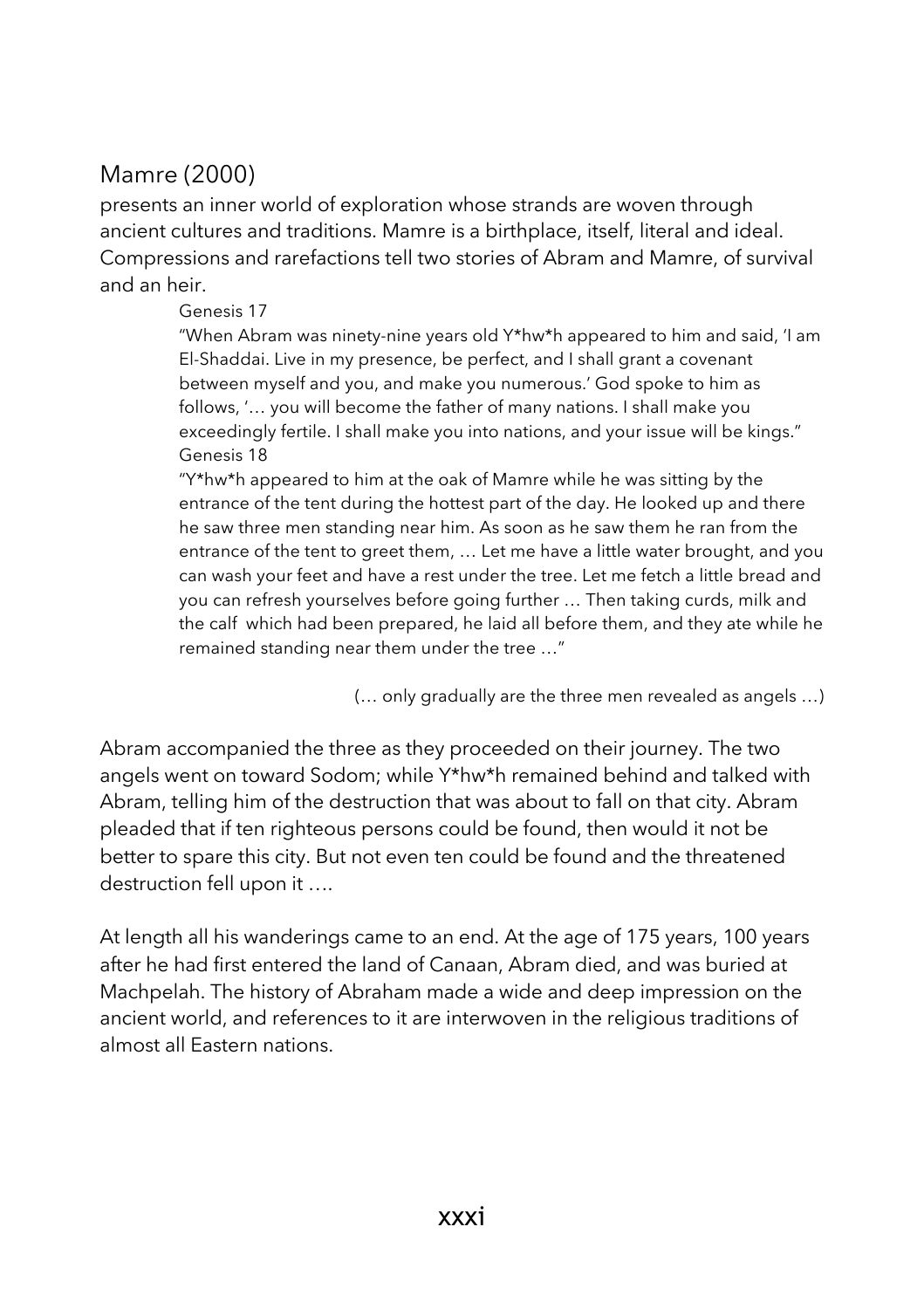#### Down the hole (2020-21)

The works presented here are the first works of two cycles started between the end of 2020 and 2021. Two series that started a bit by chance, and that imposed themselves as necessary by opening unexpected paths, while offering a ground of experimentation to develop issues that were resistant in the usual organizational framework of my composition work.

All the works presented here are the direct product of the COVID-19 pandemic, and extend in a particular way my research on the aura of cultural objects cut off from their original context. During my recent residency at Villa Medici, we created an online multimedia magazine to replace the cultural programming that was not going to take place. The ECCO magazine became a platform for experimentation: its nature facilitated the emergence of unusual ways of making art.

Down to the hole is the second work made in collaboration with the French sculptor Jacques Julien, with whom we are beginning to create a series of audio-visual works around the notion of simulation.

#### Nystagmus (2010)

Rapid symmetrical jerking eye movements with constantly changing retinal foci from one point to another, accompanied by children's songs and peppered by sentiments of cyborgization.

### Canon Fractal por Aumentación sobre una Melodía Popular (FOLK YOU!) (2010)

Exceptionally, I will talk about the compositional technique used in this piece, since the rest is practically theft: Indeed, the omnipresent melody comes from Celtic folklore, and has that light yet bitter character of some ancient modes. This melody is thus borrowed as it is, and the act of composition was to make it sound at the same time in various time scales: from the very fast, where the horizontal melody becomes almost harmony (or melodic dust); to the gigantic scale, close to a cantus firmus. In the middle, more "human" scales of the same melody are presented using such ancient procedures as the canon by augmentation and diminution, and the hiccup.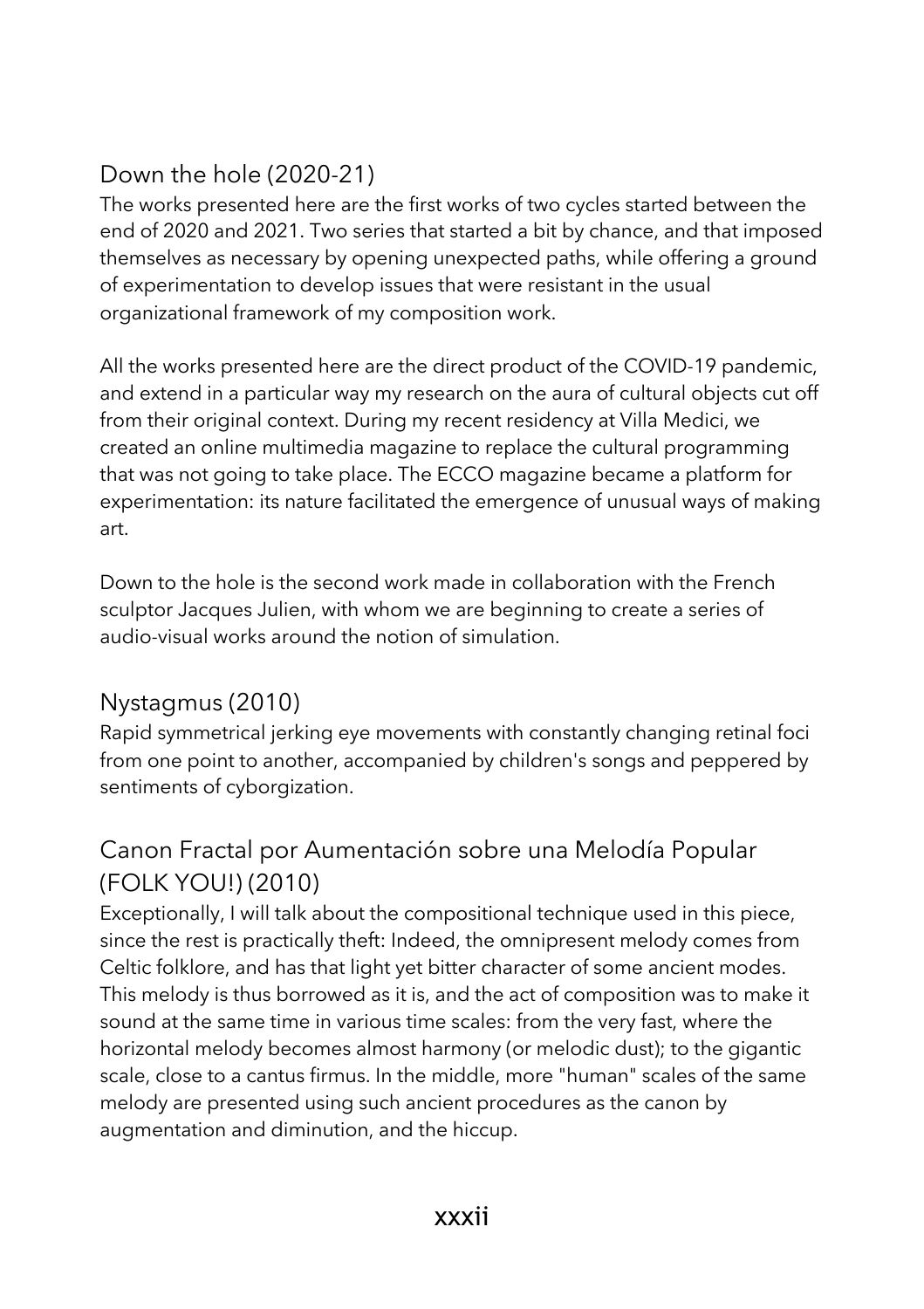In short, a principle of similarity on the same melody has been applied to several scales of time, and thus, of perception. The real title should therefore be Canon according to the principle of Autosimilarity at several scales by Augmentation and Decrease in Hoquetus on a Popular Melody borrowed from Celtic Folklore. However, I preferred the short version.

> A source of inspiration for this piece was the magnificent Musical Offering of J.S. Bach and its enigmatic canons.

From another point of view, but still because of these techniques applied to a popular melody, the piece results in a real fair of octaves, unisons and fifths sitting in an earthy and dancing rhythm: a real bombardment of folklore on folklore and more folklore. Hence the title…

Campo amniótico (2021) "What we call music is a device :

which invests the libido mainly on the sound region: switch of libidinal energy into audible energy, and the reverse...

...which will connect on this partial body of the musical prostheses, instruments... ...a device is: a superposition of screens which filter energetic flows, here sound. These screens are not things, they are libidinal investments that block the entry or the exit of certain sounds-noises..."

Jean François Lyotard, "Several silences", 1972

amniotic field extended bodies energetic flows mutant prosthesis filtering screens grid of silences

What is the memory of touch disconnected from listening?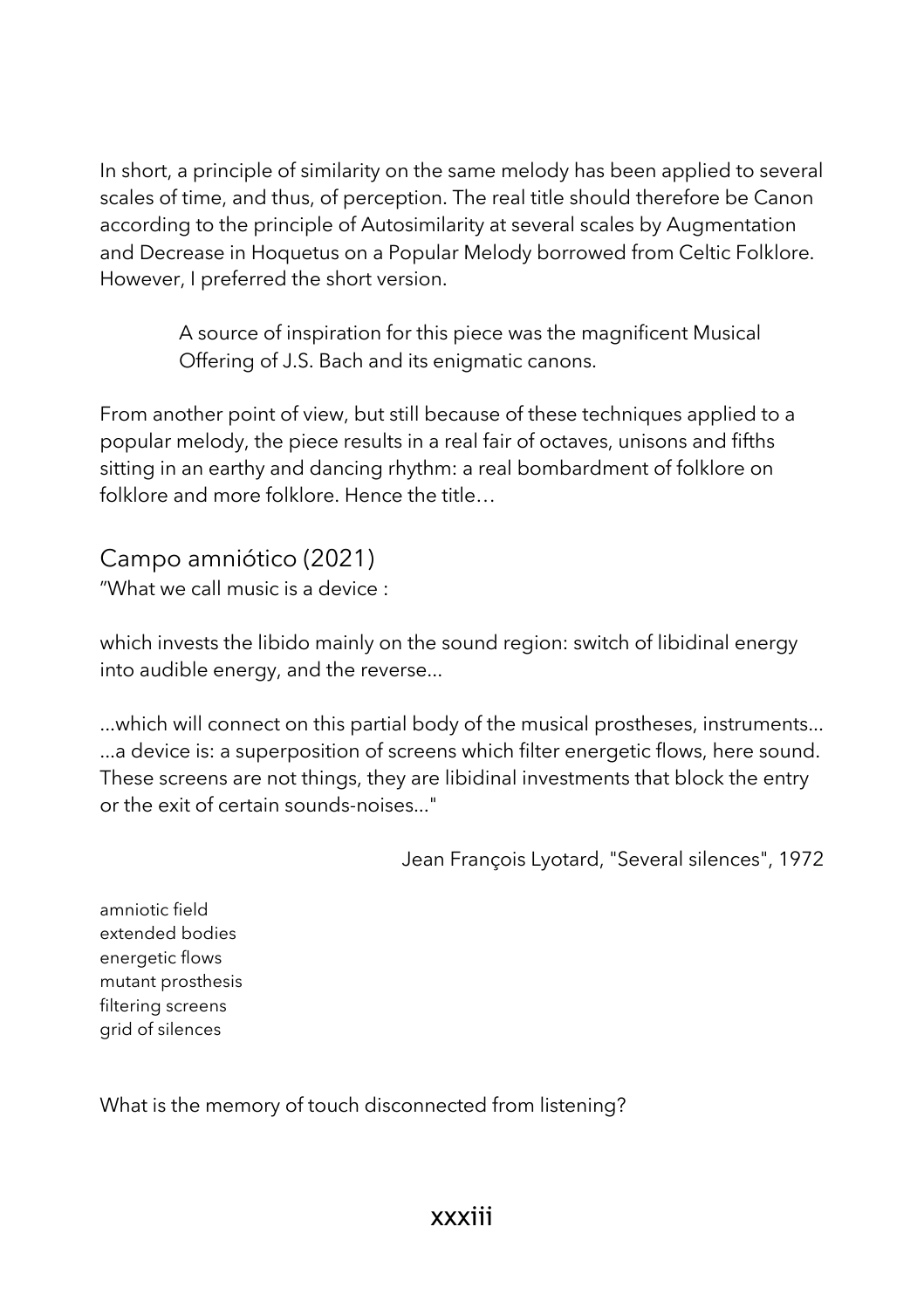#### Swallow (2019)

Like, share, click, buzz, pay (it's free?), relax, open your mouth and swallow! Four persons in front of their computers. Each movement and facial gesture is tracked, recognized and converted into control signals. Blinking eyes, a moving gaze or a grimace generate music, images and text.

Faces express no emotions anymore. They serve trends. They feed algorithms. Could today's society be defined by hashtags? This piece stages the fragility of a contemporary society fascinated by technology, a recurrent idea in my late hybrid performance pieces such as The Fuck Facebook Face Orchestra, The Love Letters?, and Kinecticut.

#### Practical guide to extended anatomy (2020-21)

Practical guide to Holes inaugurates a series of works inspired by audio guides,

those sound devices that present, locate, list, indicate, explain or index objects (artworks, monuments, archaeological pieces, etc.). These works share the title "Practical guide to: ..." and are designed as a "practical introduction" to a given subject. This one tells us what can happen with holes in vintage video games.

Practical guide to extended anatomy was originally conceived as an audio-visual installation that can run forever: the 4-minute loop (duration of the version presented in this concert) that composes it is a palindrome. It



Fernando Garnero

introduces us to the tensions of augmented anatomy with the sole means of editing found sound and found footage. The original version was exposed from June to August at the exposition ECCO at Villa Médicis.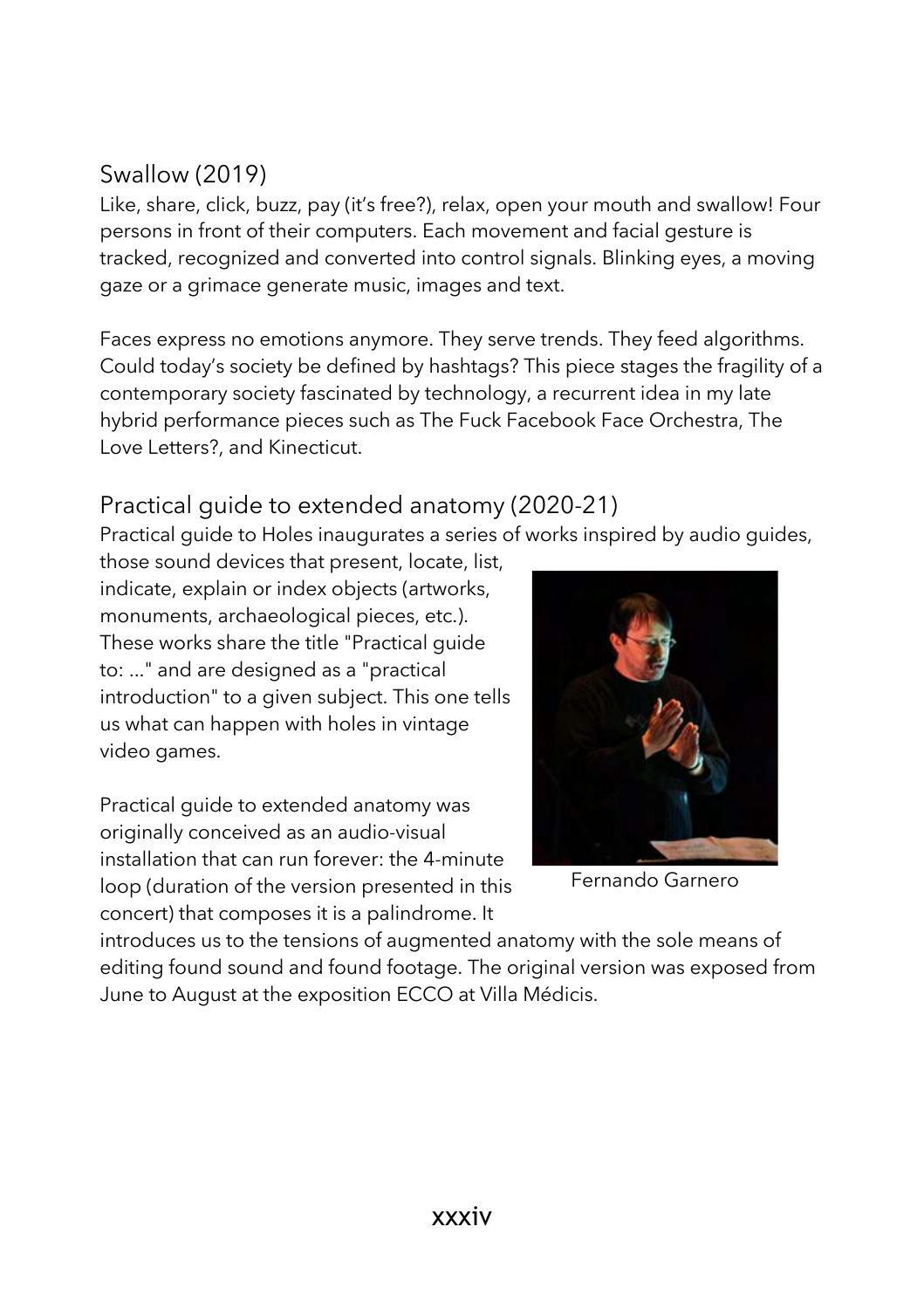## **13 2021.10.21** | 10:00 | Inter Arts Center

25% PhD Seminar: discussion | Fernando Garnero

*Some compositional strategies related to granular paradigms: Window, Cycle, Phase, Symbolic Granulation*

w/ Mauro Lanza

This seminar is included in the general research framework of my PHD, regarding extended composable spaces, for diversified sound based artistic practices, including trans-media works. For this discussion with the Italian composer Mauro Lanza I will focus on some compositional strategies directly based on or generally related to granular paradigms applied in works with various media or with several concurrent media that I composed during the period 2020-21. The aim is to show how similar granular related compositional strategies are applied in diverse media works.

After a brief introduction on Dennis Gabor's theory (which is an outgrowth of quantum physics), we will discuss electronic synthesis as a compositional model and as a source for instrumental writing techniques, relating different types of electronic synthesis and some of their compositional outcomes, in order to outline the general framework of the debate.

We will then address the central problem that arises when using micro-time based techniques as a compositional model for longer time scales sound objects, the phenomenon of scale changes and their perception (discussing the relationship between micro sound manipulation and emerging textures in Xenakis's «second order sonorities»), and the fertile tension between gestalt and texture in granular based instrumental technics, resulting in complex multiscale sounds.

We will then be able to discuss the above strategies and techniques and their use in various media (always in relation to some of my recent works), from instrumental writing to image manipulation, from digital micro-montage techniques to sound spatialization. We will also discuss their most important notions (as object, window, cycle, phase), focusing finally on symbolic or instrumental granulation.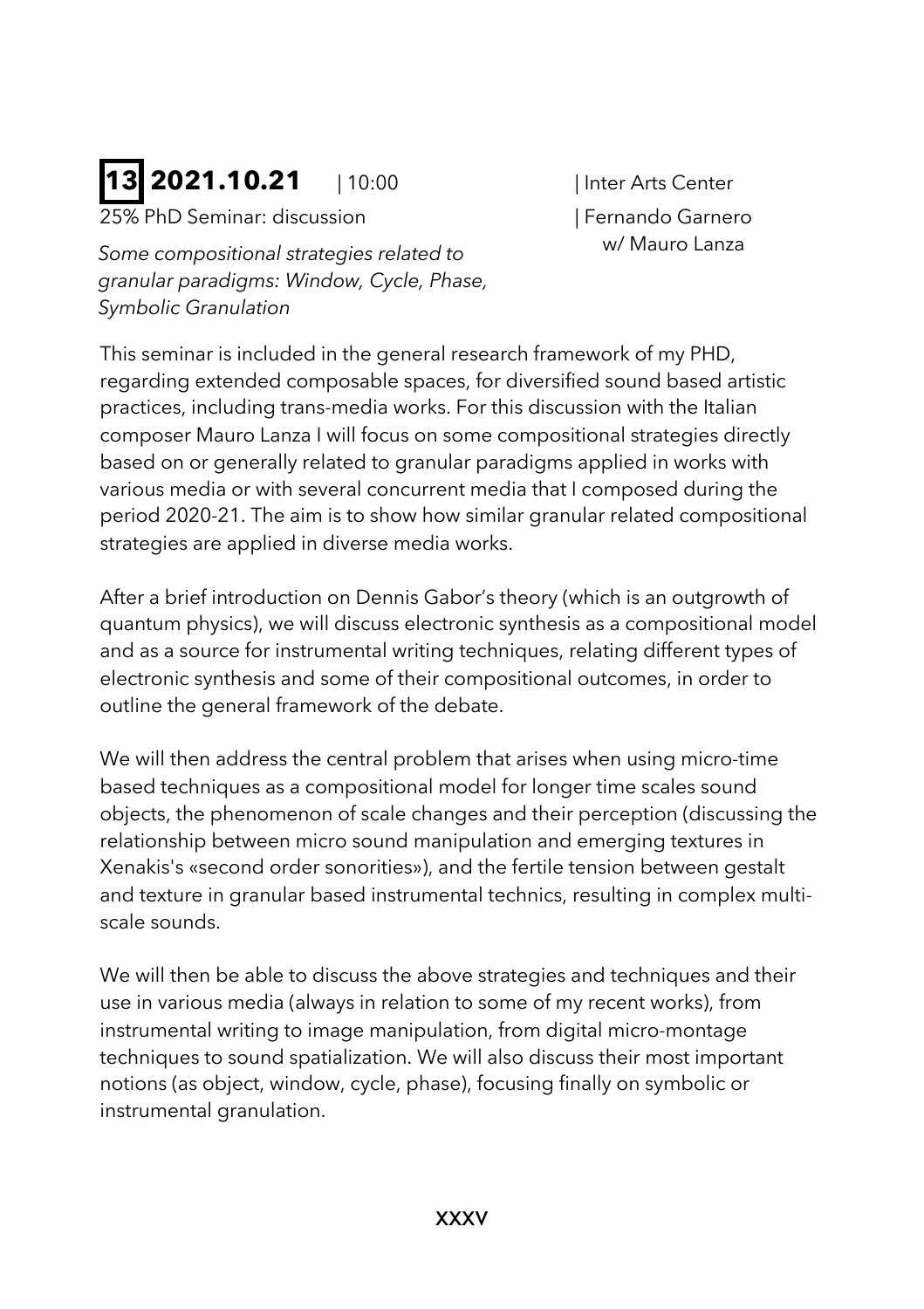## **14 2021.10.25 to 28 ITBA** | Inter Arts Center

Workshops: w/ music students | Ensemble L'Itinéraire



Ensemble L'Itinéraire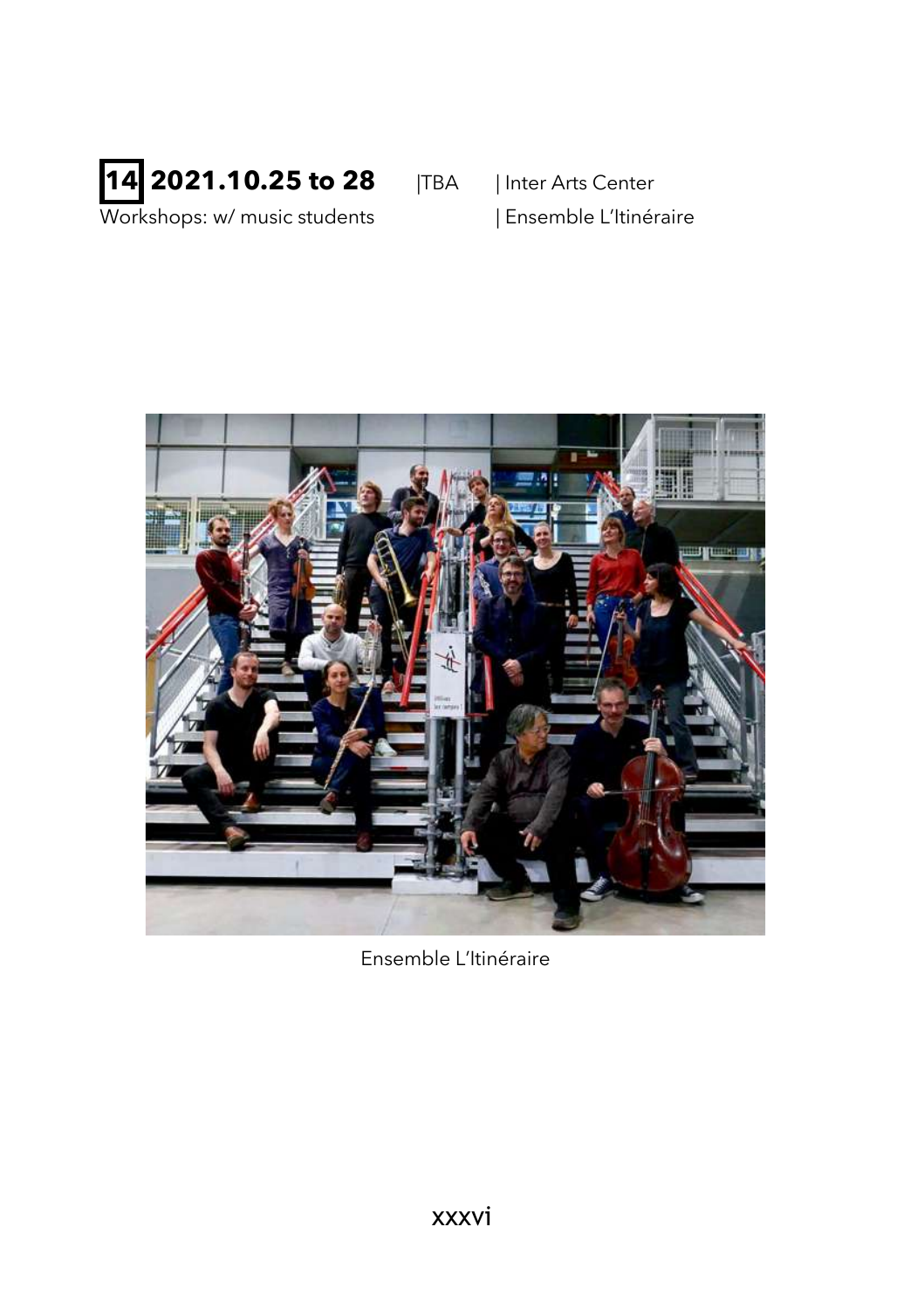# **15 2021.10.29** |18:00 | Inter Arts Center

Concert: Études Électriques | Ensemble L'Itinéraire live electronics workshop

Program

Grégoire Lorieux Etudes Electriques, educational pieces for solo instruments and electronics Branche, for violin and electronics Tension, for saxophone and electronics Circuit, for cello and electronics Magnétique, for clarinet and electronics Boucle, for trombone and electronics

> Students from the Musikhögskolan i Malmö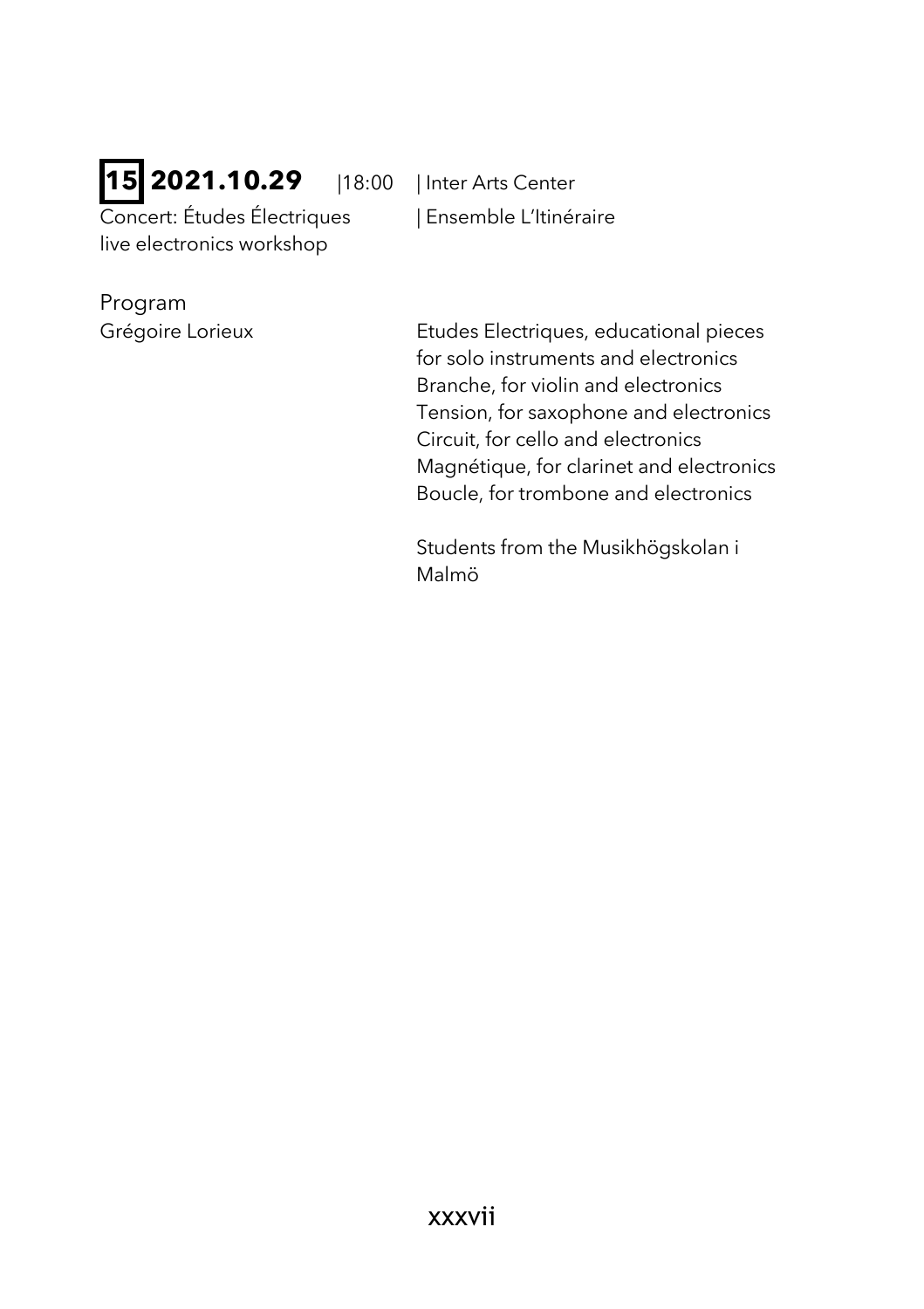# **16 2021.10.29** |20:00 | Inter Arts Center

Concert: Sirènes I | Ensemble L'Itinéraire chamber music with guitar

| Program          |                                                 |
|------------------|-------------------------------------------------|
| Michael Edgerton | Tempo Mental Rap, variation 1 for guitar        |
| Kent Olofsson    | Il Sogno di Tartini for violin & electronics    |
| John Croft       | Duo (Sereines II) for viola & guitar            |
| John Croft       | Quartet (Sereines IV) for fl, gtr, alt, vlc     |
| Rebecca Saunders | Molly's Song 3 - shades of crimson for alto     |
|                  | flute, viola, steel-stringed acoustic guitar, 4 |
|                  | radios and a music box                          |
| Fernando Garnero | Limae Labor for amplified string trio and       |
|                  | electric quitar                                 |
|                  |                                                 |

Bertrand Chavarria-Aldrete, guitar with L'Itinéraire

> Julie Brunet-Jailly, flute Mathilde Lauridon violin Lucia Peralta, viola Florian Lauridon, cello Grégoire Lorieux, electronics

With the support of Institut Français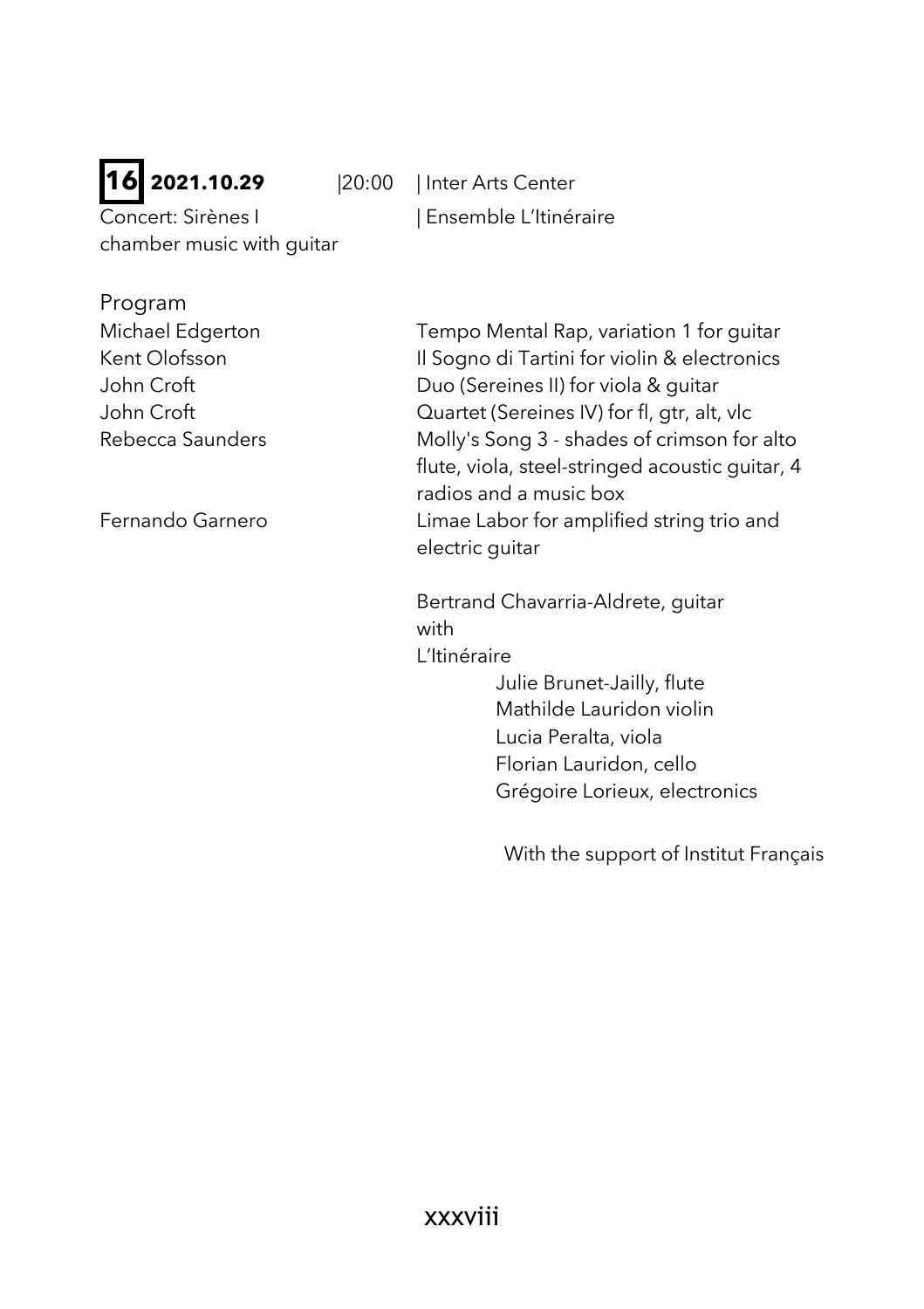# Program Notes

# Tempo Mental Rap, Variation 1 (2005)

Tempo Mental Rap, for solo guitar is a series of 6 variations based upon a rap (spoken phrases) performed by Frank Zappa that was transcribed by the guitarist Steve Vai. The original melody was re-notated by Edgerton.

The intent was not to faithfully reproduce the Zappa performance, particularly the details of articulation and performance that Steve Vai indicated, but rather to base the variations primarily on the rhythmic structure and less so on pitch or the other variables.

In the performance of Tempo Mental Rap the original melody may be performed or not - this depends on the desires of the performer. IF the guitarist decides to play the original melody, then this should precede the performance of the variations proper.

Tempo Mental Rap was awarded the Kompositionspreis der Landeshauptstadt Stuttgart in 2007.

# Il Sogno di Tartini

One night in 1713 the Italian composer and violinist Guiseppe Tartini dreamt that the devil came to him, took his violin and played a solo, so fantastic that it was beyond anything he had ever heard. Tartini woke up, seized his violin and tried to play some of the things he heard in the dream, but in vain. Instead, he sat down and composed a sonata over his impressions from the dream. This became the Sonata del diavolo, The "Devil's Trill" sonata, a g-minor sonata in four movements. Il Sogno di Tartini is composed on a few fragments from the "Devil's Trill" sonata and on a number of recorded phrases and gestures that Bodil Rørbech plays on her violin. All the material in the tape part originates from these recordings. The material has been processed and mixed in various computer programs and the violin part has been created out of the tape part material. The most prominent material in both the tape and the violin part is the use of all the different trills.

Il Sogno di Tartini was commissioned by DIEM, Aarhus, Denmark, with financial support from NOMUS, for the violinist Bodil Rørbech.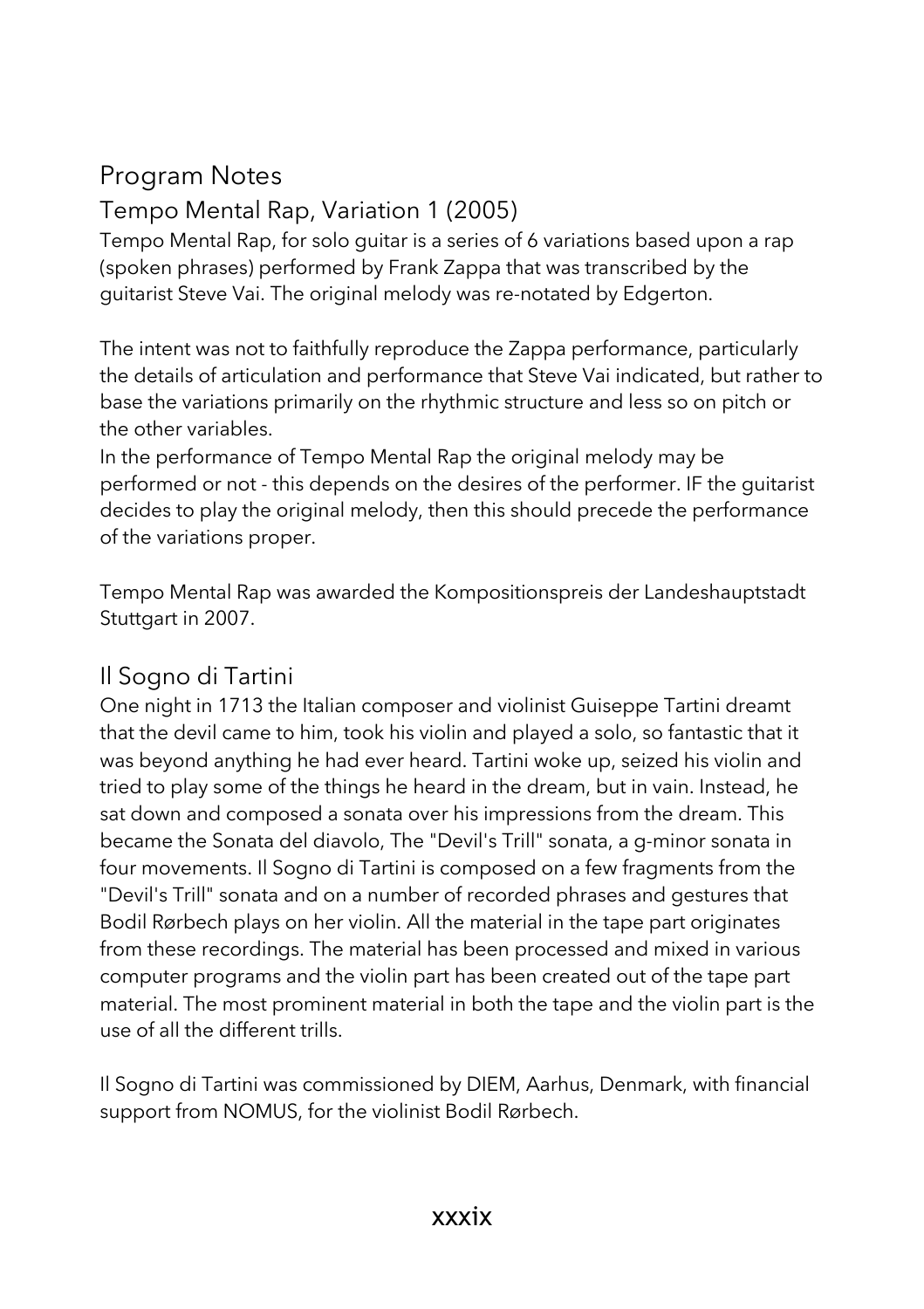#### Sereines

The sirens are 'entwiners' (from the Greek seiraô, to bind or entwine). The title Sereines refers to the way in which lines twist together and entangle to form a single, slow melody, sometimes distinct, sometimes obscured, as if carried by the wind.

# Molly's Song 3 - Shades of Crimson (1995-1996)

Molly's Song 3 refers to Molly Bloom's closing monologue in James Joyce's Ulysses,

" ...and O that awful deepdown torrent O and the sea the sea crimson sometimes

like fire and the glorious sunsets and…yes…" And to a quotation from Plato, which describes how we precieve colour:

" There is a swifter motion of a different sort of fire,

which strikes and dilates the ray of sight until it reaches the eyes,

forcing a way through their passages and melting them,

illiciting a union of fire and water which we call tears.

Being an opposite fire,

the inner fire flashes forth like lightening

and the outer fire finds a way in and is extinguished in the moisture and all sorts of colours are generated in the mixture…

There is another sort of fire,

which reaches and mingles with the moisture of the eyes without flashing. And in this the fire,

mingling with the ray of moisture

produces a colour like blood,

to which we give the name of red."

Limae Labor (2013)

In memoriam Eric Gaudibert for amplified string trio and electric guitar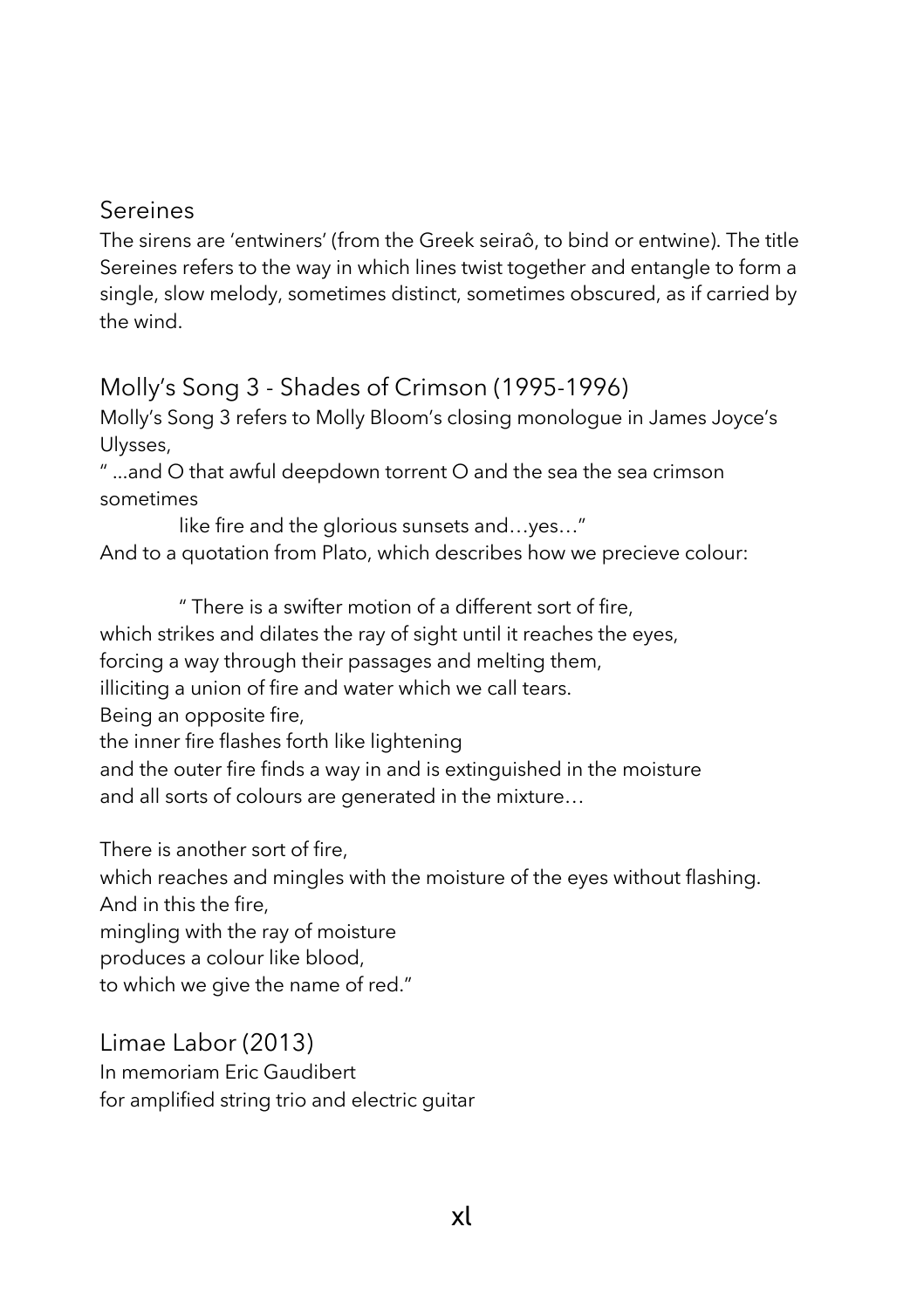"... so the spirit has decided to shape its movement" (Hegel, Phenomenology of Spirit)

Limae Labor, in latin, means working with the file. Allusion to Horace, Ars Poetica : "And Lazio would not have been less great in its literature than in its courage and the brilliance of its weapons, if the slow work of the file did not put off all our poets. You therefore who are of the blood of Pompilius, take back your verses as long as you have not spent long days erasing, pruning, repolishing your work twenty times ". (Samuel Beckett, "Les os d'Echo et autres précipités")

I found the title of this piece during its realization, when the ideas formed at the very beginning were clarified and put into perspective. This quote from a Beckett poem, Serenade I, gained a polysemic value in relation with the music. It evokes both my work on objects in a context of complex repetition, selfsimilarity, as long as it describes a particular recurring sound, and the staging of the energy expended by the body in the realization of the sound. It is also allusive of an obsessive way of working with sound material.

More than a year and a half has passed since the passing of Eric Gaudibert, and we are still incredulous, perhaps by the vital impetus that he has always given off, by this generous breath that still breathes in us. So our tributes, his memory.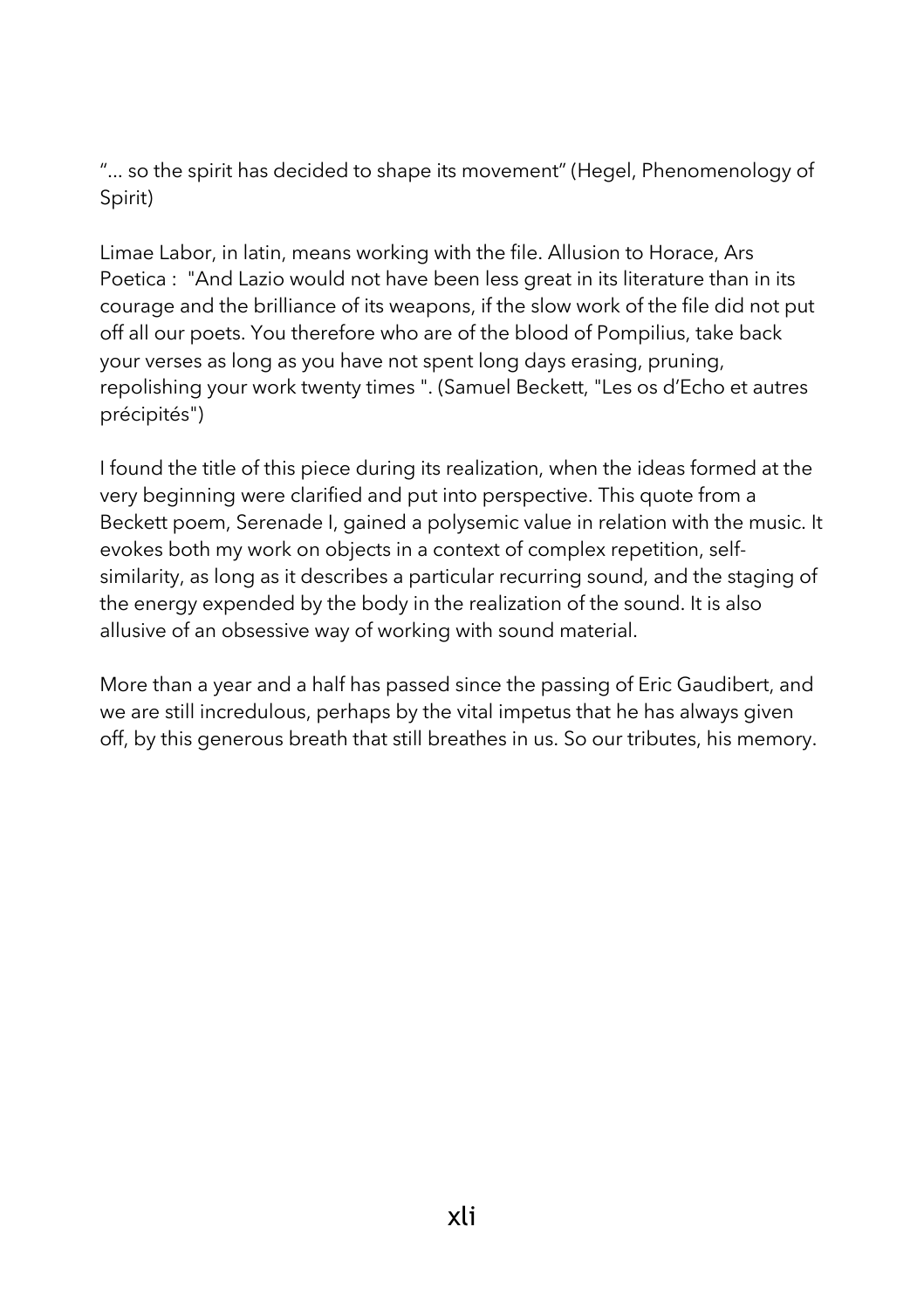# **PERFORMERS**

### Bremer Schlagzeugensemble

was founded by Olaf Tzschoppe and is dedicated to working closely with composers. It played many world premieres and German premieres. Many compositions were created as part of the Schlag>|<Art project initiated by the ensemble, which is based on a previously determined quartet set up.

In addition, it is also dedicated to the classics by, among others, Toru Takemitsu and Luigi Nono, presented thematic programs around Iannis Xenakis, György Ligeti and Georg Crumb, worked with video Artists (e.g. Jean-François Guiton) and participated in multimedia events such as "in Between" (fashion / music / design).

It undertook concert tours to other European countries and to South America. As an ensemble in residence of various youth composition classes, it also participated in educational projects and gave workshops and courses.

Musicians: Hsin Lee, Kagan Soylerkaya, Shi Yi and Olaf Tzschoppe (www.olaftzschoppe.de)

#### Felicita Brusoni

(b. 1986, Italy) is a contemporary soprano, vocal performer and a PhD student in Music with specialization in voice at Malmö Academy of Music, University of Lund (Sweden) carrying on a practice-based research project about extended vocal techniques.

She studied opera singing at the R. Accademia Filarmonica in Bologna (Italy) while obtaining a Bachelor's Degree in DAMS – Disciplines of Arts, Music and Performative Arts (2010). Then, she earned a Bachelor's Degree (2014) in Singing, and a first-class Master Degree (2017) in Vocal Chamber Music (focused on Lieder and contemporary music repertoire) from the Music Conservatory in La Spezia (Italy), where she also began to study the French horn.

As a performer, she improved in contemporary singing with Nicholas Isherwood and Alda Caiello, building up a repertoire for solo voice, voice and electronics,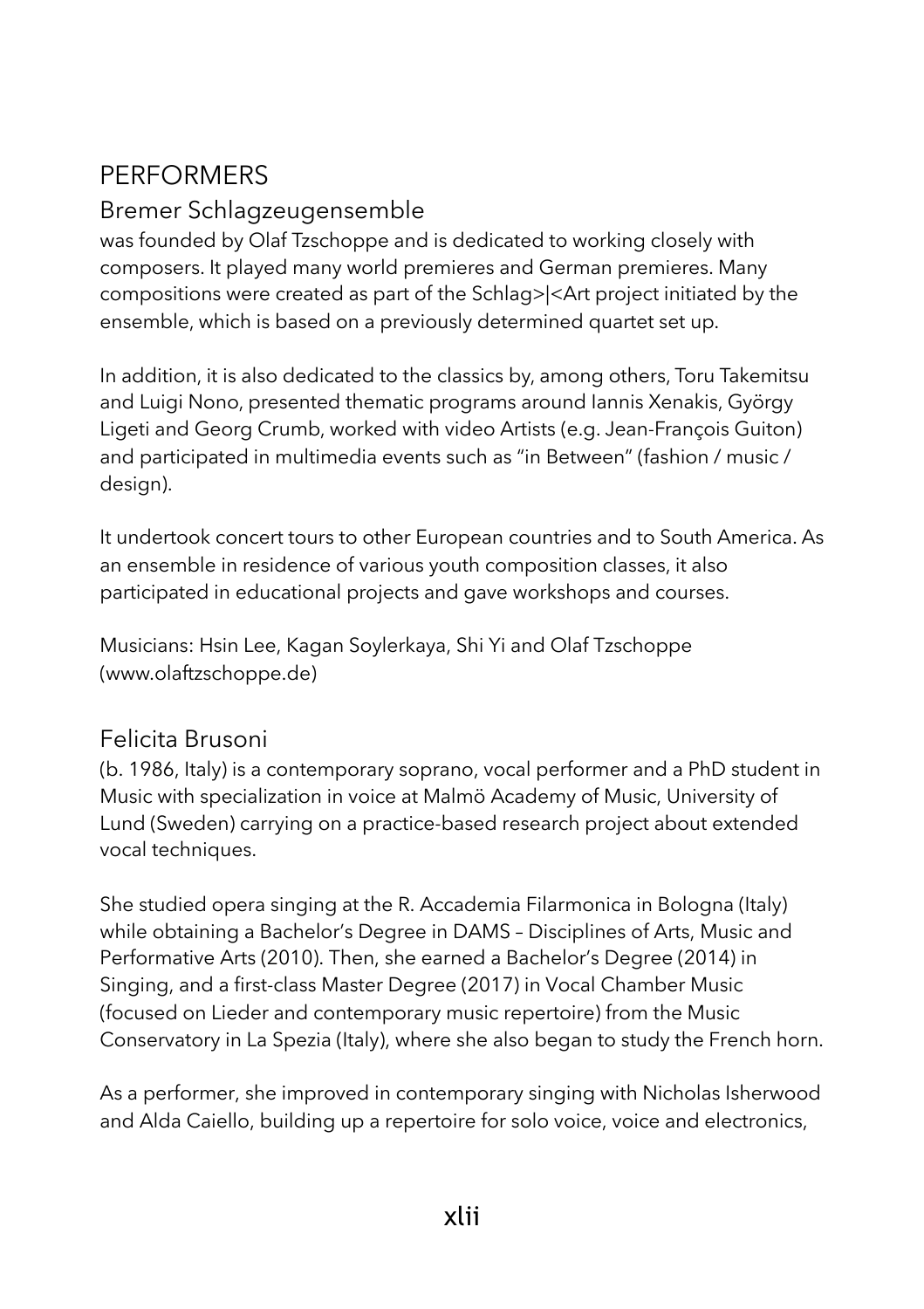duo with piano or other instruments, or voice ensemble, including pieces by Andriessen, Aperghis, Berio, Bussotti, Cage, Castiglioni, Crumb, Curran, Edgerton, Globokar, Kagel, Kurtág, Lachenmann, Ligeti, Rihm, Saariaho, Scelsi, Sciarrino, Stockhausen.

Through collaborations with composers and attending different labs focused on contemporary music, she started to explore the melting of different languages, incorporating various components in her performances, from visual arts to electronics.

Besides national and international performances and concerts, opera theatres hirings and contemporary music festivals, she has sung several premieres written for her. She has worked together with composers such as Corrado, Curran, De Pasquale, Edgerton, Favali, Globokar, Nicoli, Scheipner, Spinosa, Vaglini, and she has been chosen as voice in residence in Stefano Gervasoni's workshop for composers in Livorno (2020). Felicita performs solo, in duo with pianist Matteo Bogazzi ("Helmut Duo") and in ensembles. Concerts led her to festivals all over Italy and Europe: Biennale di Venezia (Italy), International Stockhausen-Summerclasses (Kürten, Germany), Musica Futura (L'Aquila, Italy), Suoni Inauditi and Livorno Music Festival (Livorno, Italy), New Music Project (San Marino), Contrasti MotoContrario (Trento, Italy), Rondò by Divertimento Ensemble (Milano, Italy), New Made Week (Rovigo, Italy), Sound Spaces (Malmö, Sweden), Camino Contro Corrente (Camino al Tagliamento, Italy).

As opera soloist, she sang Britten, Menotti, Puccini and premiered two new operas at Biennale di Venezia 2018 (by composers Sofia Avramidou and Elisa Corpolongo). She also performed musical theatre pieces, due to her stage skills (Histoire du Soldat by Stravinskij, Façade by Walton, Chansons de Bilits by Debussy, Platero y Yo by Castelnuovo Tedesco).

In 2019 she won, in duo with Victor Andrini (bass), the "Special Jury" Prize for the performance of In the sky I am walking (Indianerlieder) by Karlheinz Stockhausen at "Note tra i calanchi" Festival in Bagnoregio, Italy. In 2018 she won the "Best Singer" Prize at San Marino New Music Project for her performance of the piece for solo voice Jenseits der Sicherheit by Vinko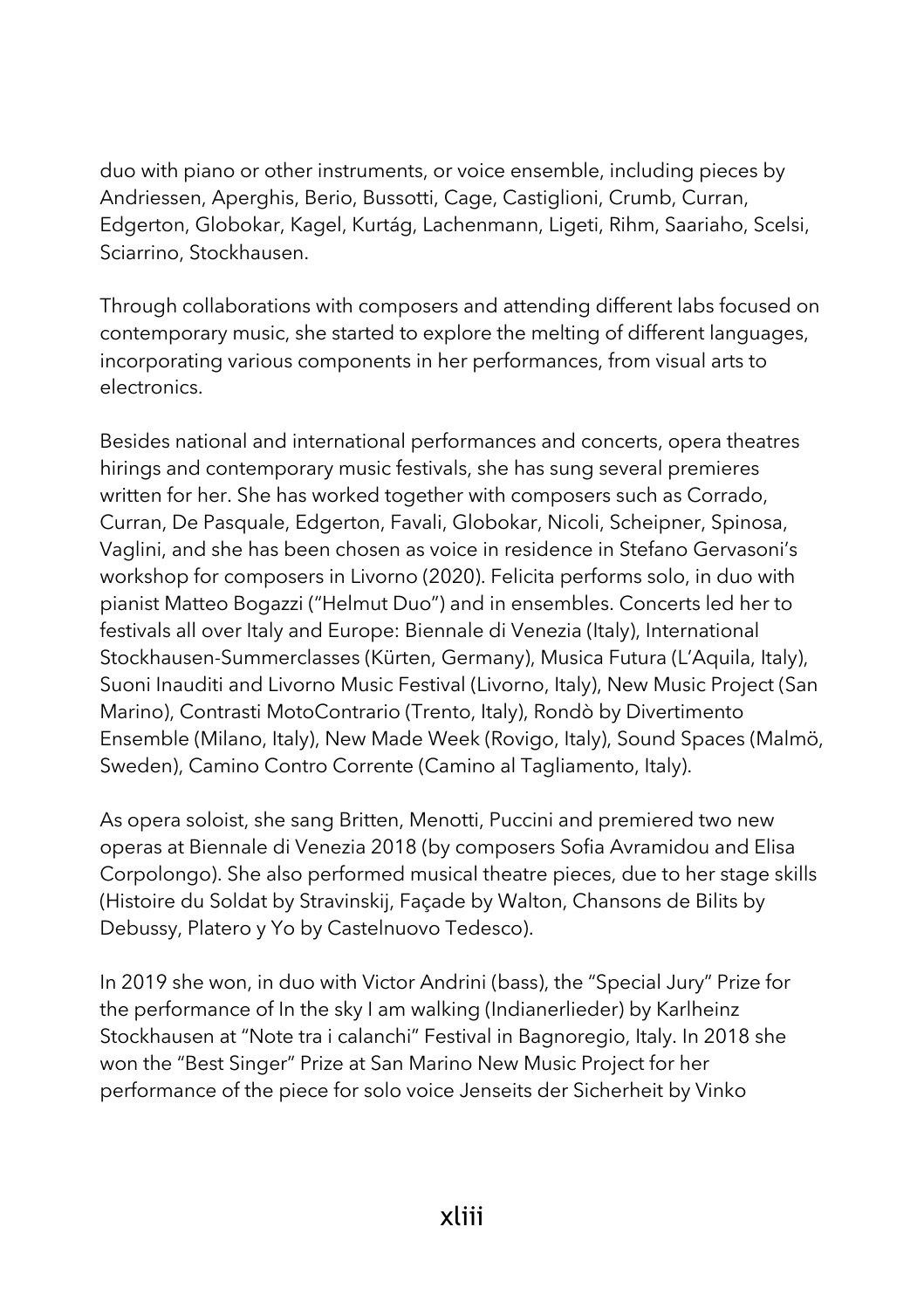Globokar. According to the composer, this was the best performance ever of the piece.

As well as contemporary music repertoire, Felicita worked with professional singers and ensembles focused on early and baroque music, and sang masterpieces by Bach, Carissimi, Couperin, Händel, Mozart, Vivaldi. She has recorded a CD for Bongiovanni with oratorios by Carissimi (Iudicium Extremum, Jephte).

## Bertrand Chavarria-Aldrete

(Lyon, 1978) is an artist with various working methods that have their origin in sound, based on musical interpretation as a creative criticism, moving towards intervention and creation, both in music and in the plastic arts.

As an interpreter he has premiered more than 70 works as a soloist and in chamber music, recorded on several occasions for the radio and labels, playing at the most important halls and festivals in Europe and America. Between 2006 and 2016, in Spain, he co-founded and directed SMASH ensemble, focussed on the creation and promotion of contemporary music.

As of 2015, his work has extended to include the plastic arts developing a new type of interpretation, an intervention in music performance: "Plastic Extension of Music". Exhibiting and taking part at artistic residences in Spain, France, Germany and Portugal, his visual work ranges from photography to painting, from installations to documentaries.

In the field of composition his works evolve in different outputs: classical format (Second prize at 7th International Competition of Composition Quatuor Molinari 2019), theatre, experimental performance and poetry. In 2021, was a composerin-residence at the Civitella-Ranieri Foundation in Italy and prize winner of the Winfried Böhler Kulturstiftung and the Netzwerk Neue Musik Baden-Württemberg e.V. "ad libitum" competition in 2021 in Germany.

He studied in Mexico, France, Netherlands and Portugal. Currently lives and works between Paris and Malmö, being a PhD candidate-Artistic Research Fellow at Malmö Music Academy in Lund University, Sweden.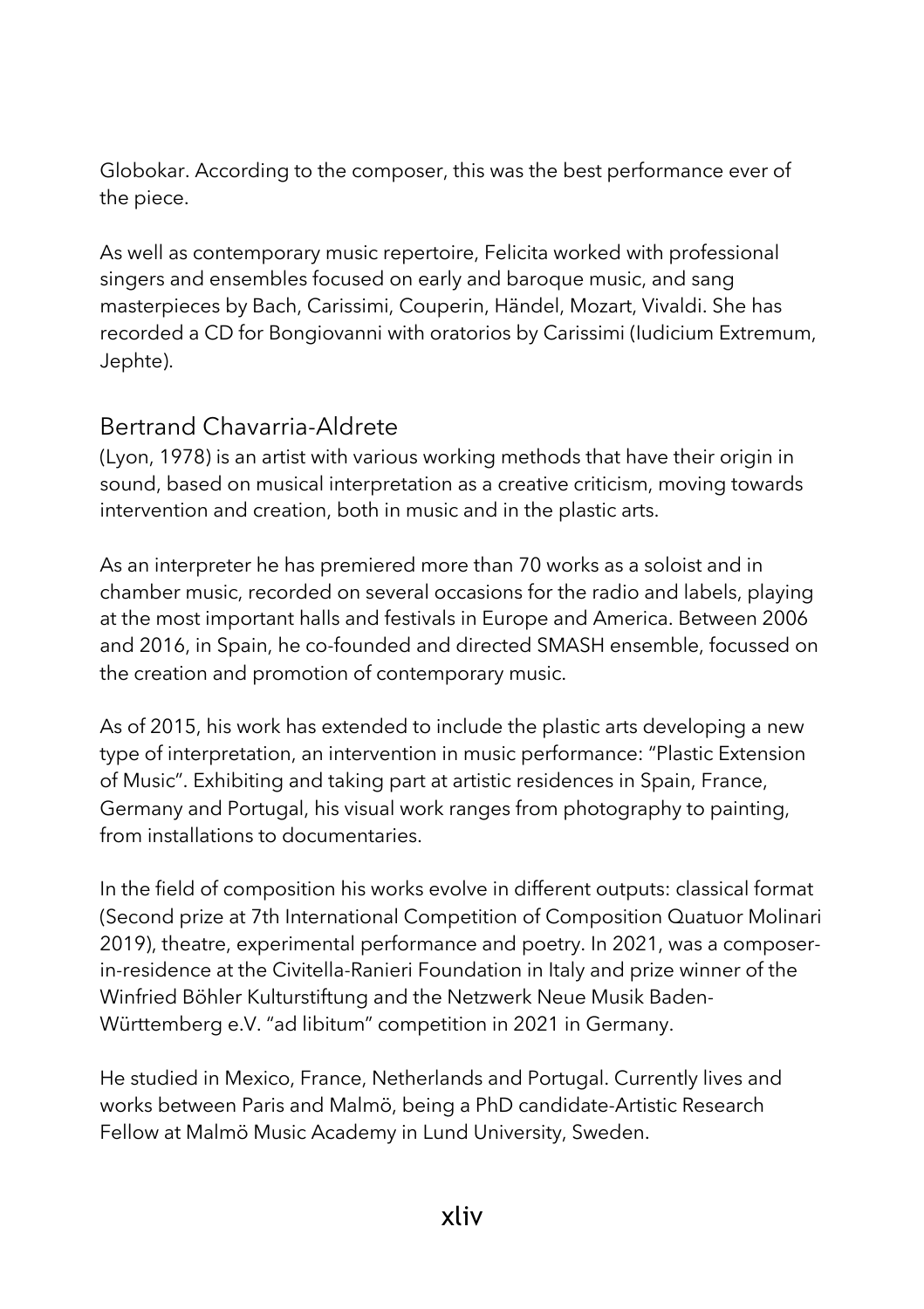# Elefantöra

is an ensemble that challenges, stretches and blows up familiar boxes in order to make musical soundscapes that makes you want to listen. In the Chapel Hall at Odeum, the ensembles invite you to a strong and unique world of sound. Elefantöra will perform two world premieres: ALTER by Rosanna Gunnarsson and LISTENING WITH ELEPHANT EARS by Hugo Boothby. Both works are composed through digital collaboration with the ensemble. Together with Gageego! Elefantöra will also perform UNTITLED.

## Ensemble l'Itinéraire

is one of the main contemporary music ensembles in Europe. Since its foundation in 1973, its collective shared the artistic journey of several generations of musicians, premiering the most outstanding works from Grisey, Lévinas, Murail, Dufourt, Tessier, Scelsi, Harvey, Romitelliamongst many others. L'itinéraire's name is associated with spectral music : a musical approach based on the sound and listening experience, daring all the limits of sound.

Today's collective constantly questions practices of musical creation and transmission, correlating its historical repertoire with the works of young composers and varied aesthetic approaches.

L'Itinéraire is supported by the DRAC Ile-de-France, Sacem, Centre National de la Musique, Institut Français.

#### Ensemble Vortex

is essentially a collaborative structure. The creation of new repertoire, the experimentation and the continuous discovery of emergent composers and artists are a fundamental aspect of our artistic journey.

Since its creation in 2005, the ensemble has developed pedagogic programs, by collaborating with composition classes: at the Bern University of the Arts, each musician presented a masterclass on his/her instrument (including live electronics), worked the new works with the composition students and finally gave a concert with the students' premieres, where the selected works were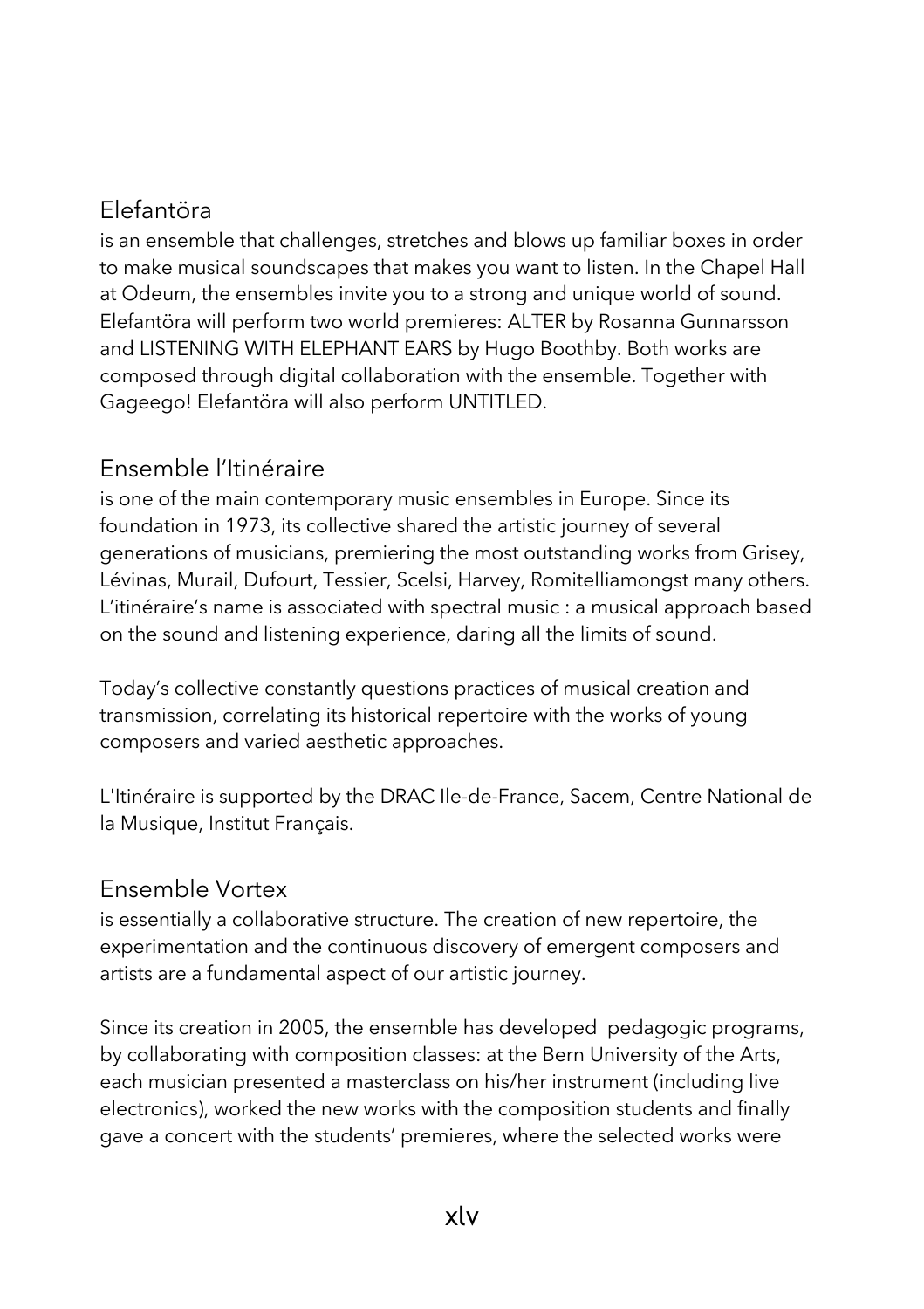recorded in a CD. Other universities the ensemble has collaborated with include Monash University in Australia and the Catholic University in Chile. Vortex has also been invited to be the ensemble in residence at the composition workshop Voix Nouvelles in French Royaumont Foundation. In that occasion, they performed the students' works under the supervision of Brian Ferneyhough.

In 2019, for the third occasion, the Swiss Arts Council Pro Helvetia sponsors the ensemble to develop a series of workshops with emergent composers and artists. The project, called "Composers' Next" does not only attract young composers but many artists form audio-visual backgrounds. They explore sound by creating installations and other unconventional works that aren't usually represented in traditional new music concerts settings. Also, an important aspect developed during Composers' Next has been the exploration of the theatrical performative aspects of music, being many of the resultant works pieces of music theatre or works that use video and different kind of captors and objects.

During its trajectory, Vortex has extensively work with live electronics and computer music. Their performers have a special interest in music theatre and improvisation; several projects have included collaborations with video artists, theatre directors and dancers. During our almost fifteen years of existence we have proved to be an essentially experimental ensemble, we have privileged the discovery of emergent composers rather than playing traditional contemporary repertoire and we keep an artistic curiosity towards the discovery of new forms of expression and presentation of the works.

#### Gageego!

#### About Gageego!

The Swedish ensemble Gageego! is appreciated for its ability to, in a joyful and refreshing way, interpret todays music in a technically polished, highly artistic manner.

#### Explorers and guides

Gageego! was formed in 1995 and with the explicit mission to explore and make contemporary music more accessible. As one of the key players in Contemporary Music Sweden, the ensemble is held in high esteem for the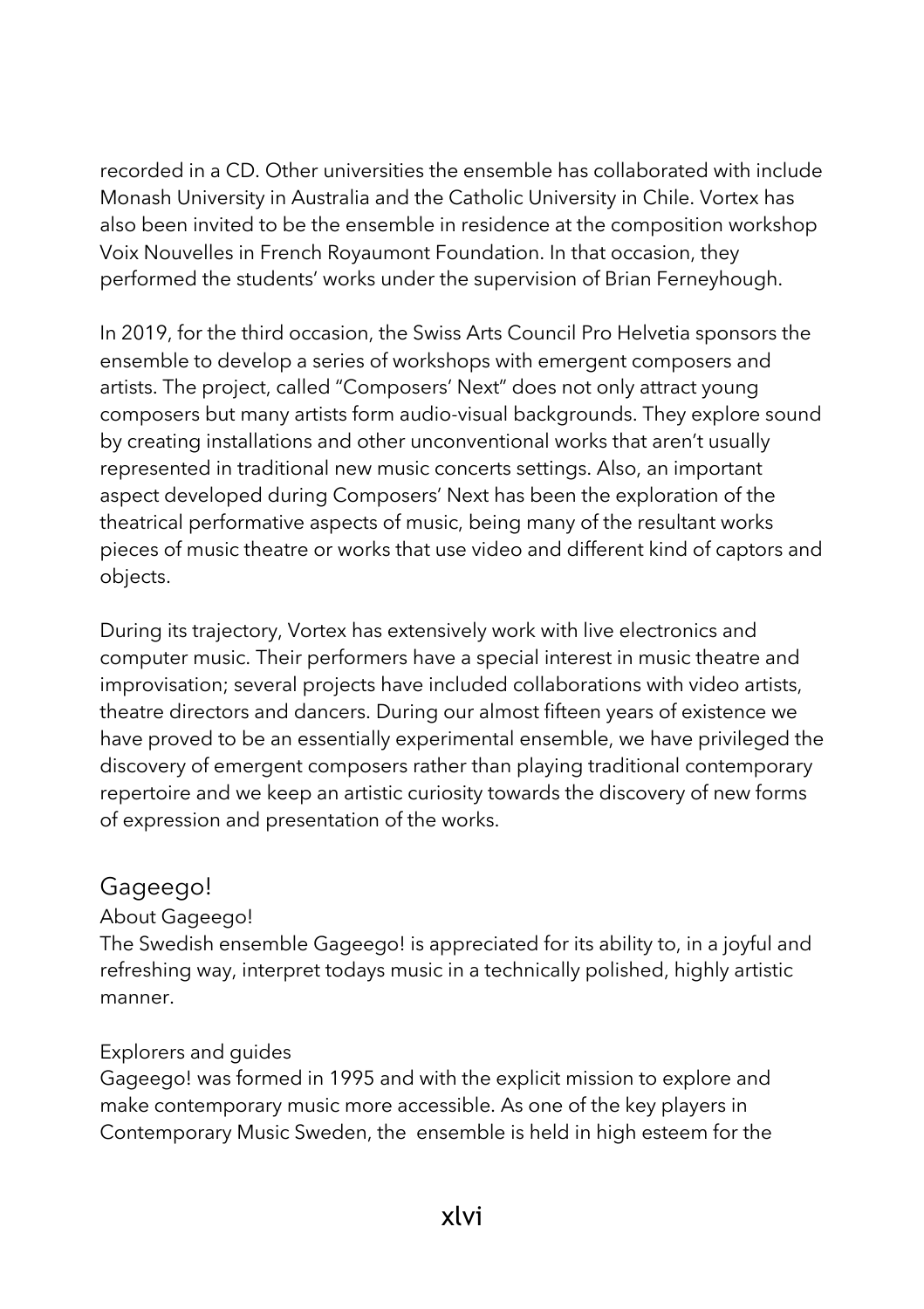pleasurable and curious way they interpret today's music, while always pushing the technical and artistic levels to new highs.

International collaborations

The group collaborates regularly with international guests such as Peter Eötvös, Heinz Karl Gruber, Pierre-André Valade.

#### Ovations on the global scene

In addition to concert performances in Sweden, the group has toured Russia, China, Denmark, and Austria where they were guest artists at the Vienna concert for the Lange Nacht der Neue Klänge.

The Austrian press was enthusiastic. "With precision, virtuosity and commitment Gageego! rejoiced in the Mozart-Saal" wrote Der Standard..

Wiener Zeitung wrote "Ensemble Gageego! made the audience forget about the tiredness. The ensemble played precisely, melodious and engaging. A Swedish win."

The last few years Gageego! has presented annual series of concerts of their own in the Gothenburg Concert Hall.

#### A public exchange in pleasure

In the same way as Gageego! was born out of a number of musician's need to play chamber music at the highest level, the group thrives on new challenges, both artistic and technical, in both modern classics and all new works, many of them commissioned for Gageego!. The success and the response from the audience encourages the ensemble to continue, ever discovering and renewing.

# DISCUSSANTS (25% PhD seminars)

#### Nicholas Isherwood

has sung in the world's leading festivals (Salzburg, Aix, Festival d'Automne, Avignon, Almeida, Biennale di Venezia, Holland Festival, Munich Biennale, Wien Modern, Händel Festivals in Göttingen and Halle, Tanglewood, Ravinia, etc.) and opera houses (Royal Opera House, Berlin, Frankfurt, Stuttgart, Amsterdam, Lyon, Châtelet, Théatre des Champs Elysées, Rome, Torino, Genova, La Fenice, La Scala, etc.), working with conductors such as Joel Cohen, William Christie, Peter Eötvös, Gabriele Ferro, Nicholas McGegan, Paul McCreesh, Zubin Mehta,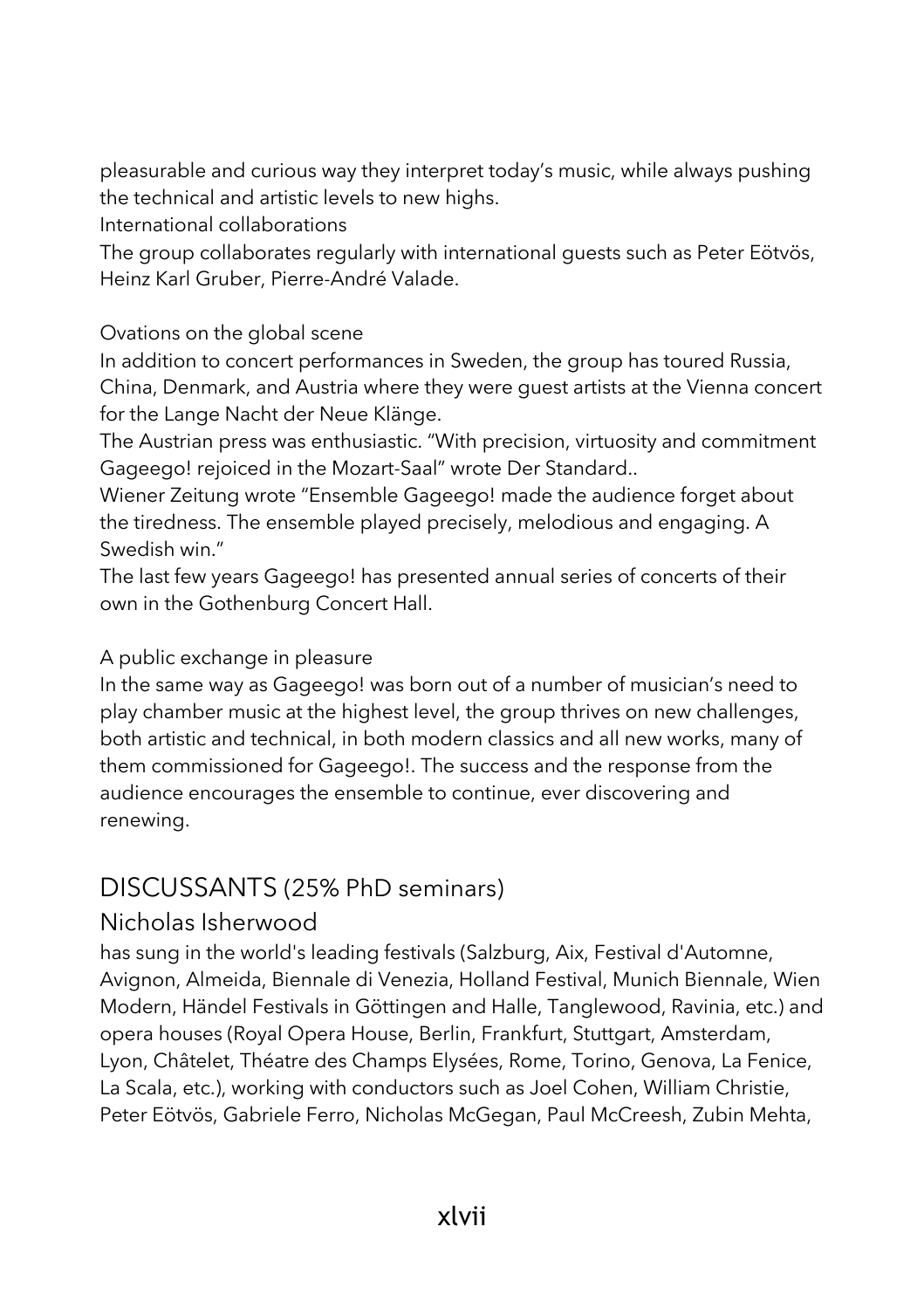Kent Nagano, Helmuth Rilling, David Robertson, Gennadi Rozhdestvensky , Marco Angius and Arturo Tamayo.

Isherwood has worked closely with composers such as Sylvano Bussotti, Elliott Carter, George Crumb. Hans Werner Henze, Mauricio Kagel, György Kurtág, Steve Lacy, Olivier Messiaen, Giacinto Scelsi and Iannis Xenakis, as well as Pascal Dusapin, Luca Francesconi, Wolfgang Rihm and Francesco Filidei, Vittorio Montalti and Matteo Franceschini. Isherwood collaborated with Karlheinz Stockhausen for 23 years, singing numerous world premieres. He has improvised with Steve Lacy, Joelle Léandre, David Moss and Sainkho Namtchilak. He has made over 65 compact discs for labels such as Erato, Stockhausen Verlag, Naxos and Harmonia Mundi and has appeared in three films for television.

An active pedagogue, he has taught master classes at schools such as the Paris Conservatoire, Musikhochschule Köln, Salzburg Mozarteum and Conservatorio Giuseppe Verdi and held positions at SUNY Buffalo, Notre Dame, Calarts, the Ecole Normale de Musique and the CNSMD in Lyon. He is currently professor of singing and chamber music at the conservatory in Montbéliard. He has published several peer reviewed articles and a book, "The Techniques of Singing" (Bärenreiter, 2012), which will soon appear in a new franco/italian version released by Elara Libri (www.elaralibri.it).

#### Mauro Lanza

was born in Venice (March 10, 1975). After graduating from the Benedetto Marcello Conservatory in Venice, where he majored in piano, harmony and counterpoint, Lanza attended classes in writing and musicology at Ca' Foscari University. He studied under Brian Ferneyhough, Salvatore Sciarrino and Gérard Grisey. In 1998 he was chosen by Ensemble Intercontemporain and Ircam's Comité de lecture to take part in the Course in Composition and IT Music for the 1998-99 academic year. The committee also appointed Lanza as Research Composer and Instructor, during which time his main focus was on synthesis for physical models and assisted composition. For the 2004-2005 academic year Lanza was Guest Lecturer at McGill University in Montreal, Canada. He went on to teach Computer-Assisted Composition for Music and New Technology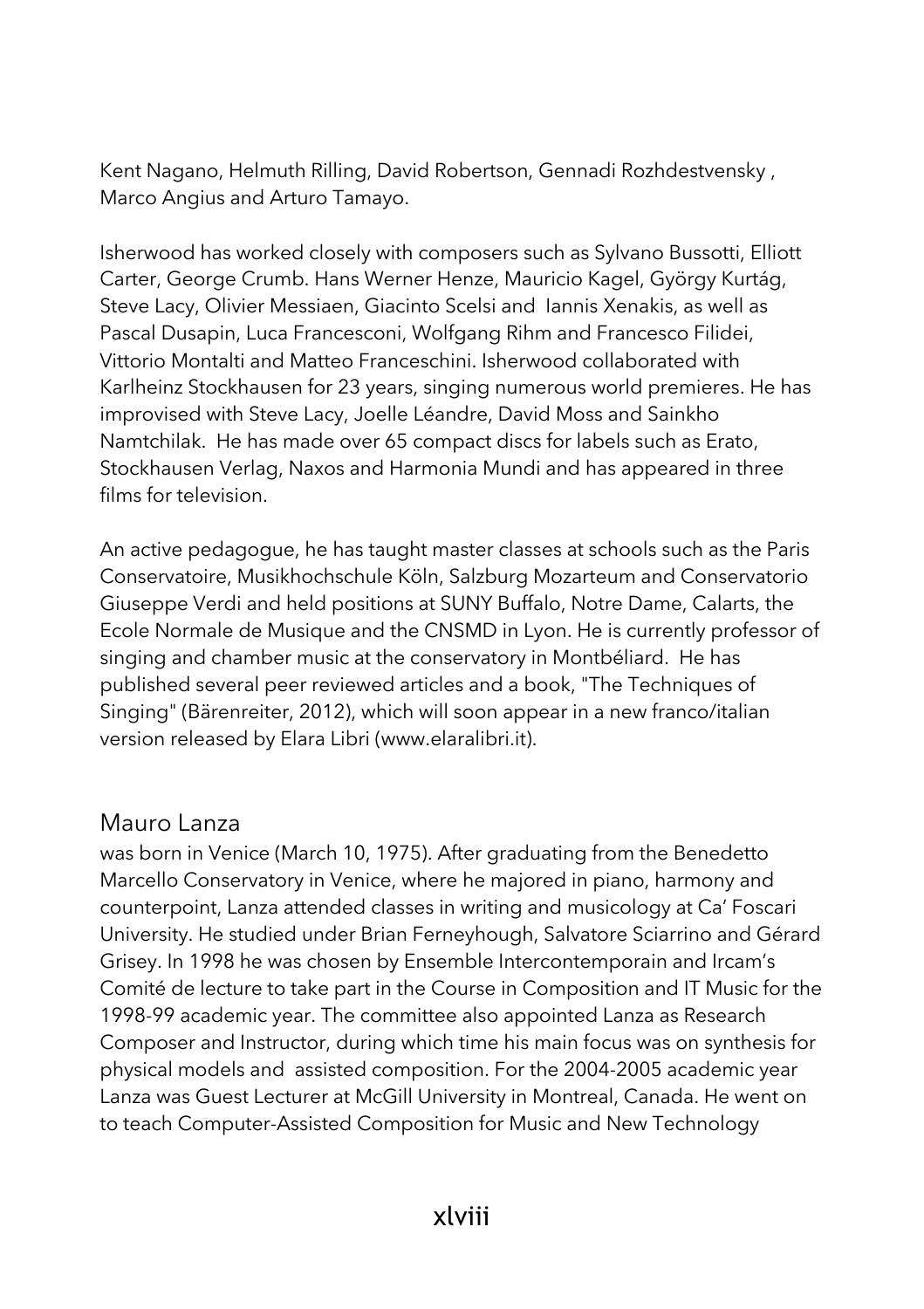classes at the Ghedini Conservatory in Cuneo, Italy (2005-2010), the Escola Superior de Musica de Catalunya in Barcelona (2013-2014), the Hochschule für Musik Detmold (2014-2015) and Composition at Berlin's Universität der Künste. Lanza was Composer in Residence at the Civitella Ranieri Center (June-July, 2006), the French Academy at Rome's Villa Medici (April 2007-October 2008), and the Akademie Schloss Solitude (October 2009-July 2010).

Lanza's music has been performed at festivals and venues internationally, by groups that include Ensemble Court-Circuit, Neue VocalSolisten, Les Percussions de Strasbourg, MusikFabrik, Divertimento Ensemble, Klangforum Wien, Athelas Sinfonietta, Talea Ensemble, Les Cris de Paris, Ictus Ensemble, Quatuor Diotima, Arditti Quartet, the Munich Chamber Orchestra, the WDR Symphony Orchestra, and the BBC Scottish Symphony Orchestra. Ircam in Paris and the Archipel and Les Amplitudes contemporary music festivals have hosted monographic concerts featuring compositions by Lanza.

Mauro Lanza is an experimenter in the broadest sense of the term. He blends classical music lineups with avant-garde instrumentation that includes synthesizers, noise-makers and various toy instruments. His most recent works published by Ricordi: Le nubi non scoppiano per il peso (2011), for ensemble, soprano, dripping water and electronics; Der Kampf Zwischen Karneval und Fasten (2012), for string quartet; Tutto ciò che è solido si dissolve nell'aria (2015); The Kempelen Machine (2015), for prepared voice and 8 musicians; The 1987 Max Headroom Broadcast Incident (2017), for string quartet and electronics; Experiments in the Revivals of Organisms (2018), for large orchestra, which premiered in Köln, performed by the WDR Symphony Orchestra.

In 2014 Mauro Lanza was the recipient of the Franco Abbiati Award, given by the National Association of Music Critics of Italy.

# Stefan Östersjö

is a leading classical guitarist. Since his debut CD (Swedish Grammy in 1997) he has recorded extensively and toured Europe, the US and Asia. His special fields of interest are interaction with electronics, experiments with stringed instruments other than the classical guitar and collaborative practices, also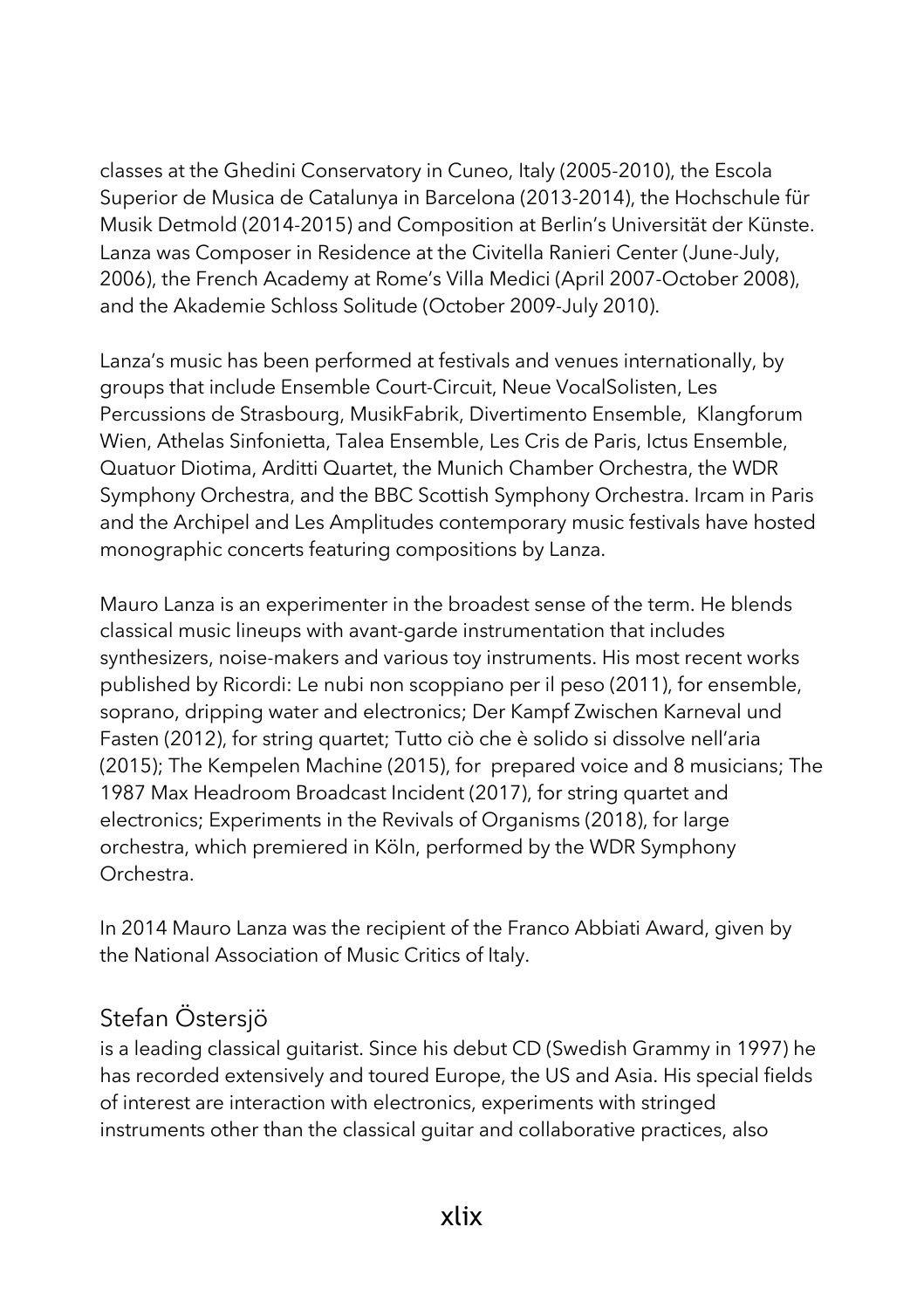between different cultures. As a soloist he has cooperated with conductors such as Lothar Zagrosek, Peter Eötvös, Pierre André Valade, Mario Venzago, Franck Ollu and Andrew Manze. In 2009 he became a research fellow at the Orpheus Institute in Ghent. He is currently associate professor of artistic research in music at the Malmö Academy of Music.

1992-ongoing Guitarist, freelance performer, active internationally as soloist in festivals, with orchestras and in chamber ensembles. Since his debut CD (Swedish Grammy in 1997) Östersjö has recorded extensively and toured Europe, the US and Asia. Two special fields of interest are the interaction with electronics, and experimental work with different kinds of stringed instruments other than the classical guitar. His great interest in chamber music has resulted in the founding of flute, viola and guitar-trio HOT 3 and in collaborations with most chamber ensembles and important soloists in Scandinavia such as Jonny Axelsson, Geir Draugsvoll, KammarensembleN and Ensemble Gageego.

Östersjö is frequently invited to give lectures and master classes at universities, festivals and academic conferences. He has a long-standing collaborative practice with leading composers around the world and has recorded the solo guitar music of Elliott Carter, Tristan Murail, James Dillon a.o. and often developing into longitudinal projects with recurring new commissions throughout the years, for instance with Per Nørgård (DK), Richard Karpen (US), Kent Olofsson (SWE), Christer Lindwall (SWE). Since 2005 he has also been engaged in a series of projects with the objective of merging western art music with extra-European traditions, most notably in the Swedish-Vietnamese group The Six Tones, with master musicians Ngo Tra My and Nguyen Thanh Thuy. As a soloist he has cooperated with conductors such as Lothar Zagrosek, Peter Eötvös, Pierre André Valade, Mario Venzago, Franck Ollu, Andrew Manze and Tuomas Ollila. He has recorded extensively for the Swedish National Radio and for radio and TV-stations around the world.

1995-2014 artistic director of Ensemble Ars Nova, a leading Swedish ensemble for contemporary art music and a platform for many cross-disciplinary projects with choreographers, music theatre and film, e.g. the longstanding collaboration between Ensemble Ars Nova and teatr Weimar http://www.teatrweimar.se/ in the SONAT (Sonic Arts Theatre) project series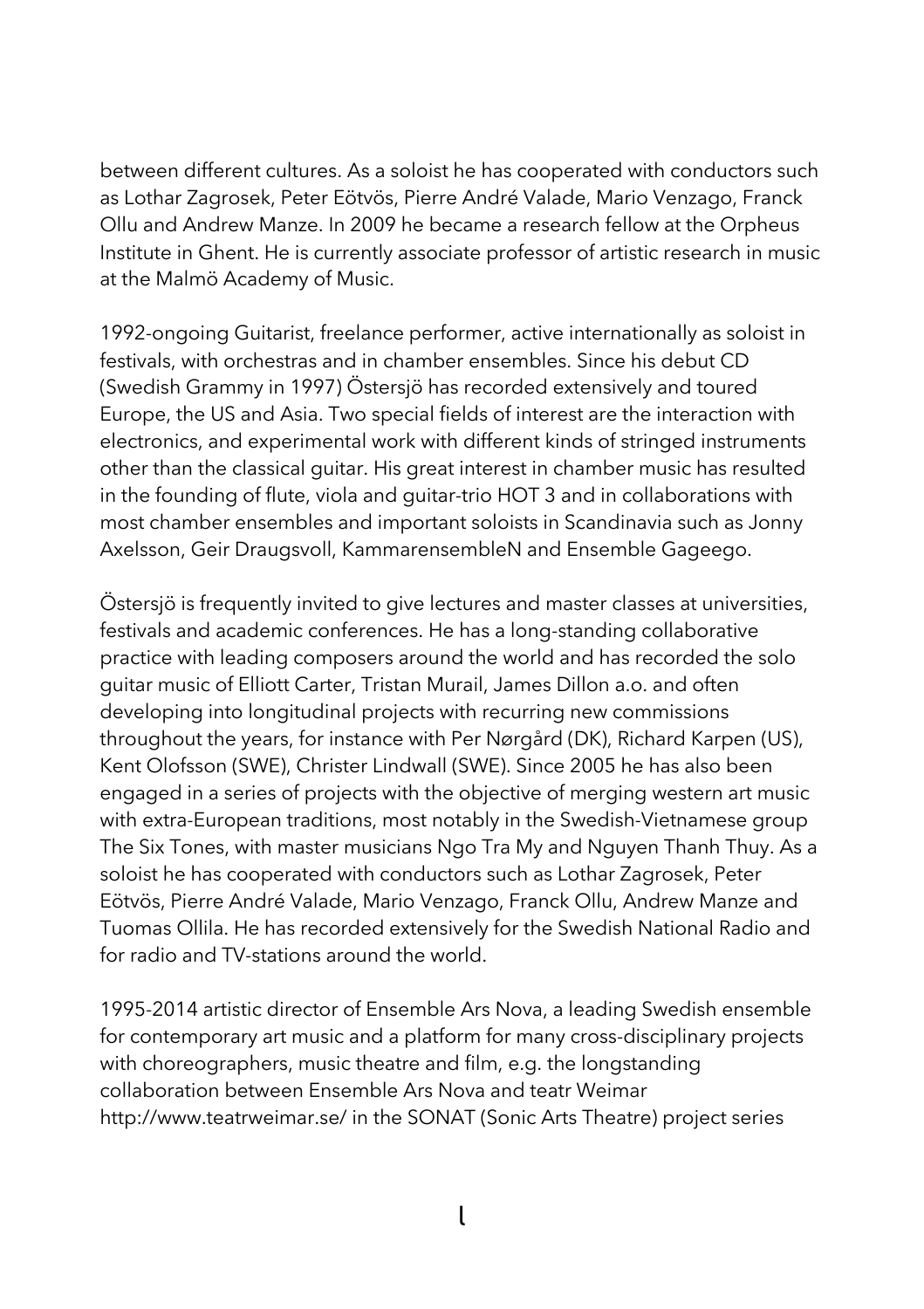initiated by Östersjö in 2008. As a director of the ensemble, Östersjö also initiated two exchange projects that led to the creation of Dom Dom a center for new music in Hanoi headed by the Vietnamese composer Kim Ngoc Tran Thi with support from SIDA (Swedish Internation Developmen Cooperation Agency) http://domdomhanoi.wordpress.com/tag/hanoi/ and brought the ensemble into a large scale collaborative project with ensembles, research centers and studios around Europe with support from Culture 2000 and Culture 2007 titled Integra http://www.integralive.org/

# COMPOSERS & ARTIST

#### Carola Bauckholt

was born in Krefeld, Germany, in 1959. After working at the Theater am Marienplatz (TAM), Krefeld for several years, she studied composition at the Musikhochschule Köln with Mauricio Kagel (1978 - 1984). She founded the Thürmchen Verlag (music publisher) along with Caspar Johannes Walter in 1985, and six years later they founded the Thürmchen Ensemble.

She has received numerous residencies and prizes such as the Bernd Alois Zimmermann Scholarship from the city of Cologne (1986), a residency at the Villa Massimo in Rome (1997), in 1998 she was designated the Artist of the Year by the State of North Rhine Westphalia, and she was selected to represent Germany at the World Music Days in Mexico City 1992, Copenhagen 1996, Seoul 1997 and in Zurich 2004. She was awarded the German Composers Prize from the GEMA in the category of experimental music in 2010. From London International Animation Festival 2019 she received the "Best Sound Design Award" for "The Flounder" in collaboration with Elizabeth Hobbs and Klangforum Wien. For 2021 she has been invited to a three-month stay at the Villa Aurora in Los Angeles.

In 2013, she was elected as a member of Akademie der Künste in Berlin. In 2015, she was appointed as professor of composition with focus on contemporary musictheatre at the Anton Bruckner Privatuniversität in Linz, Austria. In 2020, she was elected as a member of the North Rhine-Westphalian Academy of Sciences, Humanities and the Arts.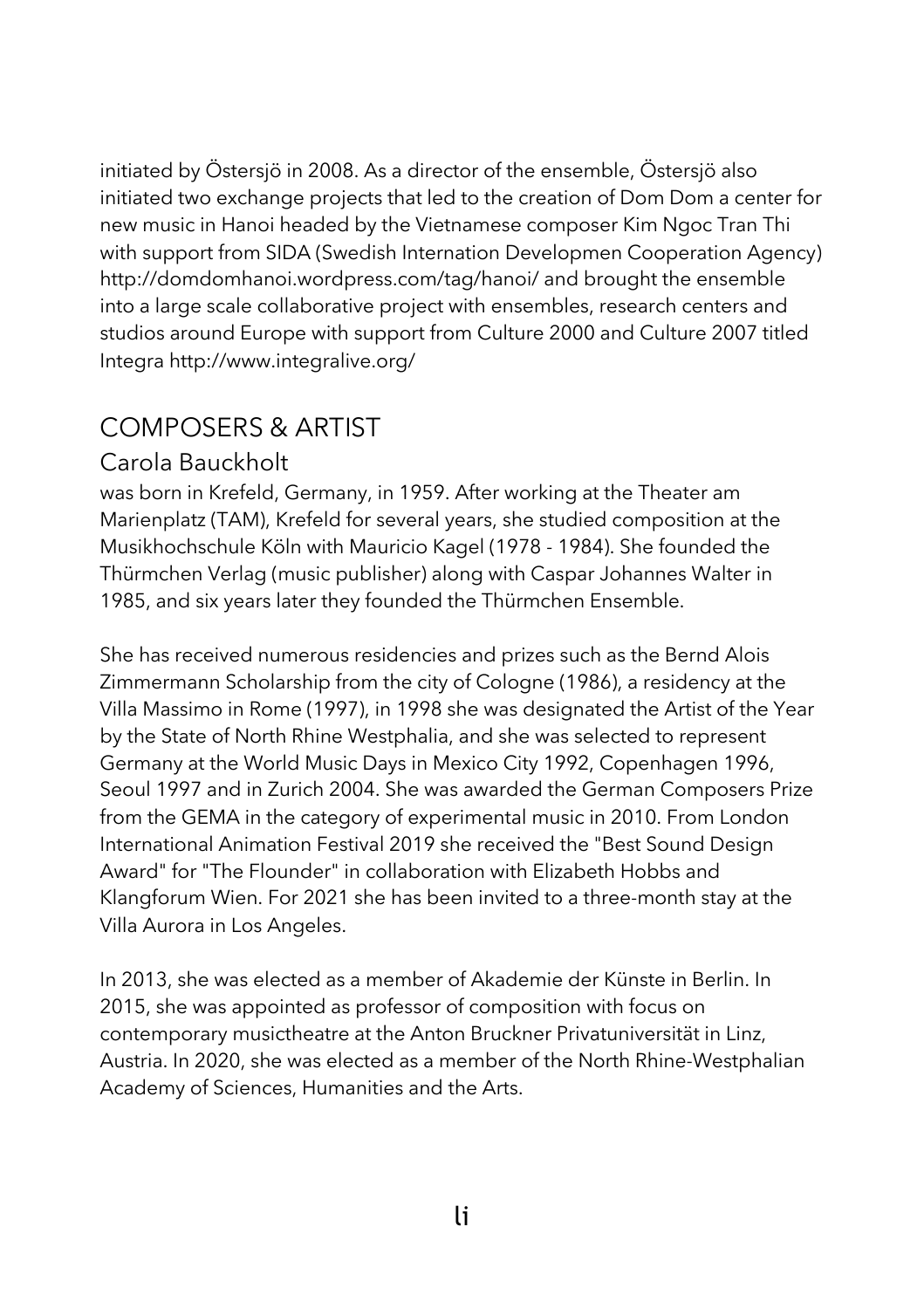A central theme of Bauckholt's work is the examination of the phenomena of perception and understanding. Her compositions often blur the boundaries between visual arts, musical theater and concert music. She is especially fond of using noisy sounds, which are often produced by unconventional means (such as extended instrumental techniques or bringing everyday objects to the concert hall). It is important to note that these noises are not just part of some kind of a predetermined compositional structure, but rather they are carefully studied and left free to unfold and develop at their own pace lending the compositions their own unique rhythm.

#### Eckart Beinke

born 1956 in Oldenburg, originally a rock musician, following a period of employment in the social sector, studied music pedagogy at the Carl-von-Ossietzky-University in Oldenburg. Subsequently studied composition with Jens-Peter Ostendorf and piano with Luciano Ortis at the Hochschule für Künste (College of Art) in Bremen with a scholarship provided by the Evangelisches Studienwerk (study foundation of the protestant church) in Villigst.

Studied electronic-acoustic composition at the Conservatoire National de Région Bordeaux and completed his studies in composition in a one-year-stage with Gérard Grisey at the Conservatoire National Supérieur de Musique de Paris. During his studies he was invited to Darmstadt to the Institut für Neue Musik und Musikerziehung (Institute for New Music and Musical Education). His first portrait concert was performed by the visual artists' organisation BBK-Bund Bildender Künstler in Bremen. Cooperation with visual artists is a regular feature of his work.

Since its foundation (1990), Eckart Beinke has been Chairperson of the contemporary music association "oh ton, Förderung aktueller Musik" and again since its foundation in 1994 he has been artistic director of the "oh tonensemble", the association's chamber orchestra for new music. He has also been a member of the artistic advisory council for the media art project "Edith-Russ-Haus für Medienkunst" and holds a lectureship in music at Oldenburg University. Beinke has received numerous composition commissions and his works are performed in Germany and abroad: in Europe, Asia and in the United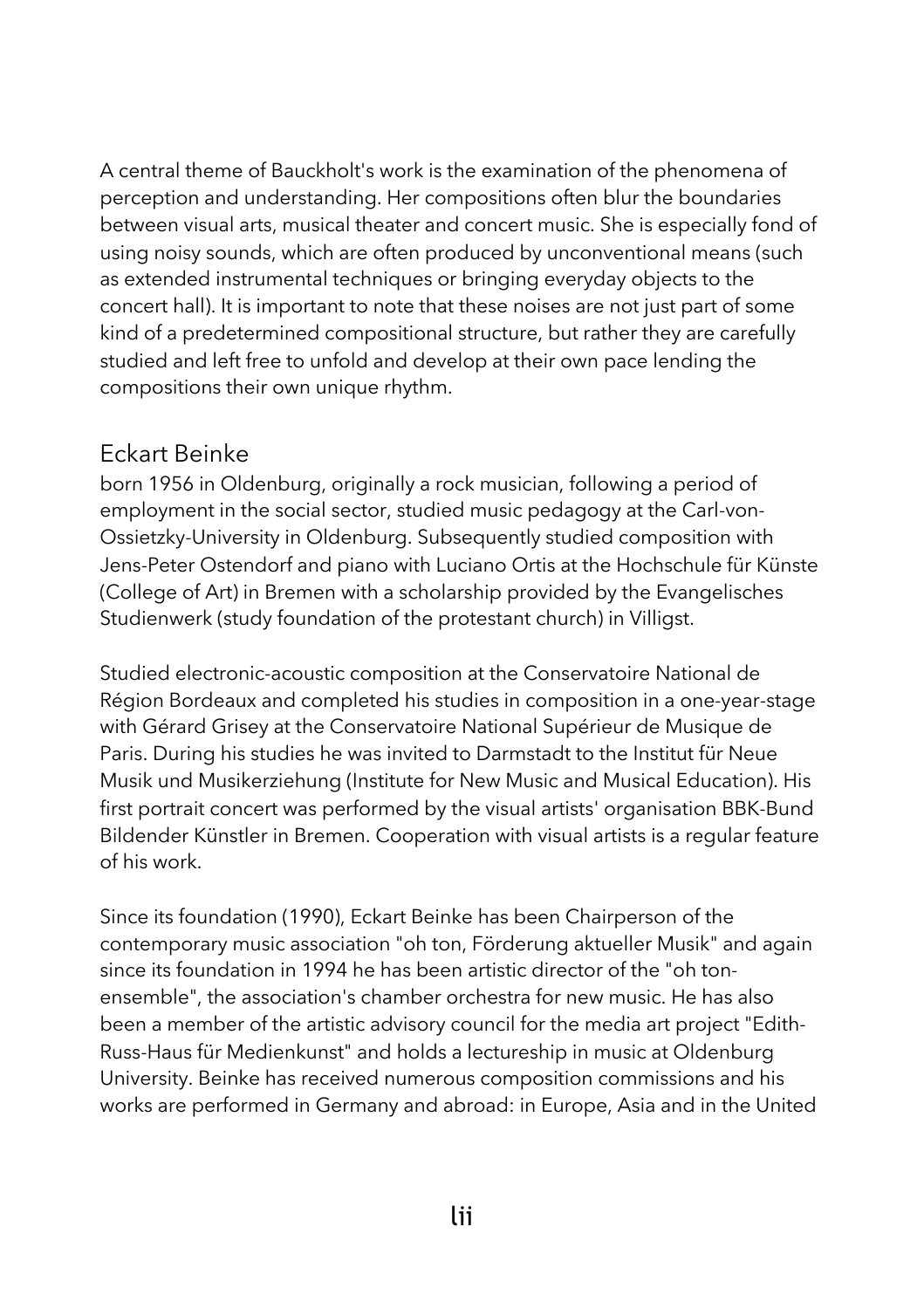States. On the invitation of the "Goethe Institute" he staged concerts and workshops in France in 1996 and 2001.

In 1997 the "1st Saxophone Quartet" was selected by the international jury of the ISCM (International Society for Contemporary Music) for participation in the "World Music Days 1998" in England. The piece was performed in April by the "Apollo Saxophone Quartet" in Manchester. In 1998 he composed "Klangskulpturen" (sound sculptures) for the Max-Planck-Institut für Physik komplexer Systeme in Dresden (composition commission) together with Wolfgang Zach; received a work grant (1998) from the state of Lower Saxony; "Introversion III" selected by the ISCM for "World Music Days 1999" in September '99 in Romania. 1999/2000 one-year grant from the state of Lower Saxony.

CD`s, radio productions and recordings of concerts featuring his works are available, various works have been published by the publishers "H.J.Eckmeier", Dormagen, and "P.J. Tonger", Cologne.

#### Hugo Boothby

is a Lecturer at Malmö University's Communication for Development Master's programme. Before coming to Malmö he worked for 10 years with BBC World Service Radio in London as a sound engineer, radio producer and broadcast journalist. He worked extensively with the BBC's African and Arabic Services and on secondment to US National Public Radio.

#### Roland Breitenfeld

was born in Dresden in 1952. He received his first musical training during his membership in the Dresden Kreuzchor 1963-1969 under Rudolf Mauersberger. From 1972 to 1984 he worked in the music department of the Saxon State Library in Dresden. 1974/75 studied musicology at the Martin Luther University in Halle. From 1978 to 1984 he studied composition with Paul-Heinz Dittrich in Zeuthen and from 1980 to 1982 with Wilfried Krätzschmar (composition) at the Music Academy in Dresden. Roland Breitenfeld has lived in Freiburg i. Br. And continued his composition studies at the music academy there until 1989,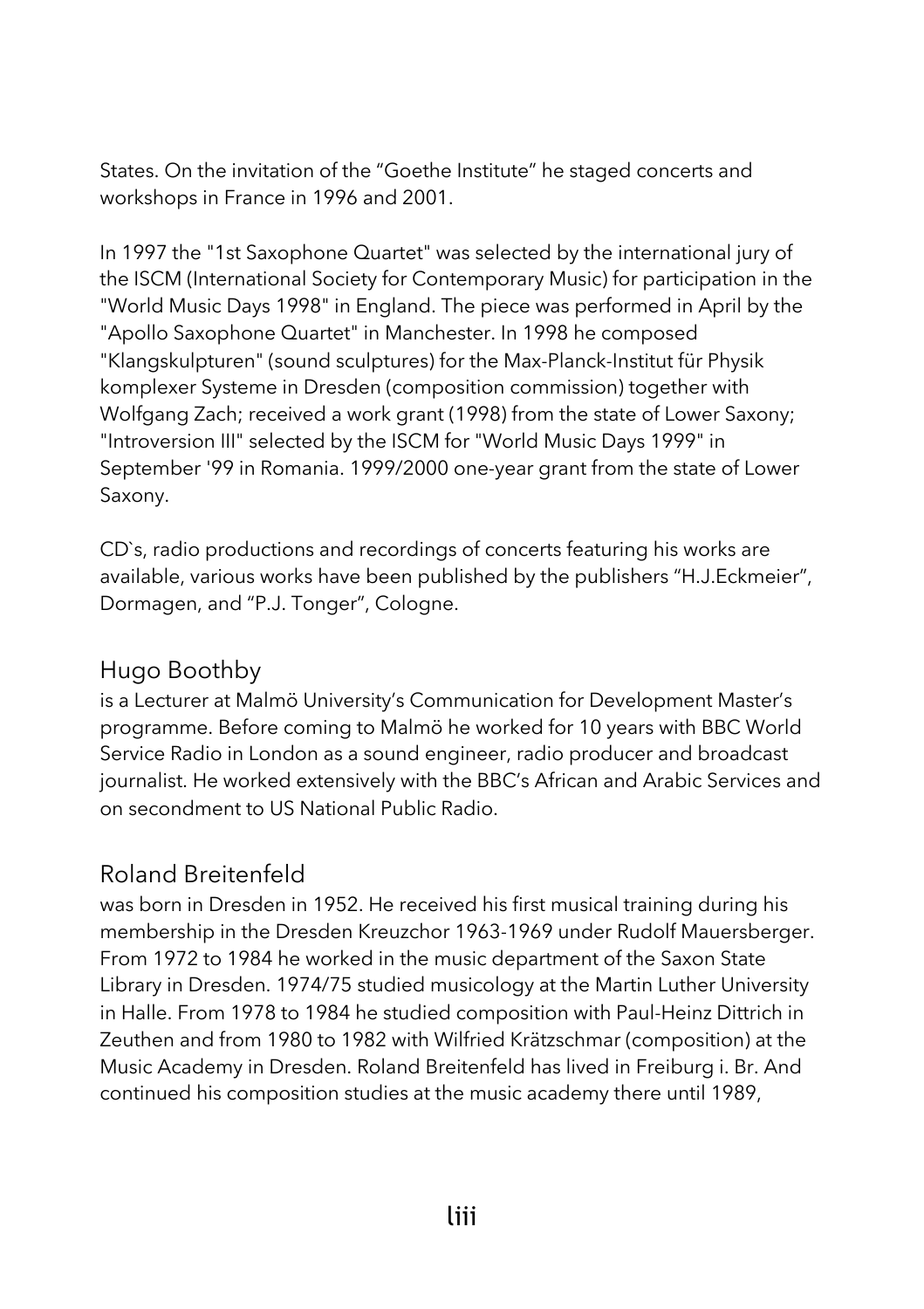composition with Klaus Huber, Emmanuel Nunes and electronic music with Mesias Maiguashca.

In the meantime, he worked as a freelancer for various music publishers, including from 1987 to 1993 for Ricordi, Milan (edition of scores of the works with live electronics by Luigi Nono in collaboration with the experimental studio of the Heinrich Strobel Foundation of Südwestfunk (SWF) Freiburg. He worked closely with Nono from 1986 until his death.)

In 1991, together with Don Oung Lee, he founded the profectio-initiative freiburg, an ensemble for electronic and new music. Since 1992 he has been working as a freelancer in the experimental studio in Freiburg. From 1995 to 1996 he was assistant for computer notation in the electronic studio of the music academy in Freiburg.

Together with Mesias Maiguashca (www.maiguashca.de), he has been building the K.O.-Studio (KlangObjekt-Studio) in Freiburg since 1998, which focuses on the production and performance of computer-aided music.

From 2006 - 2017 Roland Breitenfeld was Professor of Composition and Electronic Music at the Seoul National University in Seoul, South Korea. So far he has performed as an interpreter of electronic music at various European and Asian festivals. His works have so far been performed in Europe, Asia and South America.

#### Antonio de Cabezón

(30 March 1510 – 26 March 1566) was a Spanish Renaissance composer and organist. Blind from childhood, he quickly rose to prominence as a performer and was eventually employed by the royal family. He was among the most important composers of his time and the first major Iberian keyboard composer.

#### Mauricio Carrasco

Chilean / Australian freelance musician and researcher resident in Geneva Dr. Mauricio Carrasco attended the Catholic University in Santiago, where he graduated in classical guitar. He holds two Master's degrees from Geneva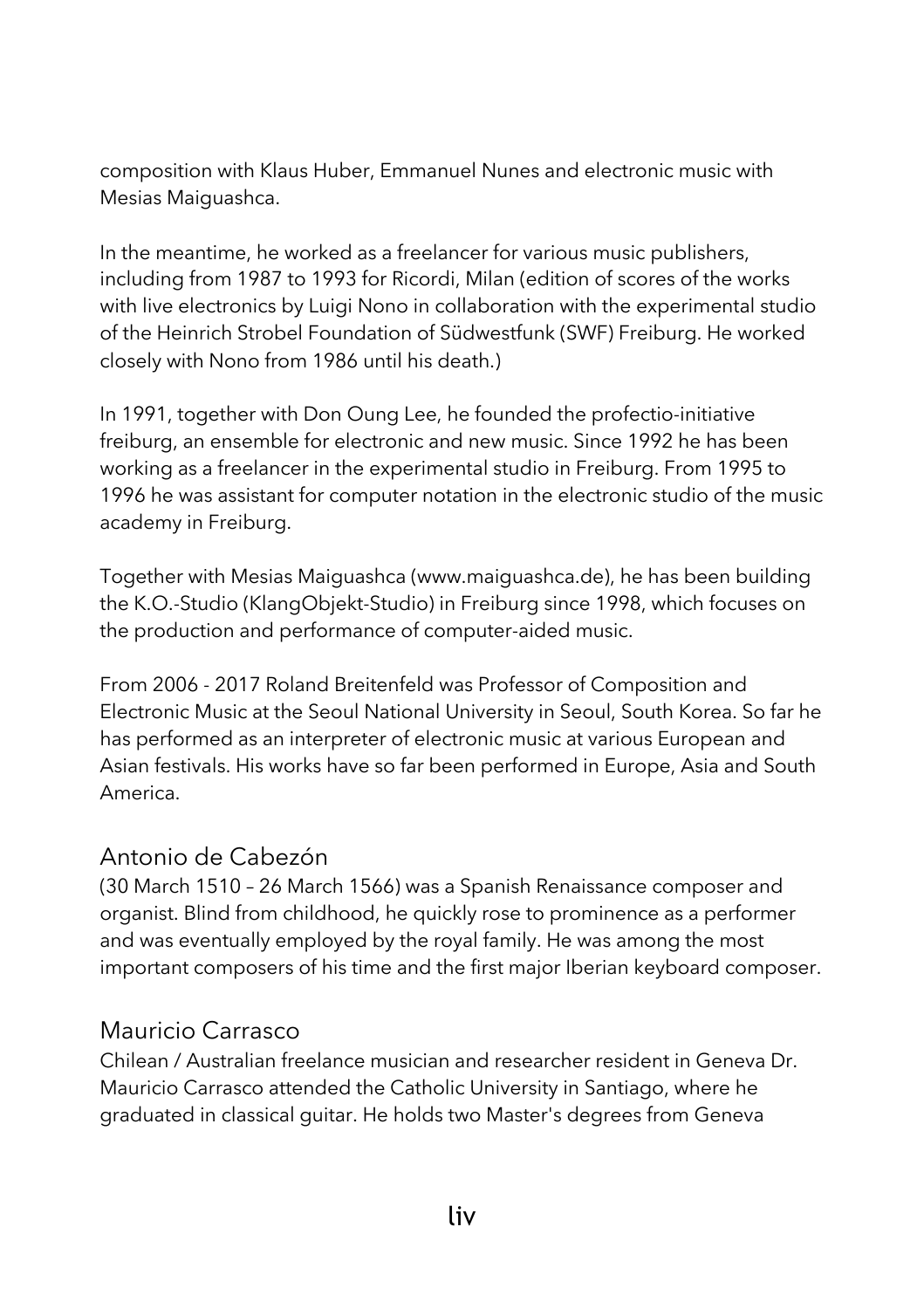Conservatory in Solo Performance and Contemporary Chamber Music and a Ph.D. from the University of Melbourne with a thesis in Contemporary Music Theater and Monodrama that explored the figure of the Acting-Musician. He has premiered more than a hundred works from emergent and confirmed composers as a soloist, in consort with electronics, chamber music settings, and music-theater works. He has given masterclasses and lectures in Conservatoriums and Universities in Argentina, Australia, Brazil, Colombia, Chile, England, France, Italy, Portugal, Spain, and Switzerland. He has been featured in recitals around the world. He has been a resident artist at the French Cité des Arts and Center Intermondes, Bundanon Trust in Australia, CMMAS in Mexico, and HH Art Spaces in India. He is a member of the Swiss new music Ensemble Vortex and is an Artistic Associate of the Bendigo International Festival of Exploratory Music BIFEM in Australia. In 2018-19 he was an Associate Professor at the Austral University in Chile, School of Sound Arts. In 2020 he created the structure CRI -création recherche interdisciplinarité- that develops artistic research projects produced by Ars Longa in Geneva.

## Sunjoo Cho

was born in 1988 in Seoul, where she studied for her bachelor's degree (in composition) at Dankook University of Music with Prof. Jungsun Park. Since 2015 she has been studying composition at the University of the Arts Bremen with Prof. Jörg Birkenkötter.

She received a prize at the 41st SEOUL Music Festival for chamber music, 2nd prize at the fifth composition competition EUM-YEON for piano solo, 2nd prize at the second environmental composition competition DAEGU for choir, 1st prize at the fifth composition competition "KARIEN" Modern music for ensemble and its piece for piano trio was performed at the 44th Pan Music Festival in Korea.

#### Arturo Corrales

(Switzerland/ El Salvador) Composer, conductor, PHD musicologist, guitarist, teacher and Salvadorian / Swiss architect. Born in El Salvador and naturalized Swiss, he studied music in San Salvador, Geneva, Lugano and Paris. Arturo Corrales is an intensely active composer on the swiss and international scene. Co founder of the Ensemble Vortex and the duo Electric Primitivo, for the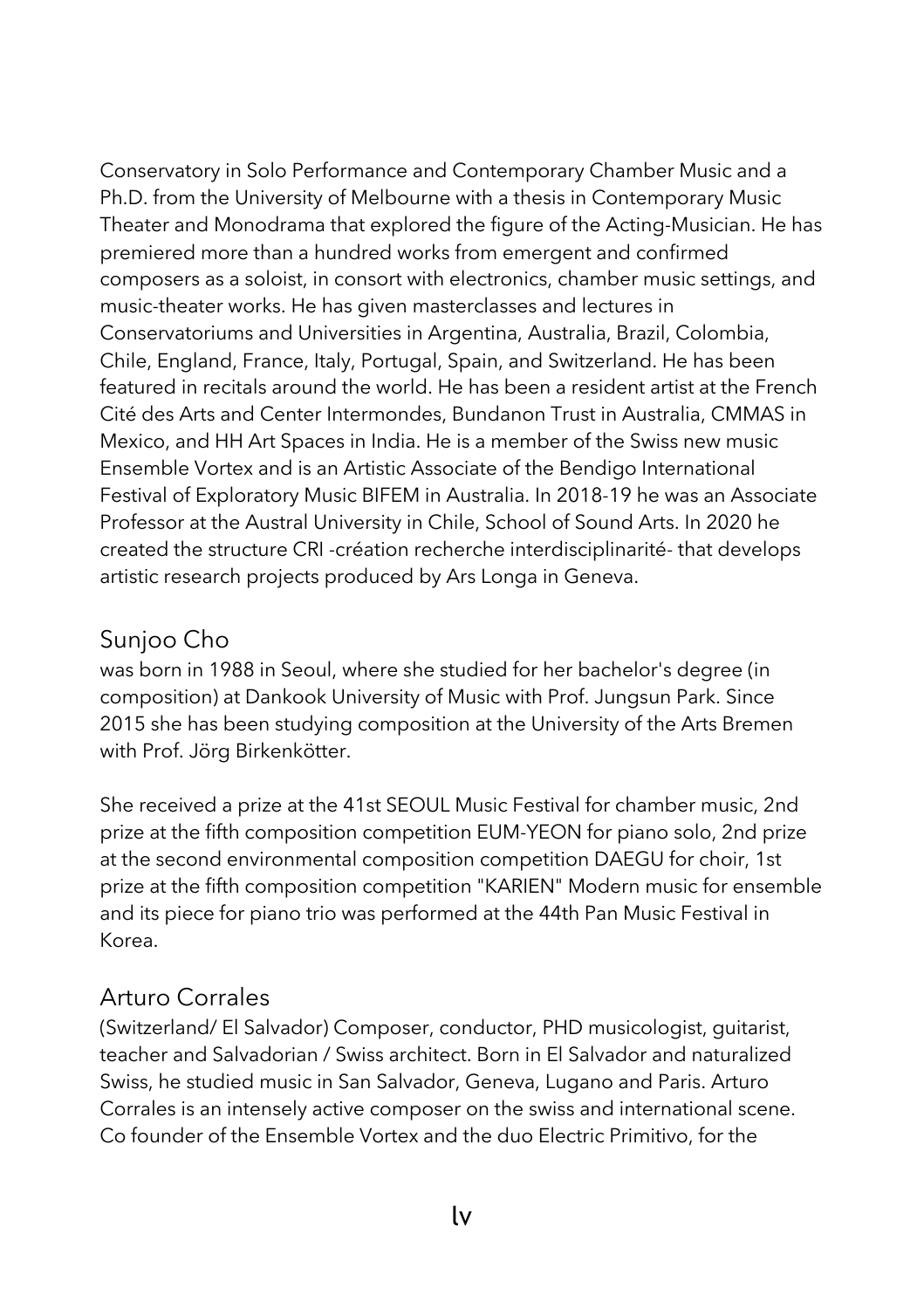creation of new music, he participates in various international art festivals, as a composer, performer, teacher and conductor.

Currently, he is the professor of composition and analysis at CPMDT, artistic and musical director of the Orchestre des Trois-Chêne, Ensemble Vortex and Electric Primitivo. He obtained a PHD in musicology from the University of Geneva, with honorable mention and congratulations from the jury unanimously; as well as the Barbour 2019 Award for excellence in aesthetic criticism.

He is the creator of several projects proposing a renewed vision on the music of today, projects in close relation with the diffusion of new music addressed to musicologists or experienced composers, as well as to young composers, amateur musicians or young people :

Since its founding 15 years ago, he has actively participated in the programming of Ensemble Vortex, whose originality of the concerts have become a landmark reference on the Geneva scene, and which has shined with great success in other countries in Europe, America, Asia and Oceania.

His PHD work entitled Musical Figures, offers an innovative tool for understanding and analyzing new music. This work, attended by an exceptionally large audience, achieved the highest merits and unanimous congratulations from the jury, and continues to bear fruit in its innovative teaching activity.

At the head of the Orchestre des Trois-Chêne, he started a project of commissions for which established composers must write for an amateur orchestra, weaving a bridge between the intense musical life of Geneva's community and specialists in contemporary creation. He is the inventor of the Cathédrale avec des Briques, a visionary project where it is the children of the primary school who participate in the creation of a demanding musical work. A gigantic project that required the interaction of institutions such as the City of Geneva, Victoria Hall, DIP, CPMDT or the SUISA Foundation, among others.

As a composition teacher, he created the Jeune Création class and produced an exponential growth of the composition class at CPMDT. In the same vein, he has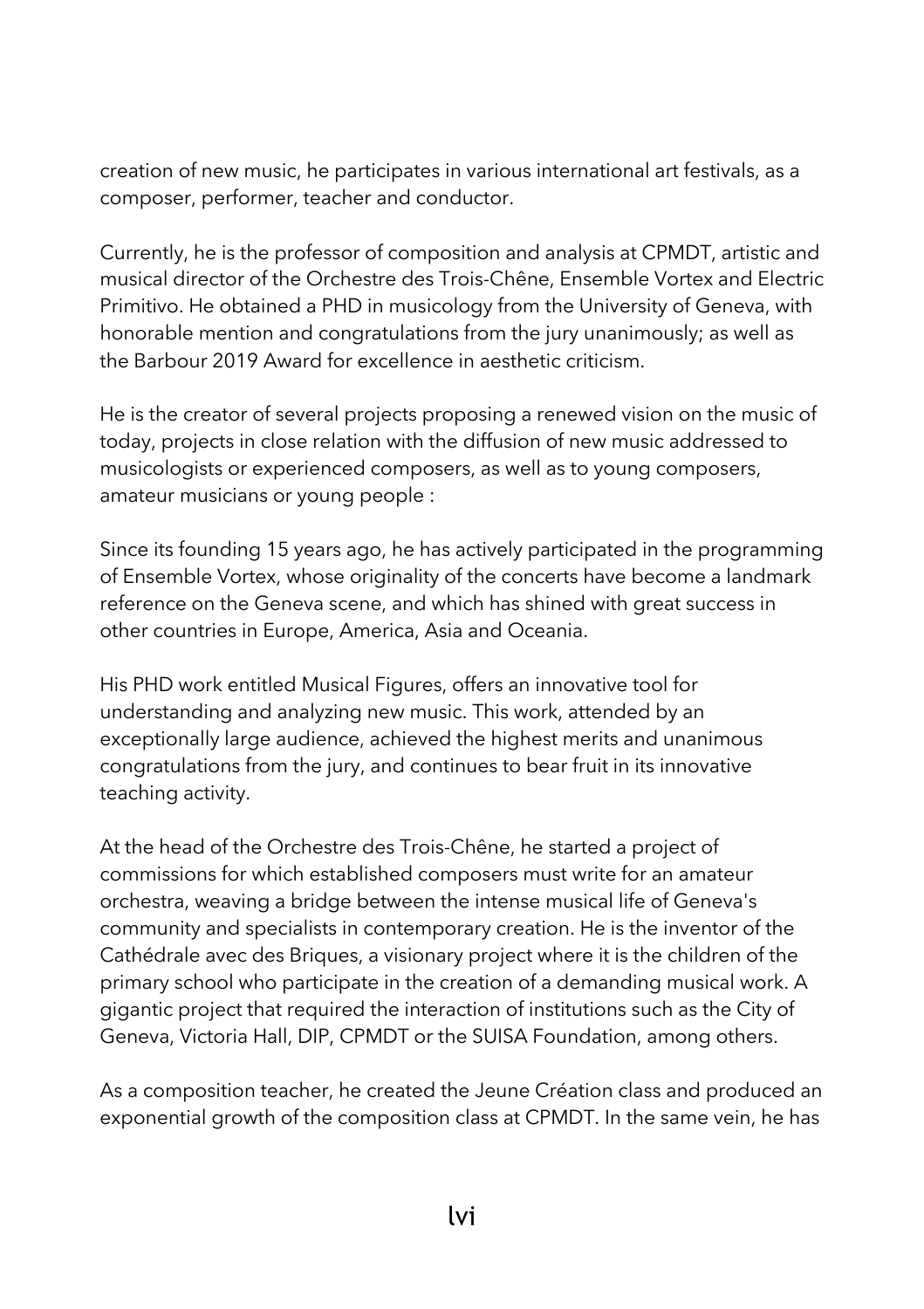created a unique pre-professional composition class in Switzerland, which has already allowed many young composers to enter superior training in Switzerland and abroad. Each year, he organizes for this course collaborations with professional ensembles (USE, NEC, Batida, Container, Contrechamps, Ums'nJip), Festivals (Archipelago) and local and international artistic institutions (MAMCO, CEGM, SMC, CMJPR).

## Pascale Criton

(born 1954) is a French composer of contemporary music, and musicologist. She is particularly known for exploiting very dense microtonal scales such as 1/12 tone or 1/16 and beyond for the particular perception properties they imply. Her works are created in France and abroad: Darmstadt, American Festival of Microtonal Music (New York), Ircam, Radio France, Manca, Today Musics, Midem, Presences, Intermusica, Ars Electronica, Ijsbrecker Institute, Archipelago Festival, Ilkhom XX, Simn.

#### John Croft

John Croft (b. 1971) studied philosophy and music at the Victoria University of Wellington, and composition and music cognition at the University of Sheffield. He has a PhD from the University of Manchester, where he studied with John Casken. He is currently Reader at Brunel University, London.

His music has been played by many ensembles and soloists, including the BBC Philharmonic, BBC Scottish Symphony Orchestra, the London Sinfonietta, the Arditti String Quartet, Ensemble Exposé, Studiya Novoi Muzyki, Distractfold Ensemble, 175 East, Stroma, Marij van Gorkom, Philip Thomas, Matthew Barley, Richard Craig, Barbara Lüneburg, and Xenia Pestova. He received First Prize in the 2001 Jurgenson International Composers' Competition for his String Quartet and the the 2011 ICMA European Regional Award for ...ne l'aura che trema for alto flute and live electronics. His Intermedio III for bass clarinet and live electronics won the Prix Ton Bruynèl 2012. His opera-monodrama Malédictions d'une furie was recently premiered at the Sounds New Festival, with Lore Lixenberg as the Fury. He also teaches and writes on the philosophy of music.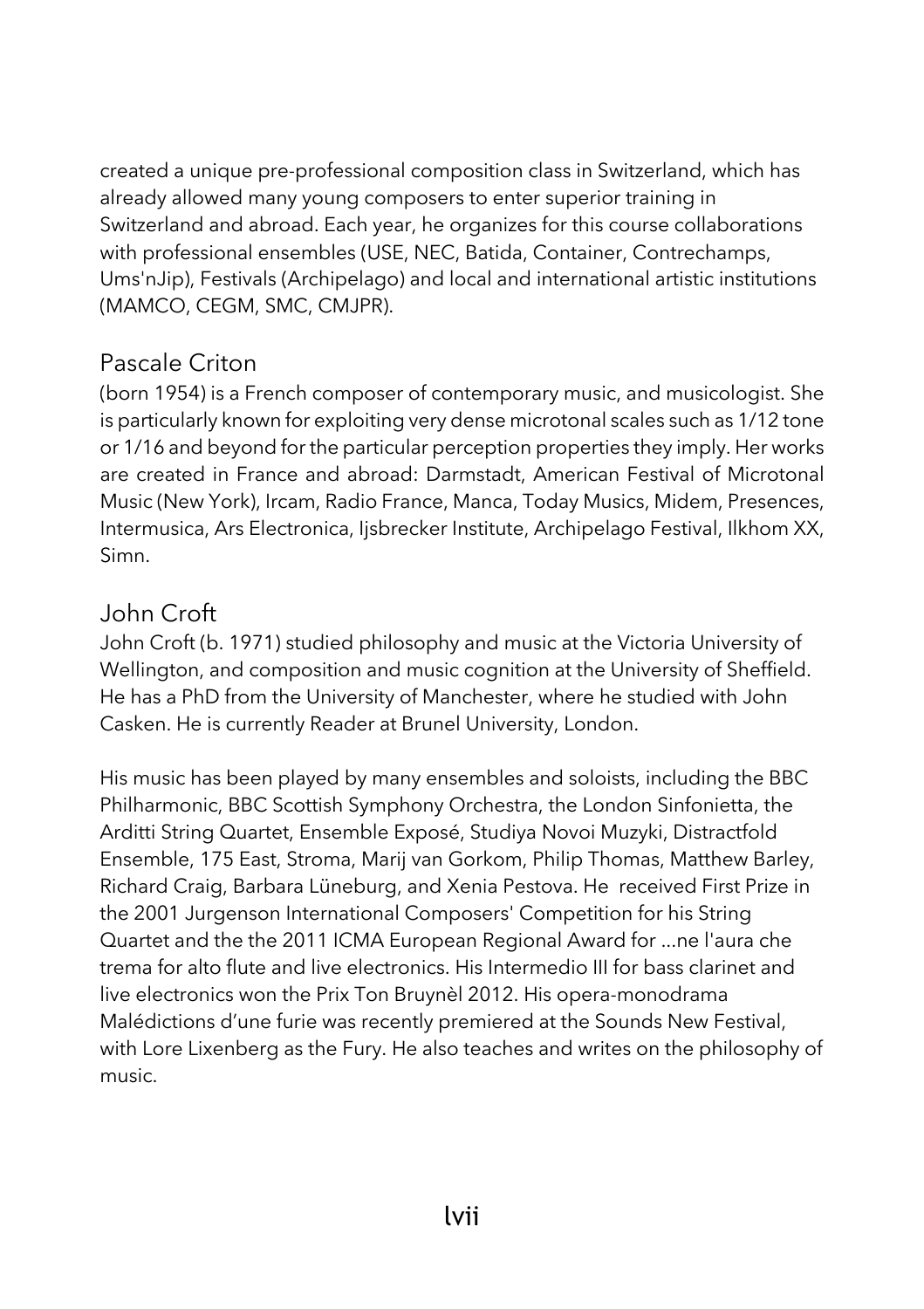## Natacha Diels

(USA) Natacha Diels' work combines choreographed movement, improvisation, video, instrumental practice, and cynical play to create worlds of curiosity and unease. Recent work includes Papillon and the Dancing Cranes, for construction cranes and giant butterfly (Borealis Festival 2018); and forthcoming is a 6-part TV-style miniseries with the JACK quartet (TimeSpans Festival 2020) and a collaborative work for shadowed audience with Ensemble Pamplemousse (Darmstadt 2020). With a focus on collage, collaboration, and the ritual of life as art, Natacha's compositions have been described as "a fairy tale for a fractured world" (Music We Care About) and "the liveliest music of the evening" (LA Review of Books).

Natacha is a founding member of the composer/performer collective Ensemble Pamplemousse (est. 2003). Pamplemousse specializes in unique aspects of new music composition, from complex virtuosic instrumental performance to experimental theatre to electronic and robotic performance.

Notable commissions include those from Borealis Festival for the aforementioned crane opera; the Fromm Foundation for an upcoming work for Talea Ensemble (2021); Nadar Ensemble for Darmstadt International Summer Institute [performed installation: I Love Myself Fully and Unconditionally] (2018); the Los Angeles Philharmonic for the green Umbrella Series [Laughing to Forget] (2018); and Deustchland Radio Kultur in Berlin for Ensemble Adapter [Sad Music for Lonely People] (2019). Other major activities include being chosen as artist-in-residence for Harvestworks in partnership with MATA festival (summer 2019) and a release by Ensemble Pamplemousse (Lost at Sea, TAK Editions 2019). Natacha's work has been performed globally by Ensemble Adapter, Ensemble Intercontemporain, Nadar Ensemble, hand werk, Ensemble Decoder, TAK Ensemble, Quatuor Impact, JACK Quartet; and soloists Jay Campbell, Laura Cocks, Samuel Favre, Ross Karre, Rane Moore, and Charlotte Mundy, among others. She has created several short films and music videos which have been screened in Denmark, NYC, Chicago, Budapest, and Hungary.

Natacha holds degrees in performance, digital media, and composition from New York University and Columbia University. She currently teaches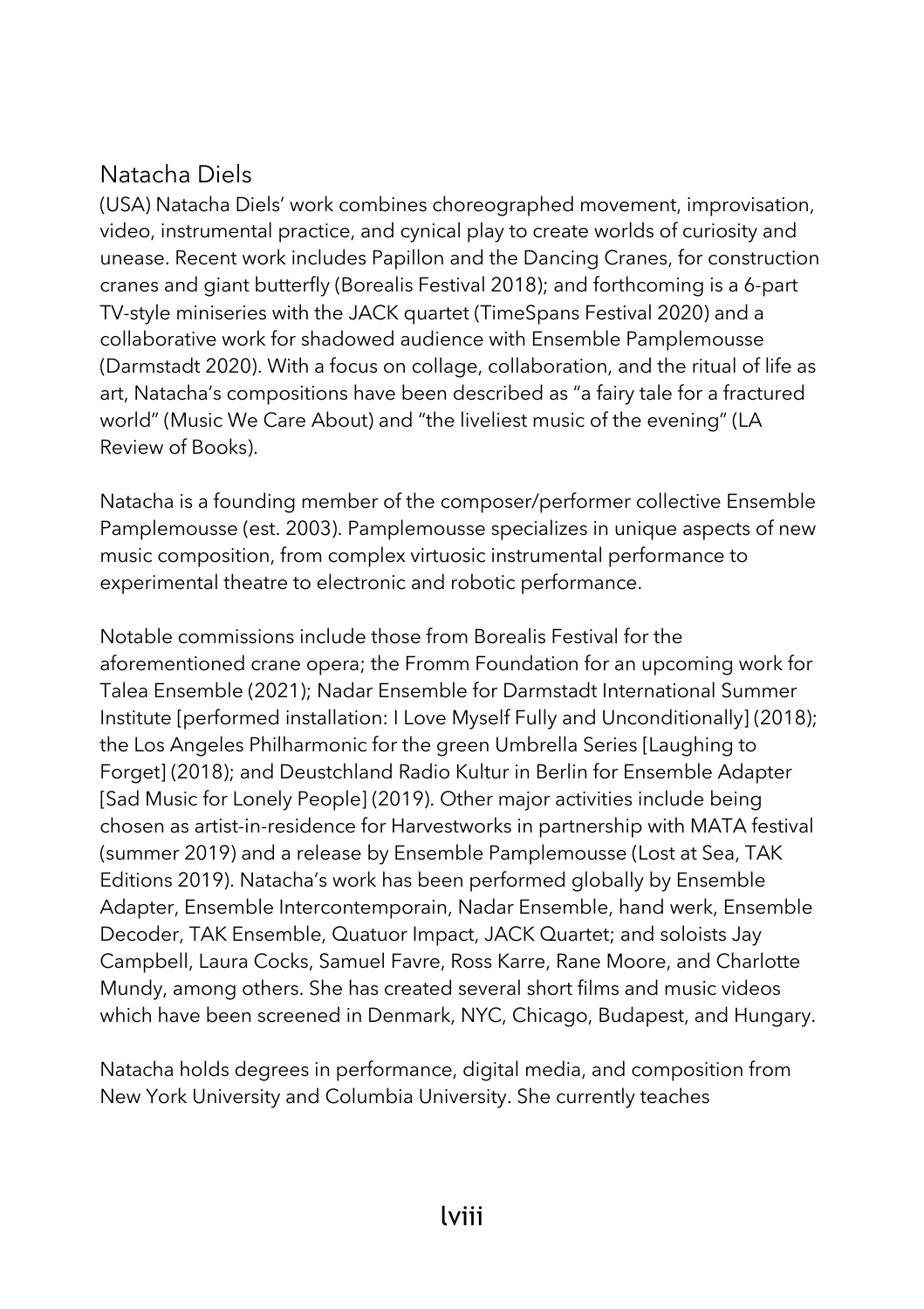composition and computer music at UC San Diego, and will begin teaching at the University of Pennsylvania in Fall 2020.

# Michael Edward Edgerton

is an active composer with performances around the world. His compositions have received international prizes and recognition including the important German award, the Kompositionspreis der Landeshauptstadt Stuttgart for his composition the Tempo Mental Rap, a series of six variations for guitar based upon a Steve Vai transcription of a Frank Zappa rap. Michael's compositions utilize a broad range of musical influences such as European avant-garde, American experimentalism, progressive rock and world music. Since the mid-90s Michael's compositions have been informed by scientific models and metaphors. Initially stemming from his studies with voice science and dynamical systems, he's built a body of work that explores the integration of nonlinear concepts applied to sound production and compositional constraints. While the methods and systems he develops are often influenced by science, it is his intuition – his ear that gives birth to the music.

Michael Edgerton is at the forefront of vocal exploration and has influenced an entire generation through his book, The 21<sup>st</sup> Century Voice (Rowman & Littlefield,  $2^{nd}$  edition, 2015), which proposes methods for investigating singing within the framework of voice science. As composer, researcher and performer, he has presented new developments in the search for the technical and expressive limits of voice. Notably, he has systematically investigated extranormal singing using the tools of voice science and psychoacoustics. Michael has published scholarly articles on music composition, the extra-normal voice and nonlinear phenomenon.

His works have been performed around the world by ensembles including 441 Hz Chamber Choir, AuditivVokal Dresden, Berliner Cappella, Bremer Schlagzeugensemble, C Asean Consonant Ensemble, China-Asean Youth Orchestra, Damkören vid Musikhögskolan i Malmö, Ekmeles Ensemble, Ensemble Ars Nova, Ensemble: Either/Or, Ensemble Proxima Centauri, Ensemble Vortex, Evergreen Experimental Music Ensemble, Gageego, Guangxi Symphony Orchestra, Kairos String Quartet, Landesjugendchor Saar, Loadbang, Merle Noir, New Music Coop's Combo Ensemble, St John's Vocal Exploration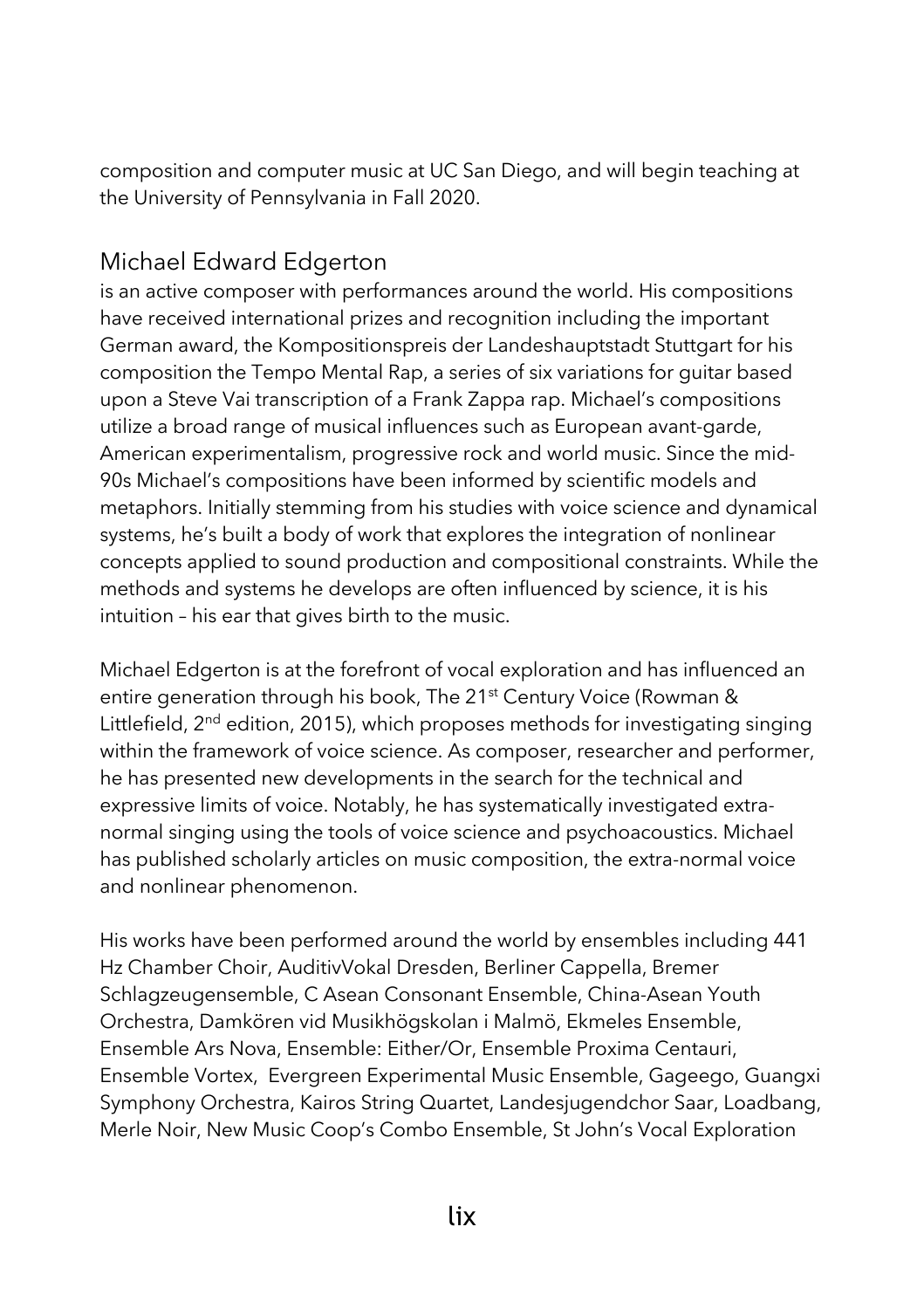Gatherings, Southwestern University (China), Stockholm Saxophone Quartet, Quartet New Generation, UC Berkeley Chamber Chorus, Via Nova Choir (Munich), VocalX Choir, Works-in-Progress Ensemble, Za'ba Voices (Malaysia) and by soloists Pavlos Antoniadis, Philippe Arnaudet, Matthias Bauer, Felicita Brusoni, Jeffrey Burns, Bertrand Chavarria-Aldrete, Moritz Ernst, Andreas Fröhling, Mauricio Galeano, Jan Heinke, Matt Hinchliffe, Hu liu, Joshua Hyde, Mattias Johansson, Chatschatur Kanajan, Timo Kinnunen, Almut Kühne, Jonas Larsson, Mats Möller, Theo Nabicht, Stefan Östersjö, Angela Rademacher-Wingerath, Simon Strasser, Rebekka Uhlig, Gary Verkade, Argenta Walther, among others.

Michael was awarded his Doctorate in Composition from the University of Illinois, where he studied principally with William Brooks. Michael is currently working as Professor of Music at Lund University/the Malmö Academy of Music where he directs the Artistic Research Program in Music.

#### Peter Ivan Edwards

Born in 1973 is a composer who utilizes sound as a means to articulate energy, shape, narrative, and perspective in his music. He commonly employs computer-assisted and algorithmic means as a creative tool for experimentation and development of his work.

His works have been performed at festivals including Darmstadt Summer Courses (Germany), MATA Festival (New York), Donaueschinger Musiktage (Germany), Wien Modern (Austria), and June in Buffalo (New York). Additionally, his works have been premiered throughout the world by numerous performers and ensembles including Ensemble Phoenix Basel (Switzerland), hand werk (Cologne), Ensemble Interface (Frankfurt), Mutare Enemble (Frankfurt), Ensemble SurPlus (Freiburg), Ensemble Chronophonie (Freiburg), Ensemble Ascolta (Stuttgart), Ensemble Selisih (Freiburg), mmm... collective (Tokyo), red fish blue fish (San Diego), La Jolla Symphony, conductor Sian Edwards (UK), percussionists Max Riefer (Germany) and Aiyun Huang (Canada), contralto Noa Frenkel (Israel/Holland), kayageum player Heesun Kim (South Korea), trumpeter Stephen Altoft (UK/Germany), pianist Jongah Yoon (South Korea/Singapore), flutist Reiko Manabe (Japan), and guitarist Colin McAllister (USA). Most recently a CD of his works entitled ionobia was released on the NEOS Music label.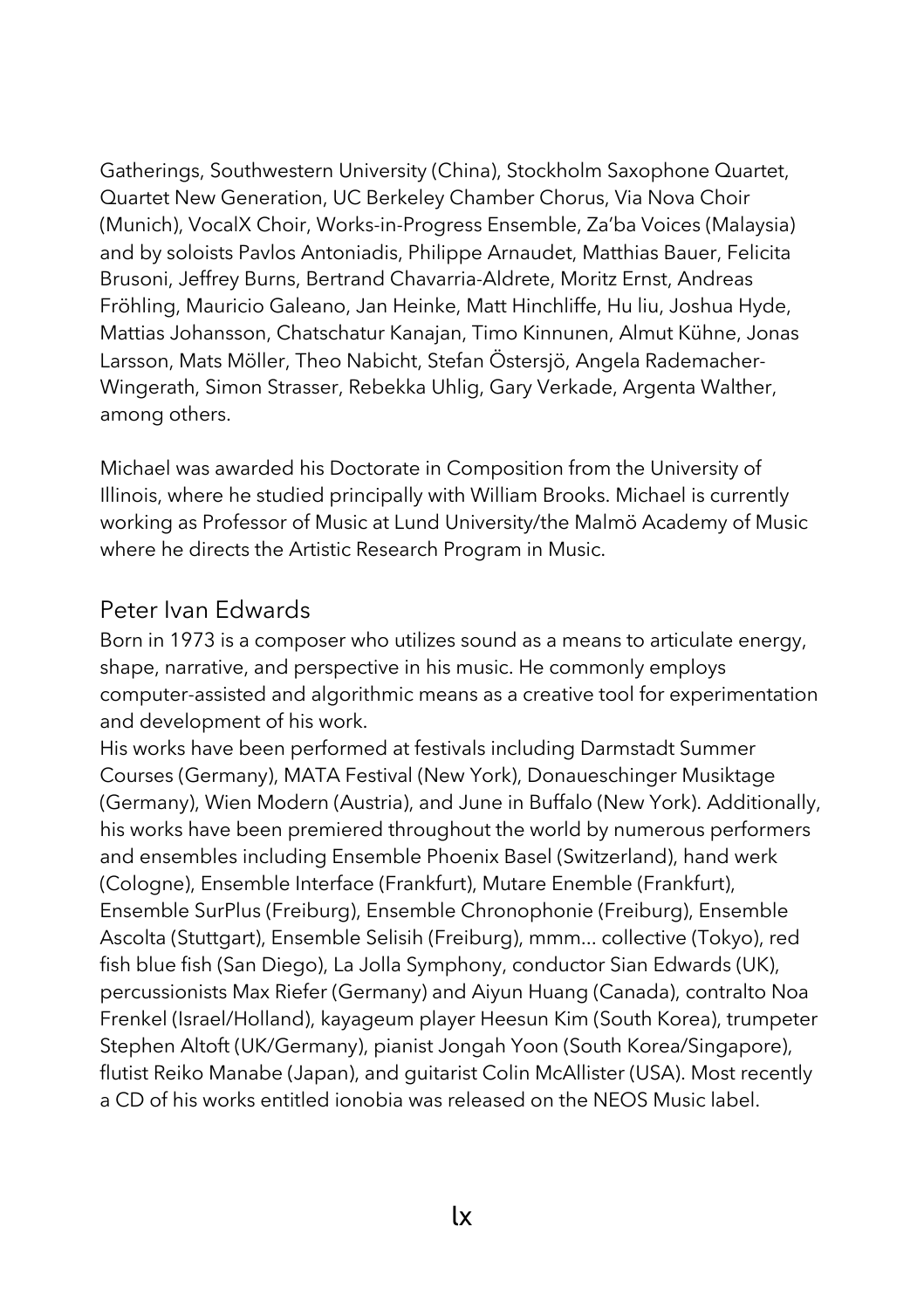Edwards is also active as an improviser on electronic instruments. As a member of the experimental trio Ang Mo Faux (2008-2013), Edwards performed at the Mosaic Festival (Singapore), the Yong Siew Toh Conservatory Chamber Music Festival (Singapore), the NetMusic 2013 Symposium (multiple cities throughout the world), the 2nd Performer's Voice Symposium (Singapore), and the Silpakorn Festival (Bangkok Arts and Culture Center, Thailand). In 2012, Ang Mo Faux released the CD Improvisations on the Palace of Lights label. As a member of Zero Crossing (2013-present), a percussion and electronics duo, Edwards has performed on the Spectra 2014 Electronic Music Festival (Malaysia) and the 40 Jahre Freiburger Schlagzeugensemble Jubiläumsveranstalung (Germany) as well as performed in various cities in South East Asia with other experimental music improvisers.

Edwards studied composition at Northwestern University; UC, San Diego; and the Folkwang Hochschule in Essen, Germany. His principle composition teachers were Chaya Czernowin and Nicolaus A. Huber. He currently lives in Singapore where he teaches music composition and computer music at the Yong Siew Toh Conservatory of Music.

#### Brian Ferneyhough

born 16 January 1943) is a British composer, who has resided in California since 1987. Ferneyhough is typically considered to be the central figure of the New Complexity movement. Ferneyhough has taught composition at the Hochschule für Musik Freiburg and the University of California, San Diego; he currently teaches at Stanford University and is a regular lecturer in the summer courses at Darmstädter Ferienkurse.

#### Fernando Garnero

Born in 1976 in Rosario (Argentina), Fernando Garnero is a composer. After studies at the university (musical theory, composition, piano), he leaves Argentina in 1998 to settle down in Switzerland, where he studies composition with Eric Gaudibert, composition and electronic music successively with Thomas Kessler and Hans-Peter Kyburz, and composition in Strasbourg from 2004-2007, in the class of Ivan Fedele (Diploma with highest honors). Several important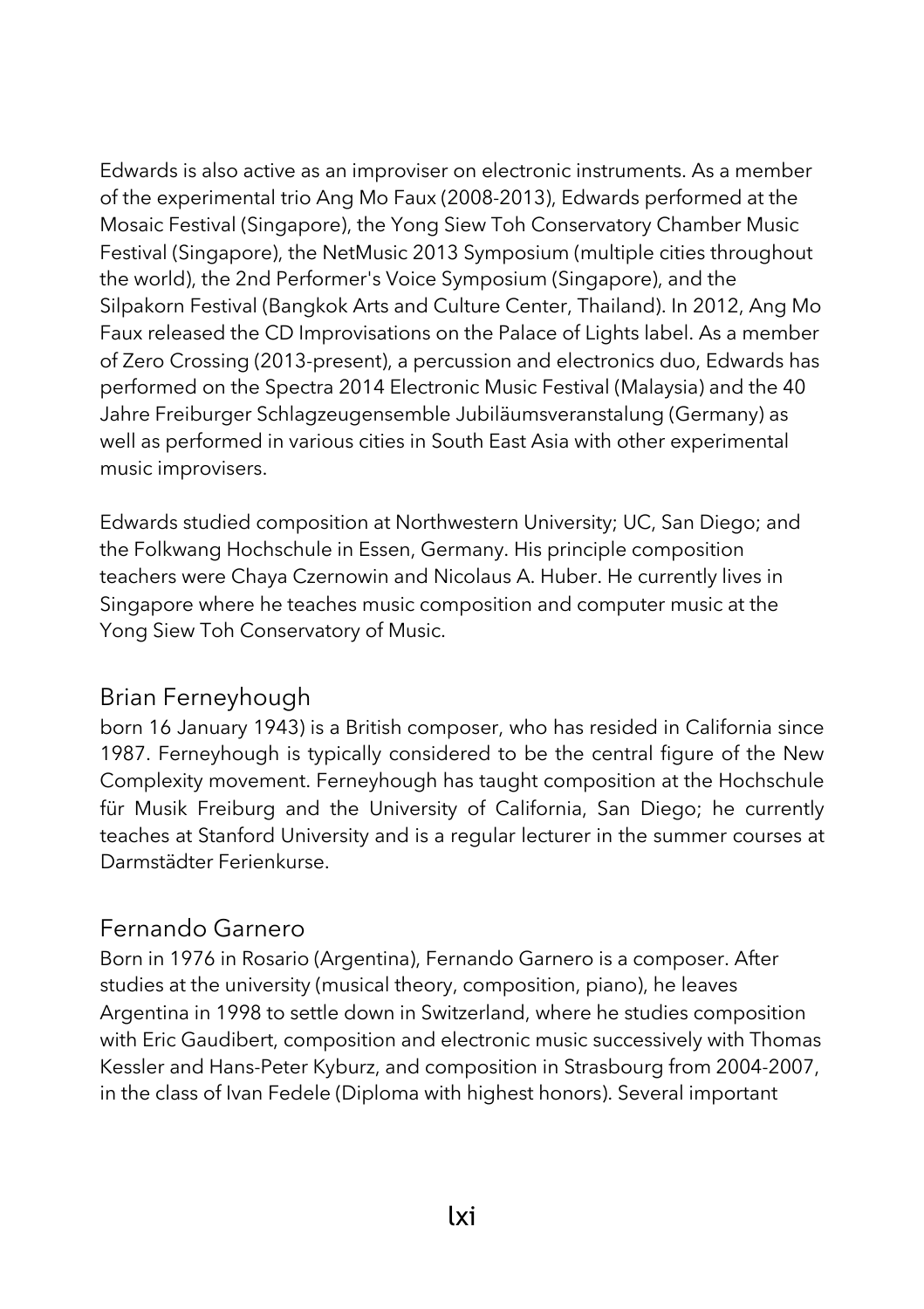meetings have contributed to his development, including those with Helmut Lachenmann, Brian Ferneyhough, Georges Aperghis, and Gérard Pesson.

His compositions were played, among others ensembles and soloist, by Accroche Note, Contrechamps, S.I.C., Cairn, Sillages, Vortex, Soloists of Lyon and Françoise Rivalland, Donatienne Michel-Dansac and Jérôme Laran in several festivals (Musica, Archipel, MIA, Voix nouvelles, Voix de Prieuré, Centre Acanthes, JIM).

He received commands on behalf of the foundations Royaumont, Mika Salabert, Liechti, Nestlé for the Art, Nicati de Luze, French Ministry of Culture, Voice festival of Prieuré and prizes and scholarships of the state of Geneva and the Patiño Swiss Founds, making Residences in Paris (Cité des Arts) and Royaumont Abbey. In 2008-09 participates in the young composers at the IRCAM's Cursus, working with Yan Maresz, Mikhail Malt, Eric Daubresse, Philippe Hurel, Philippe Manoury, Marco Stroppa, Mauro Lanza and Georgia Spiropoulos.

He is Artistic director of Vortex Swiss ensemble, part of Vortex Project, a composers and musician's collective of new music based in Geneva. He lives in Paris.

#### Erin Gee

(Montreal, b. 1983) is an artist and composer who creates artworks that promote critical sensuality, affect, haptics, communication, and presence in sonic and digital architectures. Inspired by the human voice as a conceptual object, she likens the vibration of vocal folds to electricity and data across systems, or vibrations across matter, that inform larger structures of power via gender in contemporary life. She is known for her use of physiological sensors to promote and embodied relation to algorithmicity, and is a DIY expert in affective biofeedback, implicating the body of the listener as part of her cybernetic systems in place. Her work in vocal composition, networked performance, ASMR, VR, AI and robotics was shown in solo exhibition at MacKenzie Art Gallery (CA), and Hamilton Artists Inc (CA), as well as festivals and group exhibitions such as LEV Festival (ES), MUTEK (CA), Darling Foundry (CA), Trinity Square Video (CA), Toronto Biennale (CA), Elektra Festival (CA), Ars Electronica, NRW Forum (DE), and MediaLive Festival (US).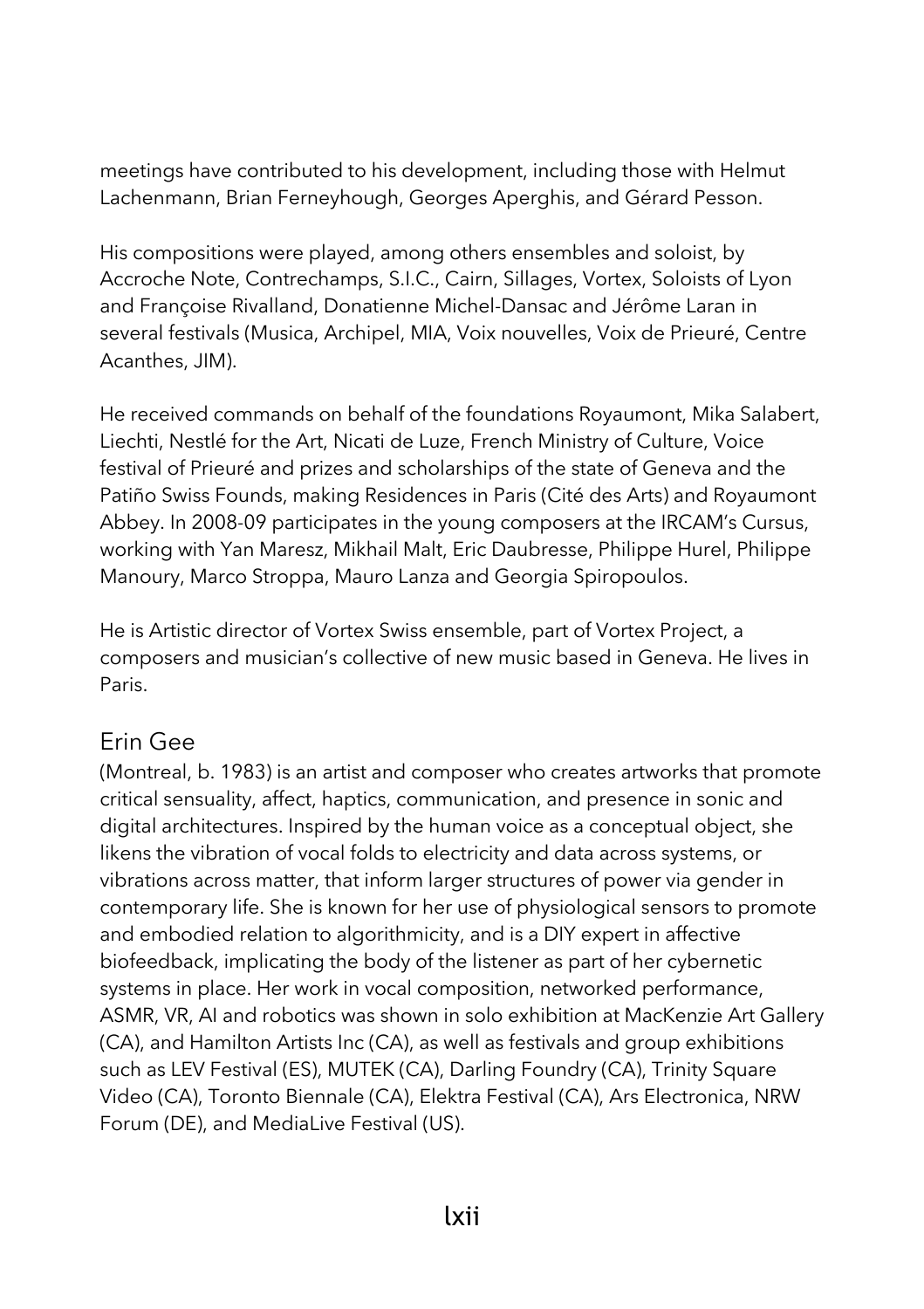Gee's artistic research in physiological markers of emotion have been written about in neural.it, Scientific American blog, VICE, MusicWorks, and Canadian Art magazine. Gee has received awards from the Canada Council for the Arts, and the Conseil des arts et lettres du Québec, as well as support from the Conseil des Arts de Montreal, the Social Sciences and Humanities Research Council of Canada, and the Saskatchewan Arts Board. She is grateful for their continued support of the arts.

Currently Gee is a doctoral student in the Composition et création sonore program in the faculty of music at Université de Montreal, where she is studying with Nicolas Bernier articulating feminist materialist compositional methods in biofeedback music. She is invited artist in residence at L'institut Quantique, Université de Sherbrooke in partnership with Sporobole artist run center 2021- 2022.

Gee's work can be found in public and private collections. She is an active member of Perte de Signal artist collective (Montreal).

# Vinko Globokar

born 7 July 1934 Anderny / France. From 13 to 21 years of age Globokar lived in Ljubljana (Slovenia), where he made his debut as a jazz musician. He subsequently studied trombone at the National Conservatory in Paris (diploma in trombone and chamber music). He studied composition and conducting with René Leibowitz, counterpoint with André Hodeir, and continued his studies with Luciano Berio.

He has performed the premières of a large number of works for trombone by Luciano Berio, Mauricio Kagel, Karlheinz Stockhausen, René Leibowitz, Louis Andriessen, Toru Takemitsu, Jürg Wittenbach and others.

He has conducted his works with the orchestras of Westdeutscher Rundfunk, Radio France, Radio Helsinki, Radio Ljubljana, with the Philharmonic Orchestras of Warsaw and Jerusalem...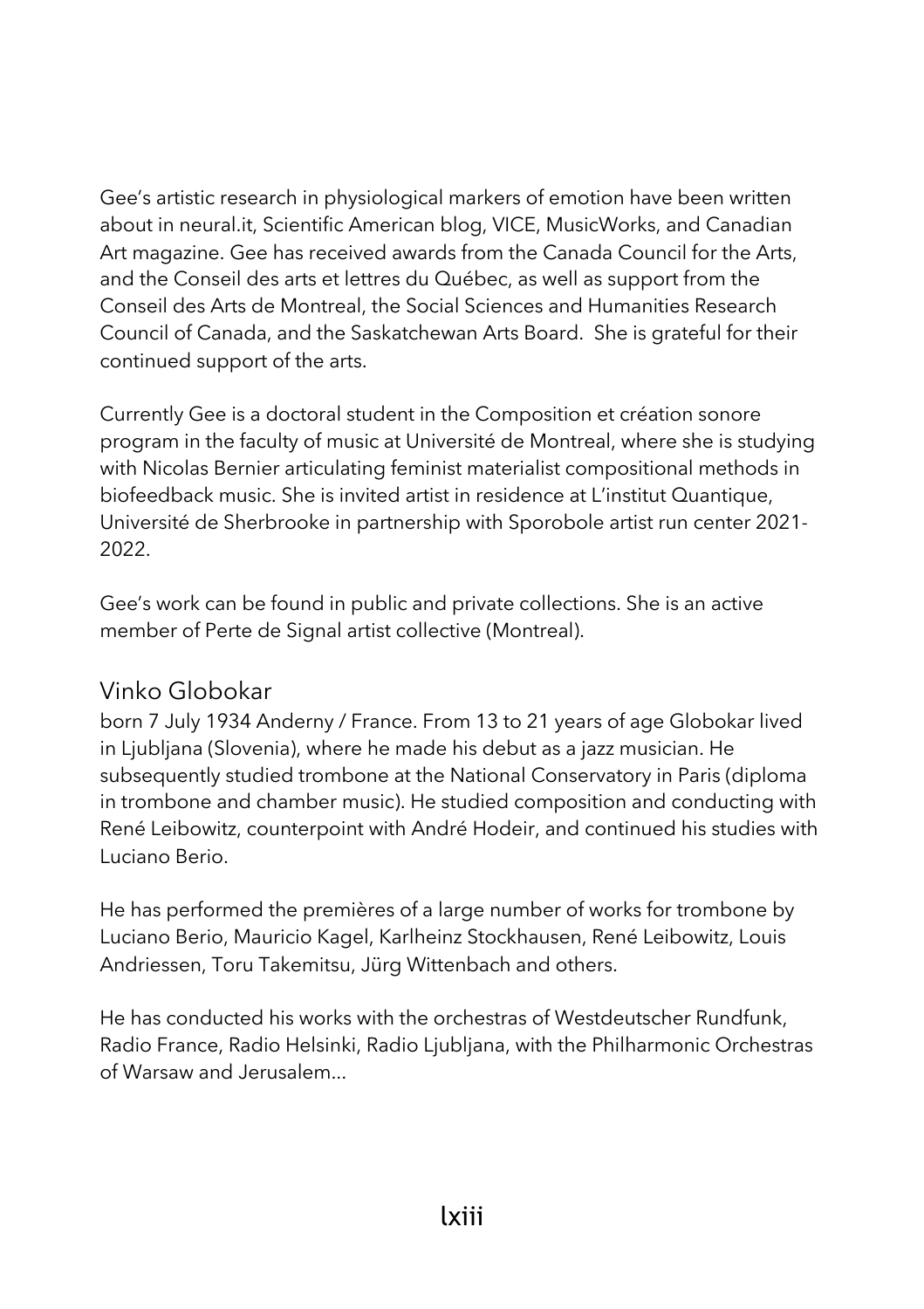From 1967 to 1976 he was professor at the Musikhochschule in Cologne. In 1969 he was among the founders of the free improvisation group , New Phonic Art'. From 1973 to 1979 he ran the department of instrumental and vocal research at IRCAM in Paris. From 1983 to 1999 he was teaching and conducting the 20th-century repertoire with the Orchestra Giovanile Italiana based in Fiesole (Florence). In 2003 he was made a honorary member of the International Society for Contemporary Music (ISCM). Vinko Globokar lives in Paris.

#### Rosanna Gunnarsson

is a composer and sound artist from Värmdö, Sweden. She makes sound art installations and art music pieces for ensembles and orchestras, as well as music to different types of media ranging from tv/film to games.

She has written works include pieces for Norrbotten Neo, Blåsarsymfonikerna, Södra Latins kammarkör, Elefantöra, Malva-kvartetten, Ensemble Kondens, Drottningholm Barock ensemble, Stockholm Saxophone Quartet, to name few.

Her practice also includes sound art installations and electronic pieces e.g. a sound sculpture in Lidköpings stadsträdgård (in collaboration with local artist Tony Abrahamsson) and a mixed media installation at Stockholm concert hall "Surfing soundwaves - Baltic sea" that was part of the summer exhibition in 2016. A similar installation was commissioned by Swedavia airports in 2017 and is currently exhibited at Stockholm Arlanda (Terminal 5).

She is a member of the Swedish society of composers/ Föreningen svenska tonsättare, boardmember in FRIM (Föreningen för free-improvised musik), Uruppförandeklubben and Stockholm art music center (SAMC).

#### Jan Hansen

born in 1966 Jan Hansen is a freelance contemporary music composer, sound designer, arranger, and producer He has a broad perspective of music and art production from working as head sound engineer, technical coordinator, producer, and project manager at performing arts institutions like Skånes Dansteater, Småland's Music and Theatre and Malmö Opera. Jan is educated in musicology and composition at Lund University and the University of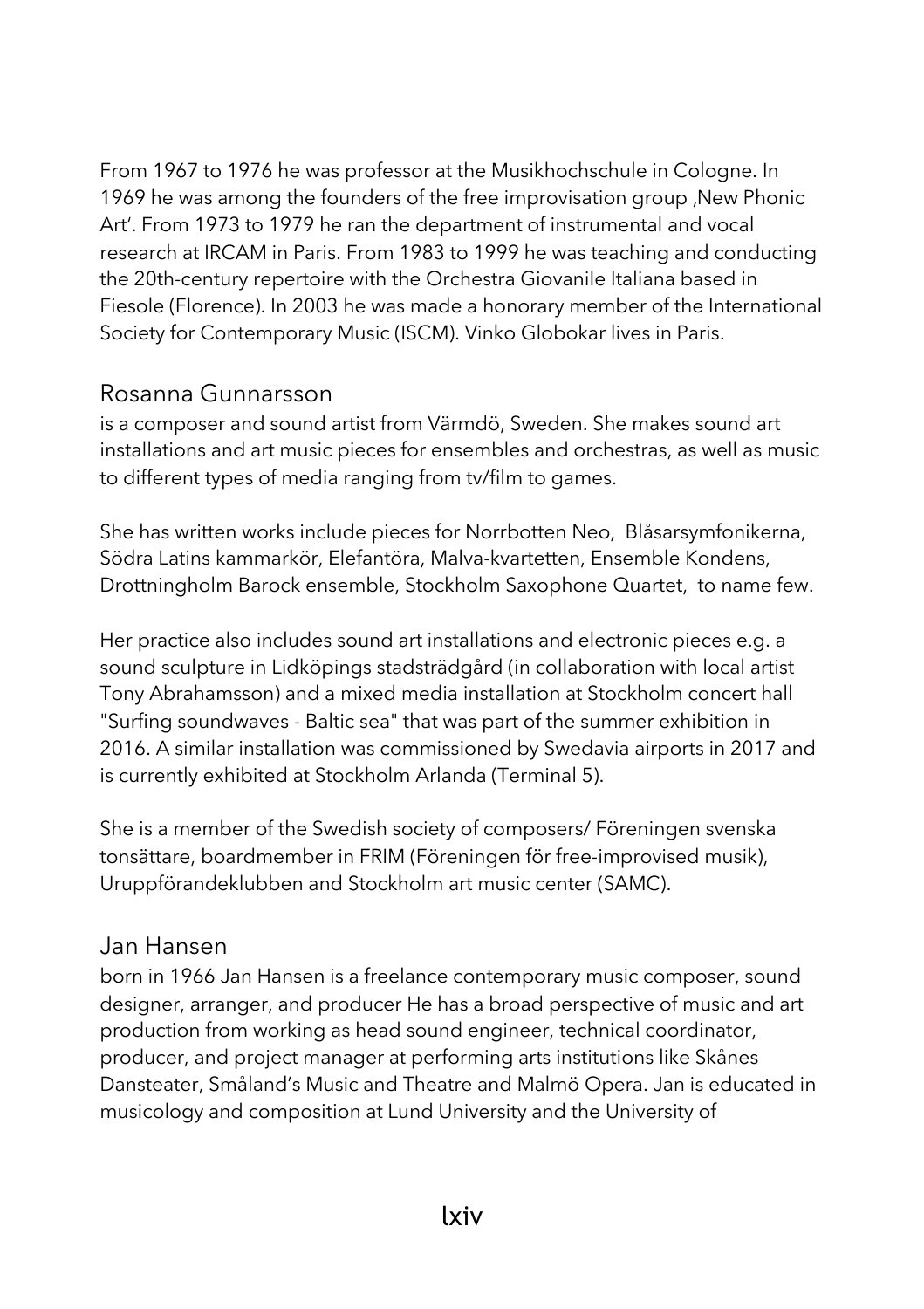Gothenburg. Currently, he works as producer at ShareMusic & Performing Arts, knowledge centre for artistic development and inclusion, where he plays a vital part in the ensemble and music development.

# Alberto Hortigüela

was Born in Burgos (Spain), 1969. Degree in Composition at the Musikhochschule Stuttgart (2004). Master in Composition at the Musikhochschule Stuttgart (2007). Compositon courses with Franco Donatoni, Brian Ferneyhough, Manuel Hidalgo, Klaus Huber, Helmut Lachenmann, Salvatore Sciarrino, etc. Fellows: Kunststiftung Baden-Württemberg (2005); Casa de Velázquez, Madrid (2008). Prize in Composition Competition "ad libitum" Stuttgart (2009). Professor at the Conservatorio Superior de Música de Salamanca (Spain)

## Esaias Järnagard

was born in 1983 and raised in Stockholm, residing in Gothenburg. He graduated with his M.Mus in composition at the Academy of Music in Göteborg in 2013. It was during this study period that some of his most profound esthetic discoveries took place through numerous international projects and in his close mentorship with composer Pierluigi Billone. In recent years he has worked closely with musicians during the compositional process. As a result, he writes chamber music with an increasingly phenomenological approach: to try to emphasize the relation between body and instrument, not just the physicality of sound, but also the magic of it: to be in touch with sound.

#### Jacques Julien

born in 1967 in Lons-le-Saunier, Jacques Julien is a sculptor. He lives and works in Paris and Montdidier. He creates sculptures, videos and publications.

Jacques Julien's work has been presented in solo and group exhibitions: Memphis Blue, Contemporary Art Space, Bordeaux (2017); Tailles Douces, Centre Régional d'art contemporain, Sète (2014); Jacques/Julien, Villa Arson, Nice (1998).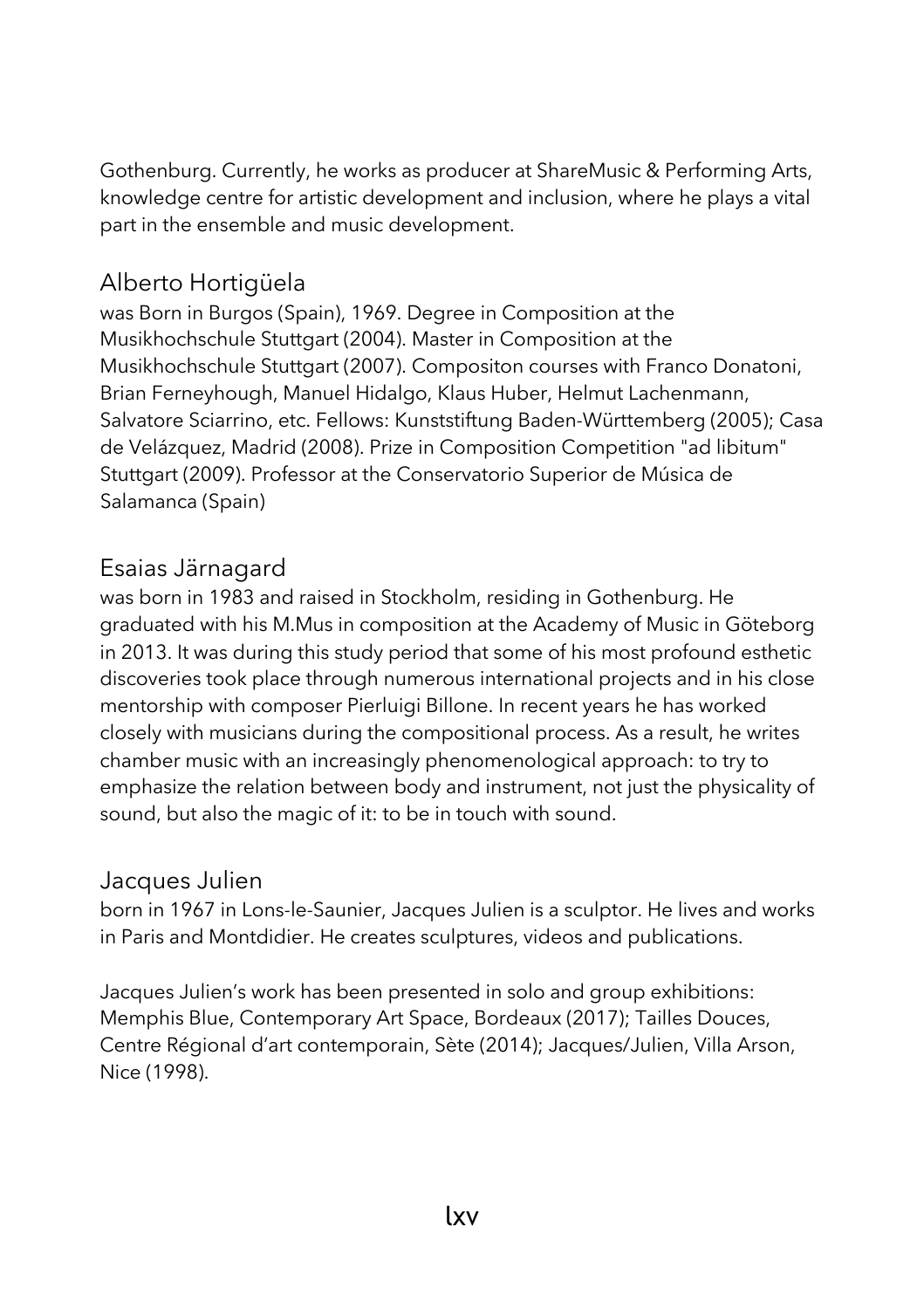For Jacques Julien, a sculpture is a starting point towards the invisible double, the missing body or the hollow figure.

## Babette Koblenz

born 22 August 1956 in Hamburg is a German composer associated with Neue Einfachheit. From the age of twelve, Koblenz studied music theory at the Hochschule für Musik und Theater Hamburg. Her compositions have been performed at the Munich Biennale, Donaueschinger Musiktage, and Darmstädter Ferienkurse. She is married to the composer Hans-Christian von Dadelsen, with whom she runs the publishing house Kodasi.

## Grégoire Lorieux

is composer, computer music professor at Conservatoire de Paris, computer music designer at ircam, and co-artistic director of l'Itinéraire.

After musicology and early music, he studies composition with Philippe Leroux and in Conservatoire de Paris. Grégoire Lorieux receives the "Young Composer Prize" of Sacem in 2009 and follows the program of experimentation in arts and politics of Sciences-Po, Paris, in 2012 with Bruno Latour. His artistic activites are shared between concert pieces, installations and educational projects, such as Etudes Electriques, for solo instruments and electronics, or Paysaes Comgposés (from field recording to instrumental composition for teenagers) made with quatuor Diotima.

# Kent Olofsson

is a composer with an extensive artistic output of over 160 works that span a broad field of genres, ensemble types and contexts including music for orchestra, chamber music, electroacoustic music, music theatre, alternative rock music, music for baroque instruments, radio plays and works for dance performances and installations.

His music has been performed by ensembles and orchestras like Ensemble Recherche, Symphonieorchesters des Bayerischen Rundfunks, Swedish Radio Choir, KammarensembleN, Klangforum Wien, Lipparella, Oslo Sinfonietta and Avantii! and by conductors as Lothar Zagrosek, Gustavo Dudamel, Mario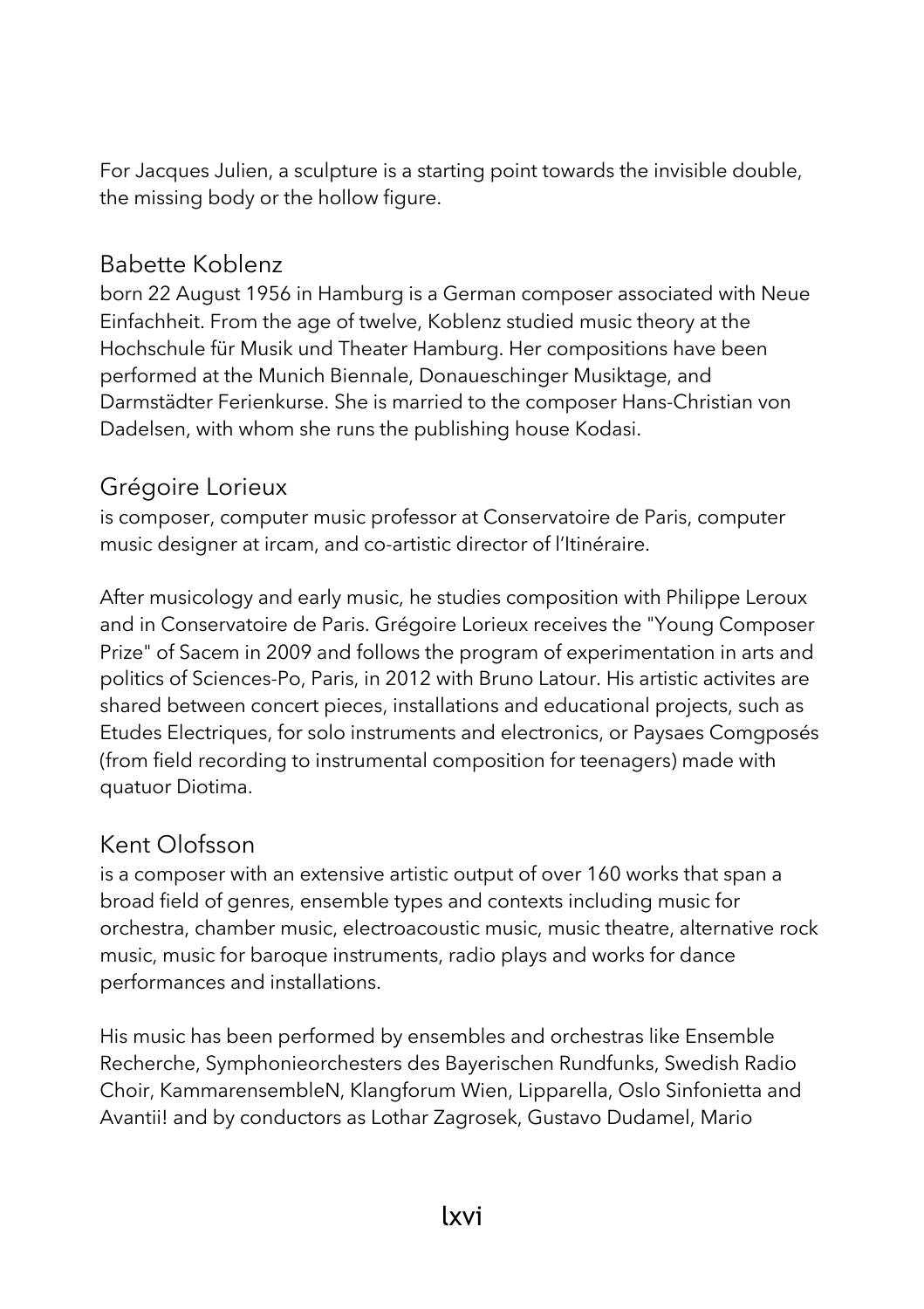Venzago, Charles Hazlewood, Fredrik Malmberg and Franck Ollu. He has written for musicians as Stefan Östersjö (guitar), Nguyễn Thanh Thủy (đàn tranh), Ngô Trà My (đàn bầu), Moritz Ernst (piano/harpsichord), Jonny Axelsson (percussion), Ivo Nilsson (trombone), Fredrik Ullén (piano) and James Crabb (Accordion).

Since 2009 he is collaborating with Swedish theatre group Teatr Weimar. Their productions have been widely recognized also internationally with performances like Hamlet II: Exit Ghost, A Language at War and Arrival Cities: Hanoi, the latter composed for Vietnamese instruments, chamber ensemble and electronics.

#### Manuel María Ponce

(8 December 1882 – 24 April 1948) was a Mexican composer active in the 20th century. His work as a composer, music educator and scholar of Mexican music connected the concert scene with a mostly forgotten tradition of popular song and Mexican folklore. Many of his compositions are strongly influenced by the harmonies and form of traditional songs.

#### Rainer Rubbert

was born in Erlangen, Germany in 1957, and he grew up in Berlin where he still lives and works. From 1975-1981 he studied composition with Prof. Witold Szalonek, at the Berlin School for the Arts (Hochschule der Künste Berlin). Herr Rubbert was significantly influenced by Prof. Szalonek's radical style, with its distinctive resolution of the apparent contradiction between advanced musical material, compositional rigor and free expression.

Herr Rubbert has received numerous prizes and fellowships, among others : Prix Marcel Josse 1979 ; the Cité des Arts Fellowship 1986/87 ; the Budapest Composition Prize 1989 ; the Musical Arts Prize of the Academy of the Arts 1992 ; the Villa-Serpentara Fellowship 2003 ; the Carl-von-Ossietzky Composition Prize 2007 and the Premio Città di Fossacesia 2012.

Since 1989 he has been one of the artististic directors of the concert series Unerhörte Musik.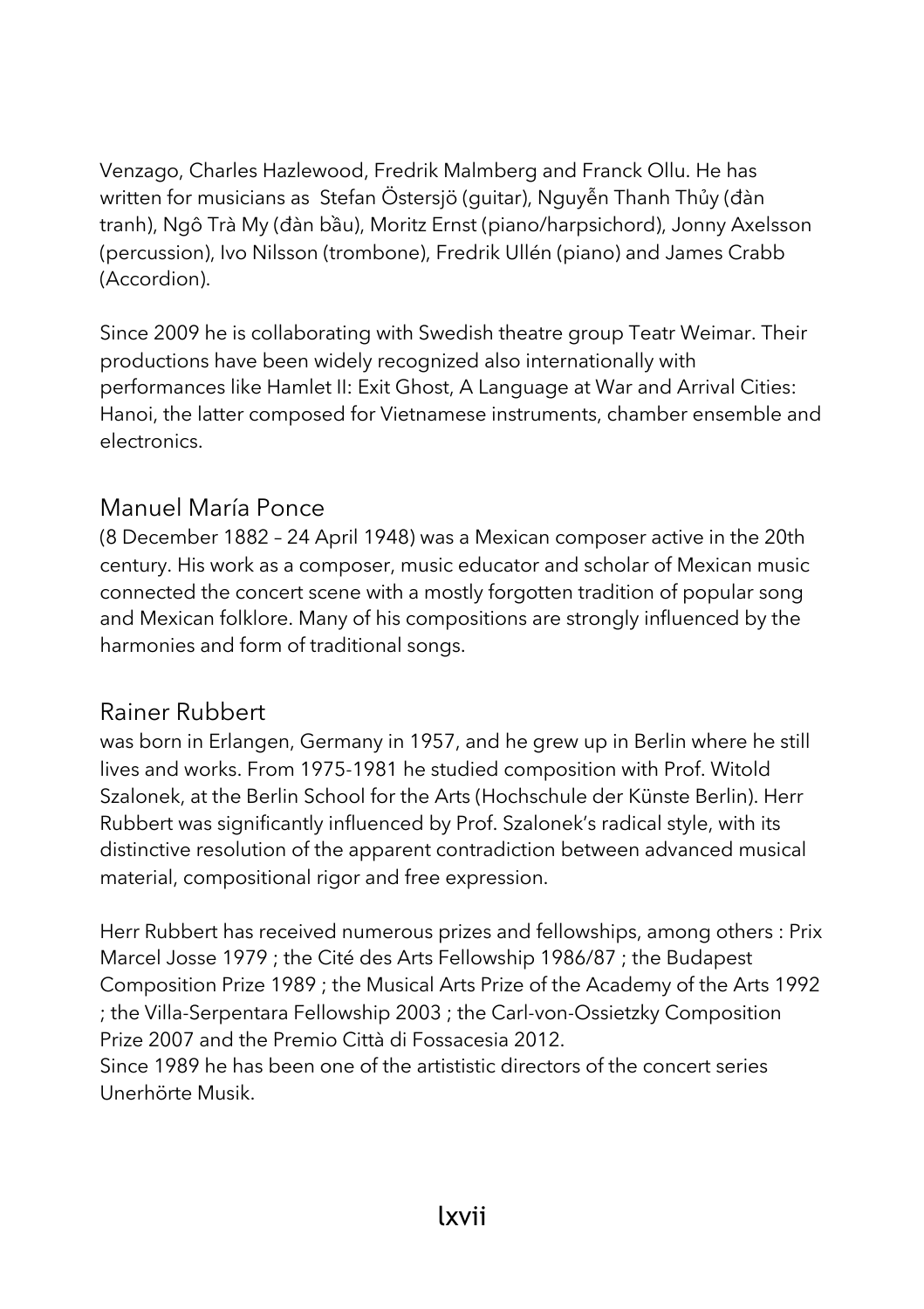In 2008 he wrote the Kleist Opera after a libretto by Tanja Langer. In 2013 he was awarded the German Composition (Musikautoren) prize.

### Rebecca Saunders

British-born Rebecca Saunders is one of the leading international composers of her generation. In her compositions, Saunders explores the sculptural and spatial properties of organised sound, which is often created in close collaborative dialogue with a variety of musicians and artists. Her music is performed by renowned ensembles, soloists, and orchestras, including Ensemble Musikfabrik, Klangforum Wien, Ensemble Modern, Diotima, Ensemble Resonanz, Ensemble Intercontemporain and numerous international orchestras.

Rebecca Saunders has received numerous prizes, including the Ernst von Siemens Music Prize 2019, the Happy New Ears Prize 2015, the Hindemith Prize, the Mauricio Kagel Music Prize, as well as several Royal Philharmonic Society and BASCA British Composer Awards. Rebecca Saunders holds a professorship at the HMTM Hannover and teaches regularly at, amongst others, the Darmstadt Summer Courses. She is a member of the Academies of Arts in Berlin, Dresden and Munich.

# Zsigmond Szathmáry

was born in Hungary in 1939. He received his musical training in composition (Ferenc Szabó) and organ (Ferenc Gergely) at the Franz Liszt Music Academy in Budapest. Further studies took him to Vienna and Frankfurt (Helmut Walcha). In 1960 he won first prize at the organ competition in Budapest. In 1972 he received the Bach Prize grant from the Free Hanseatic City of Hamburg. He worked as an organist in Hamburg and at the Bremen Cathedral. From 1978, after teaching at the music academies in Lübeck and Hanover, until his retirement, he held a professorship at the State University of Music in Freiburg. Szathmáry, who is a member of the Free Academy of the Arts in Hamburg, gave numerous guest courses at music colleges and universities in Europe, North America, Japan and Korea. He is a lecturer at the summer academy for organists in Haarlem (Holland) and teaches new music in the Darmstadt summer courses. In 1987 the National Franz Liszt Memorial Committee of the Hungarian state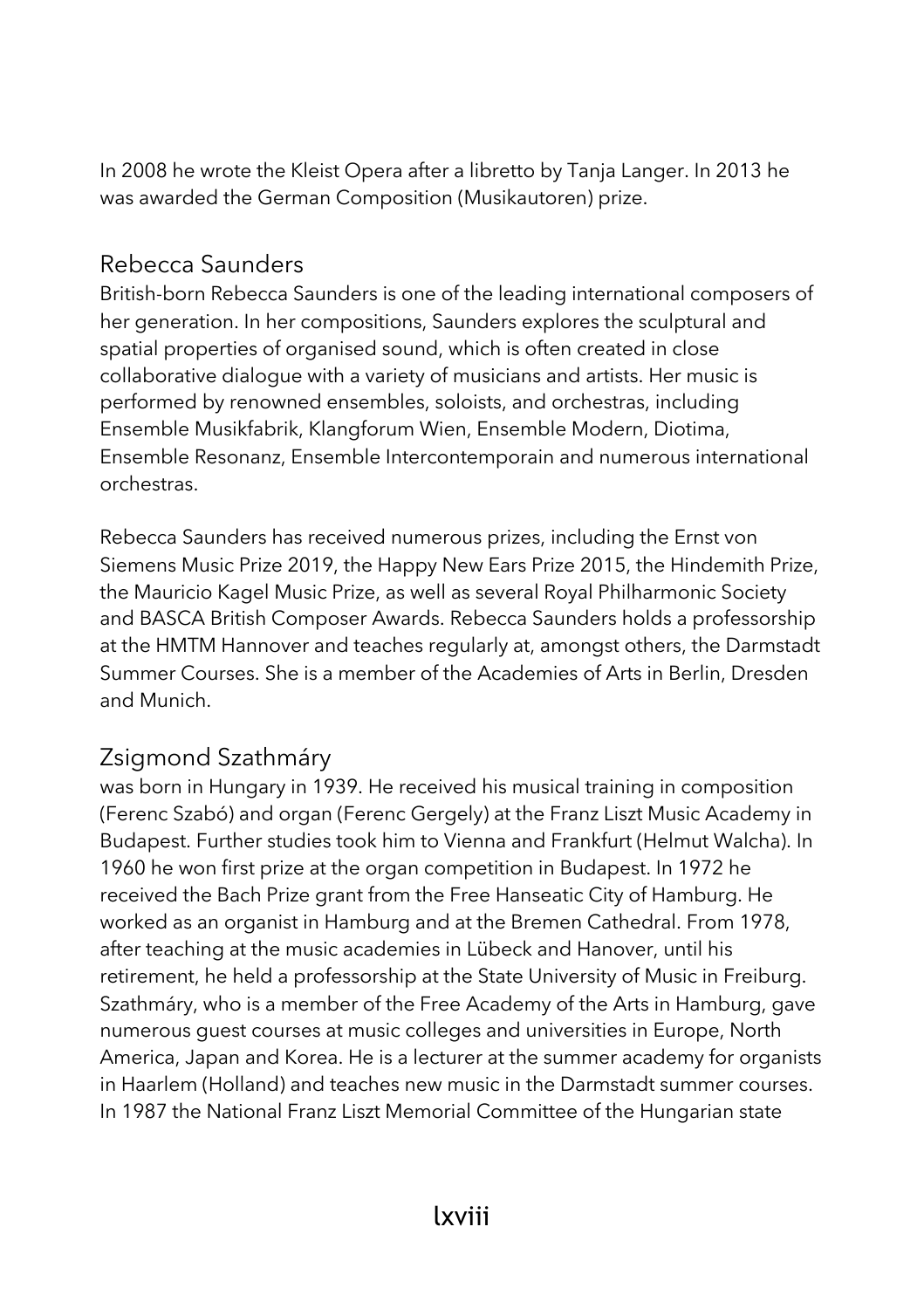awarded him the Franz Liszt plaque. In 2008 he received the Artisjus Prize. Since 2009 member of the Hungarian Academy of Sciences and Arts. He went on extensive concert tours and made numerous records and CD-s (Sony, Harmonia Mundi, Wergo, Zeitklang, Signum, RCA, BIS, Hungaroton, ARE). His compositions, works for solo instruments, chamber music, works for orchestra and choir, have mainly been published by the music publishers Bärenreiter and Moeck.

#### Andrew Toovey

(b London 1962) studied composition with Jonathan Harvey, Michael Finnissy and briefly with Morton Feldman. After completing his BMus degree at Surrey University he gained an MA and MPhil at the University of Sussex, specialising in composition and aesthetics. His PGCE studies in secondary school teaching were undertaken at the Institute of Education, University of London and his PhD in composition at the Royal Birmingham Conservatoire, having been awarded an M3C (Midland Three Cities) research grant for his studies.

Toovey's work embraces widely diverse influences, from music such as that by Feldman and Finnissy, or from the poetry of Artaud, Cummings and Rilke, and reflects his passion for 20th-century visual art, especially that by Bacon, Beuys, Davies, Hayter, Klee, Miro, Newman, Rauschenberg, Riley, Rothko and the Outsider Artists. It has been performed throughout the UK, Europe, Canada, Japan, Australia, New Zealand and the USA, and has featured at the Bergen, Brighton, Gaudeamus, Huddersfield and ISCM festivals and at the Darmstadt and Dartington International Summer Schools. It is also frequently broadcast, on BBC Radio 3 and by various European radio stations.

Toovey, who has been Artistic Director of the new music ensemble IXION since 1987, was associate composer with the Young Concert Artists Trust (YCAT) from 1993-5 and he was composer-in-residence at the Banff Centre, Canada for four years, writing two operas and other music theatre works in that time. His education work includes projects for Glyndebourne Opera, English National Opera, Huddersfield Festival, the South Bank Centre and the London Festival Orchestra, and he has been composer-in-residence at Opera Factory and the South Bank Summer School. He teaches composition regularly at Benslow Music, also taught secondary school music in a part-time capacity, now teaching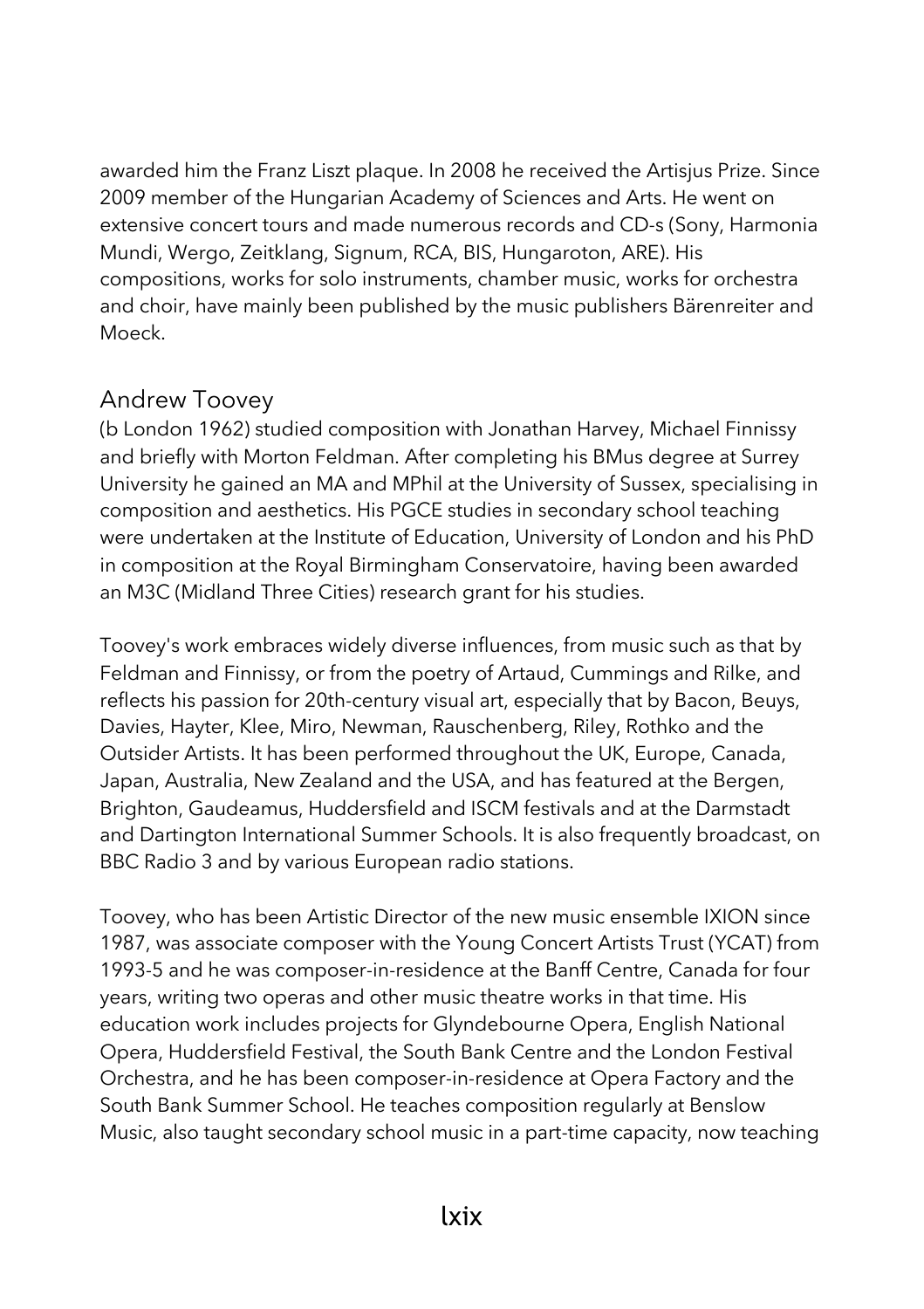composition (at Undergraduate, MMus and PhD level) at the Royal Birmingham Conservatoire.

His many awards include the Tippett Prize, Terra Nova Prize, the Bernard Shore Viola Composition Award and an RVW Trust Award. Largo released two portrait CDs of his music (Including the orchestral piece Red Icon and the opera The Juniper Tree) in 1998. Many other pieces appear individually on CD labels such as NMC, ABC Classics, Nova, BMIC, ABRSM, Sound Circus and Kairos Music. Some of his music is published by Boosey and Hawkes, while pieces can be heard on his own YouTube channel or on his website where scores can be viewed and downloaded at www.andrewtoovey.co.uk.

In a Tempo Magazine profile article Michael Finnissy wrote: "Toovey consciously places himself outside what he regards as useless or outmoded conventions, whilst reserving the right to draw on, allude to, shoplift from absolutely anywhere. Not only are Toovey's musical sympathies unusually diverse and deliberately unaligned to the ready-made categories of our recent past (minimalism, neo-Romanticism, new complexity), but the fundamental stylistic "gesture" can be as readily compared to the visual arts as to any music - to the work of Robert Motherwell, Barnett Newman, Robert Rauschenberg or Stanley Hayter"

Since 1982 he has written over 100 pieces for orchestra, large ensemble, chamber groups and many solo instruments as well as opera. Recent works include Verboten, Holding You and Euonia (a self-contained group of ensemble pieces), First Out, Preludes and Schrott, all for solo piano, the sequence 'The way it is now' for voice and viola, Contrecto for harmonium and tabla (there is also a version for violin and harmonium) and Pump Triptych for solo clarinet. He has just completed a chamber opera based on James Purdy's novel Narrow Rooms to a libretto by Michael Finnissy.

#### Heitor Villa-Lobos

(March 5, 1887 – November 17, 1959) was a Brazilian composer, conductor, cellist, and classical guitarist. A prolific composer, he wrote numerous orchestral, chamber, instrumental and vocal works, totaling over 2000 works by his death in 1959. His music was influenced by both Brazilian folk music and by stylistic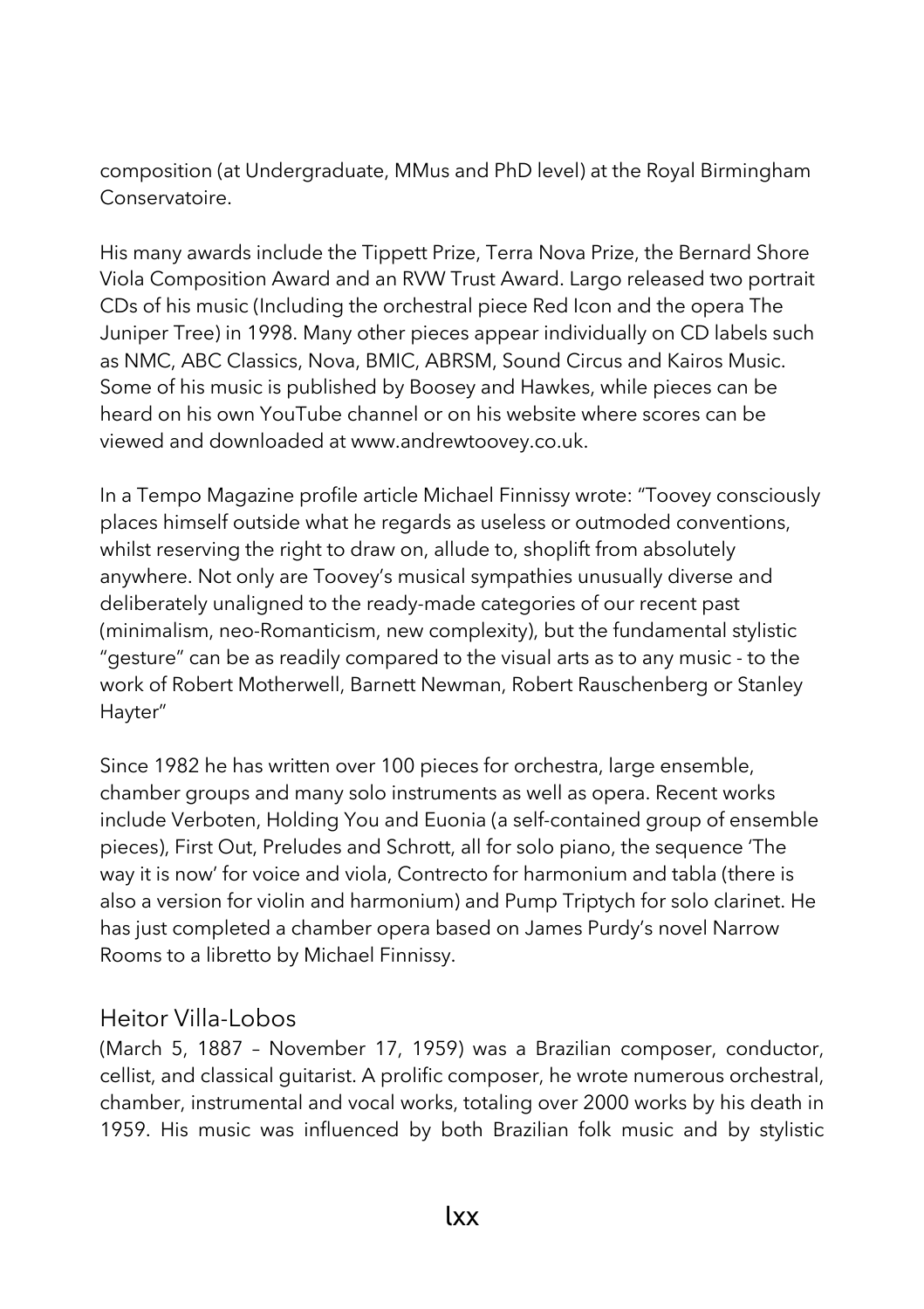elements from the European classical tradition, as exemplified by his Bachianas Brasileiras (Brazilian Bachian-pieces) and his Chôros. His Etudes for classical guitar (1929) were dedicated to Andrés Segovia, while his 5 Preludes (1940) were dedicated to his spouse Arminda Neves d'Almeida, a.k.a. "Mindinha". Both are important works in the classical guitar repertory.

#### Iannis Xenakis

(29 May 1922 – 4 February 2001) was a Greek-French composer, music theorist, architect, performance director and engineer. After 1947, he fled Greece, becoming a naturalized citizen of France. Xenakis pioneered the use of mathematical models in music such as applications of set theory, stochastic processes and game theory and was also an important influence on the development of electronic and computer music. He integrated music with architecture, designing music for pre-existing spaces, and designing spaces to be integrated with specific music compositions and performances.

Among his most important works are Metastaseis (1953–54) for orchestra, which introduced independent parts for every musician of the orchestra; percussion works such as Psappha (1975) and Pléïades (1979); compositions that introduced spatialization by dispersing musicians among the audience, such as Terretektorh (1966); electronic works created using Xenakis's UPIC system; and the massive multimedia performances Xenakis called polytopes, that were a summa of his interests and skills. Among the numerous theoretical writings he authored, the book Formalized Music: Thought and Mathematics in Composition (French edition 1963, English translation 1971) is regarded as one of his most important. As an architect, Xenakis is primarily known for his early work under Le Corbusier: the Sainte Marie de La Tourette, on which the two architects collaborated, and the Philips Pavilion at Expo 58, which Xenakis designed by himself.

#### Daniel Zea

Swiss-Colombian designer, composer and sound artist established in Geneva. His artistic work focuses on instrumental and electronic music, hybrid performances involving video, sound, gesture capture systems, physical computing and programming. He often collaborates with other disciplines such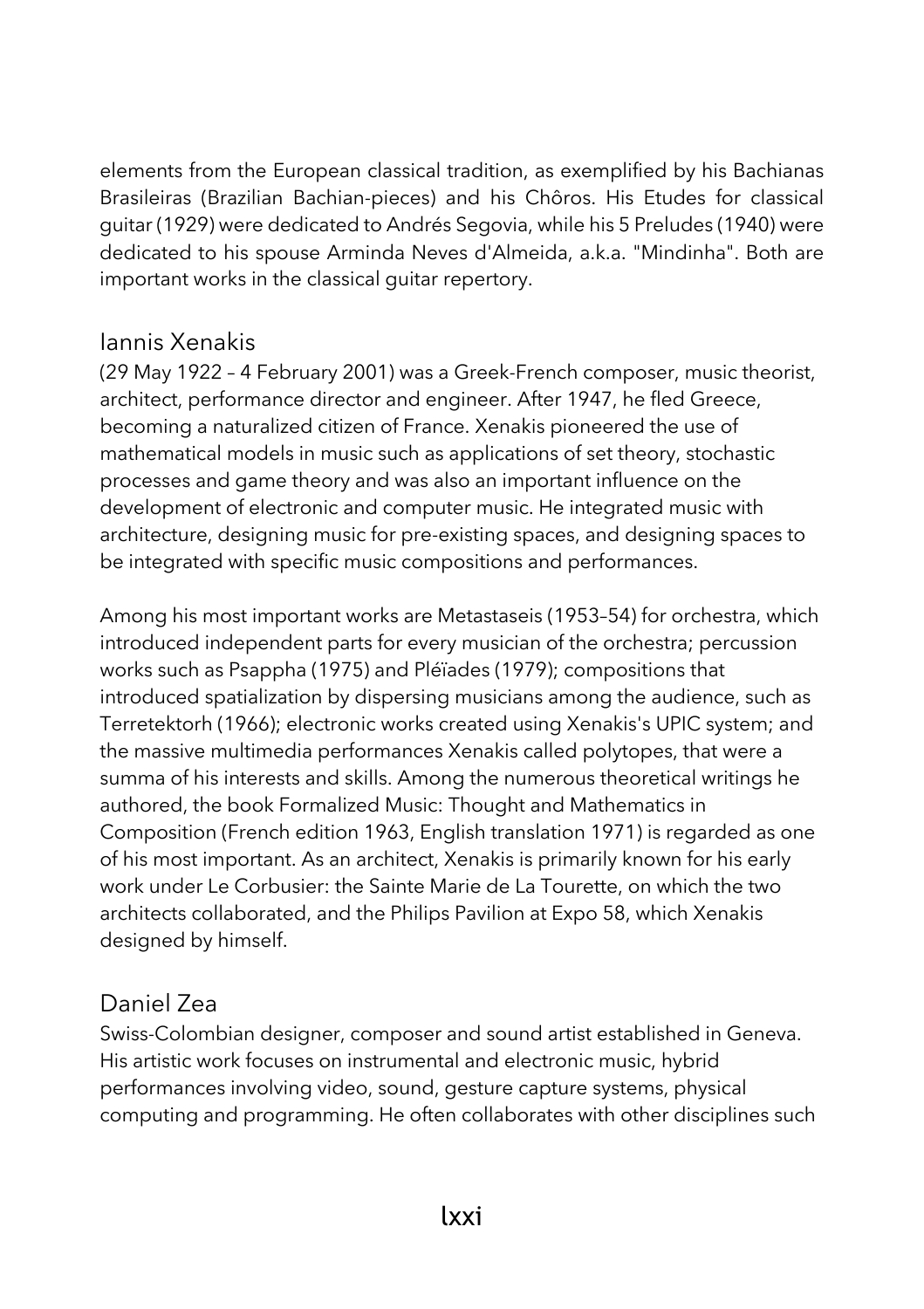as contemporary dance or visual arts. He works as a lecturer in the Geneva University of Art and Design (HEAD) teaching sound and video interaction design. He is a founding member of the Ensemble Vortex where he participates as a composer and electronic music interpreter.

Thanks to Goethe Institute Jutta Gehrig Daphne Springhorn Sina Kehrwieder

Swedish Arts Council

Pro-Helvetia

Institut Français

Malmö Academy of Music Karin Johansson Lennart Gruvstedt Kent Olofsson Susanna Antonyi Ola Elleström Nina Hansson Jenny Svensson Ove Torstensson

Galleri 21 Gören Green Inter Arts Center Margot Edström Christian Skovbjerg Jensen Jonas Jönsson Sylvia Lysko Magnus Pålsson Alessandro Perini Ragna Solbergnes

Lund Contemporary / Odeum Patrik Andersson David Riebe

European Spallation Source ERIC (ESS) John Weisend Julia Öberg

Elefantöra/Share Music Jan Hansen Katarina Isaksson

#### lxxii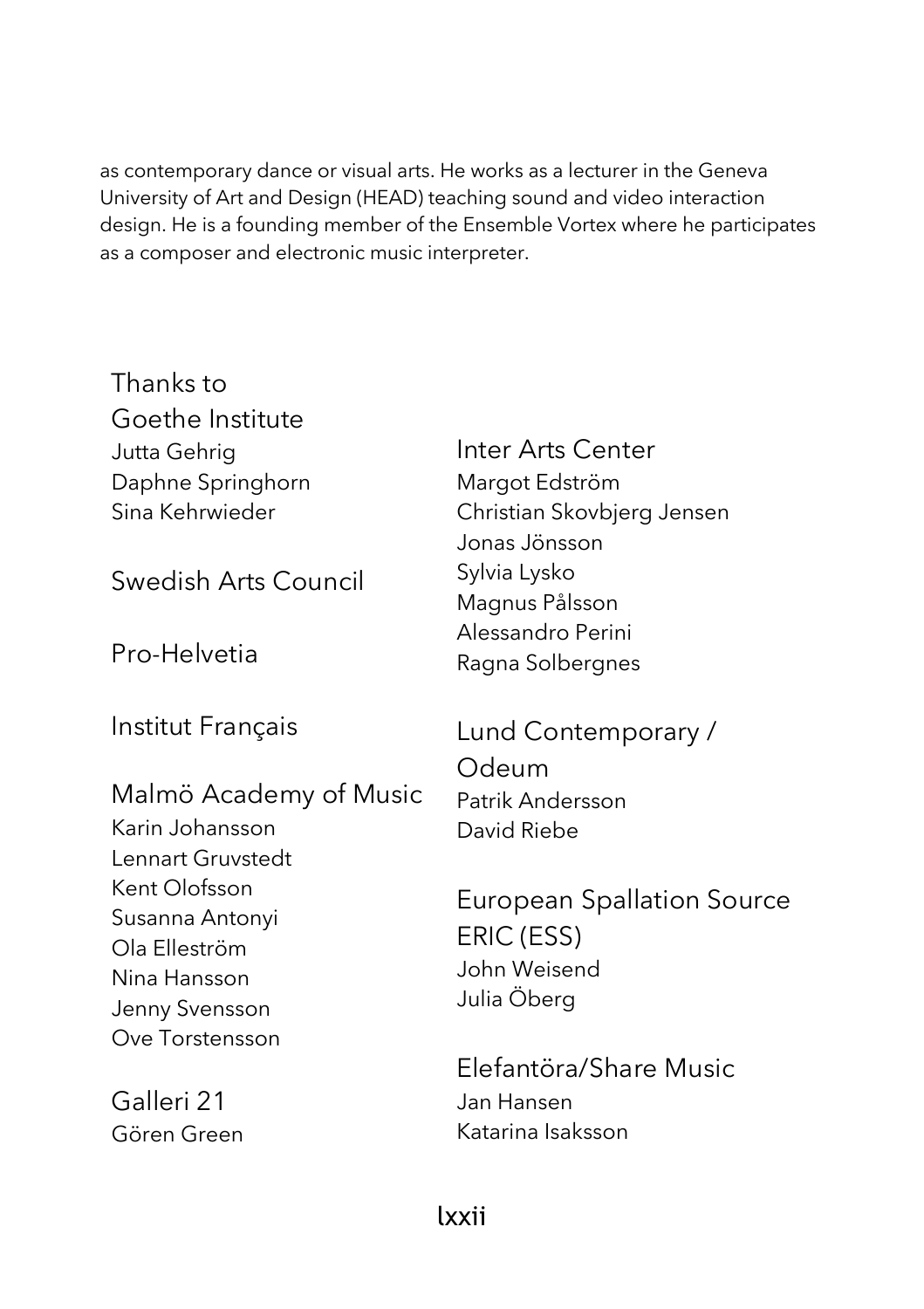## Locations

Galleri 21 Rådmansgatan 5, 211 46 Malmö

Inter Arts Center Bergsgatan 29, 214 22 Malmö

Odeum Music Center, LU Paradisgatan 4, 223 50 Lund